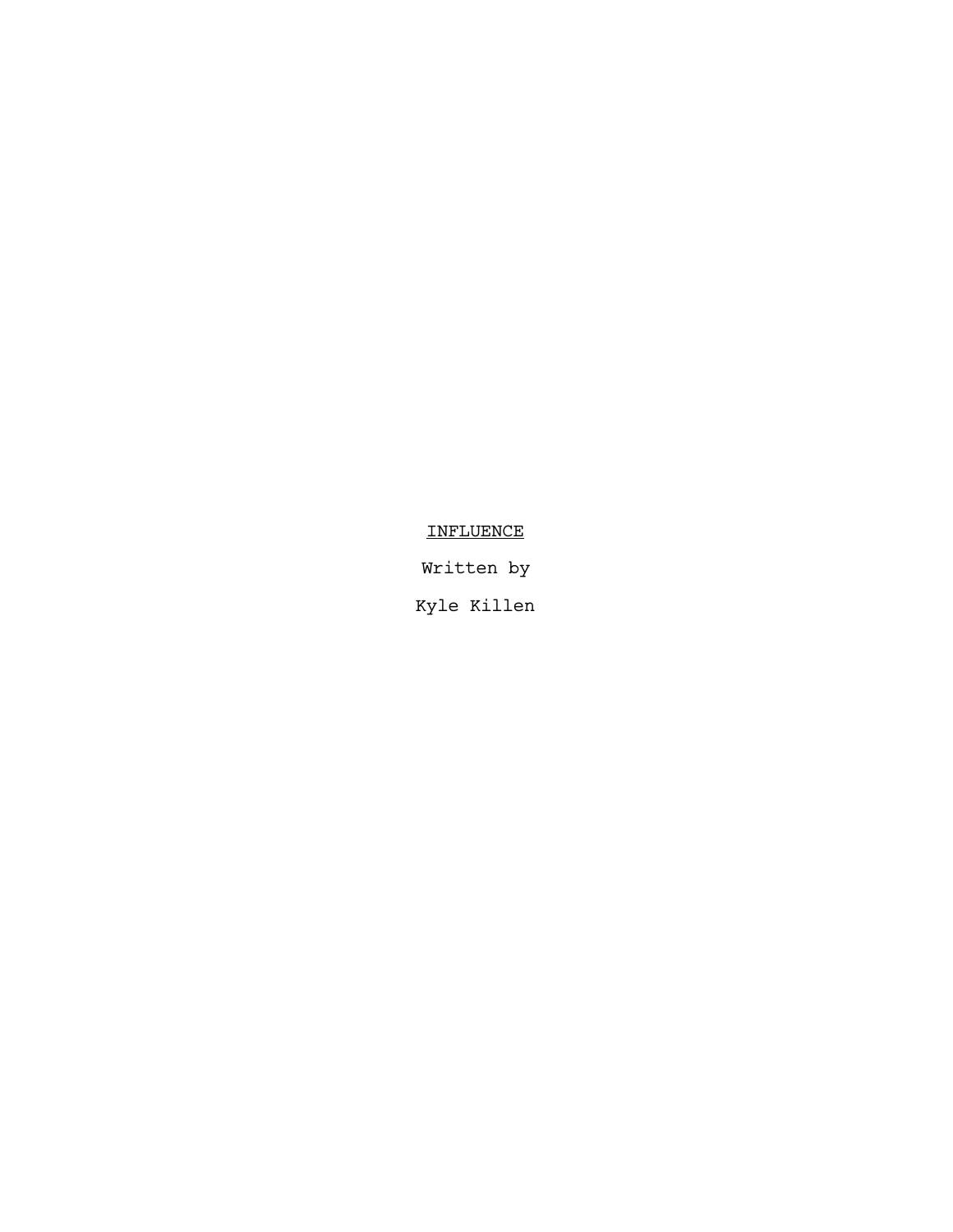## TEASER

INT. APARTMENT - MORNING

ROSS, early 40's, handsome, sleeps across a largely torn apart bed next to STACY, 30's, beautiful. A phone BUZZES repeatedly.

> ROSS If you get calls at this hour, I don't think this is going to work.

STACY It's yours. And this is like the fifth time.

A beat and then Ross bolts up in bed.

ROSS Hand it to me, hand it to me.<br>(as he grabs for it) Don't say anything.

**STACY** You said you were divorced.

ROSS I am. I'm afraid it might be my parole officer.

**STACY** Parole officer?

He gestures to silence her and then -

ROSS (casual) Hello?

INT. EDWARDS & ASSOCIATES OFFICE - INTERCUT

CLARK, late 30's, manic, pushes a heavy, modern looking couch through the office. He talks fast, like the words need out.

CLARK Where the hell are you? We were supposed to meet an hour ago. We-

As Clark goes on Ross looks at Stacy, relieved.

ROSS It's just my brother.

She moves warily into the bathroom, not nearly as relieved. As Clark GRINDS the couch across the floor-

> CLARK This is important and obviously difficult for me, Ross, and I mapped out a whole new strategy and you promised that before we went in-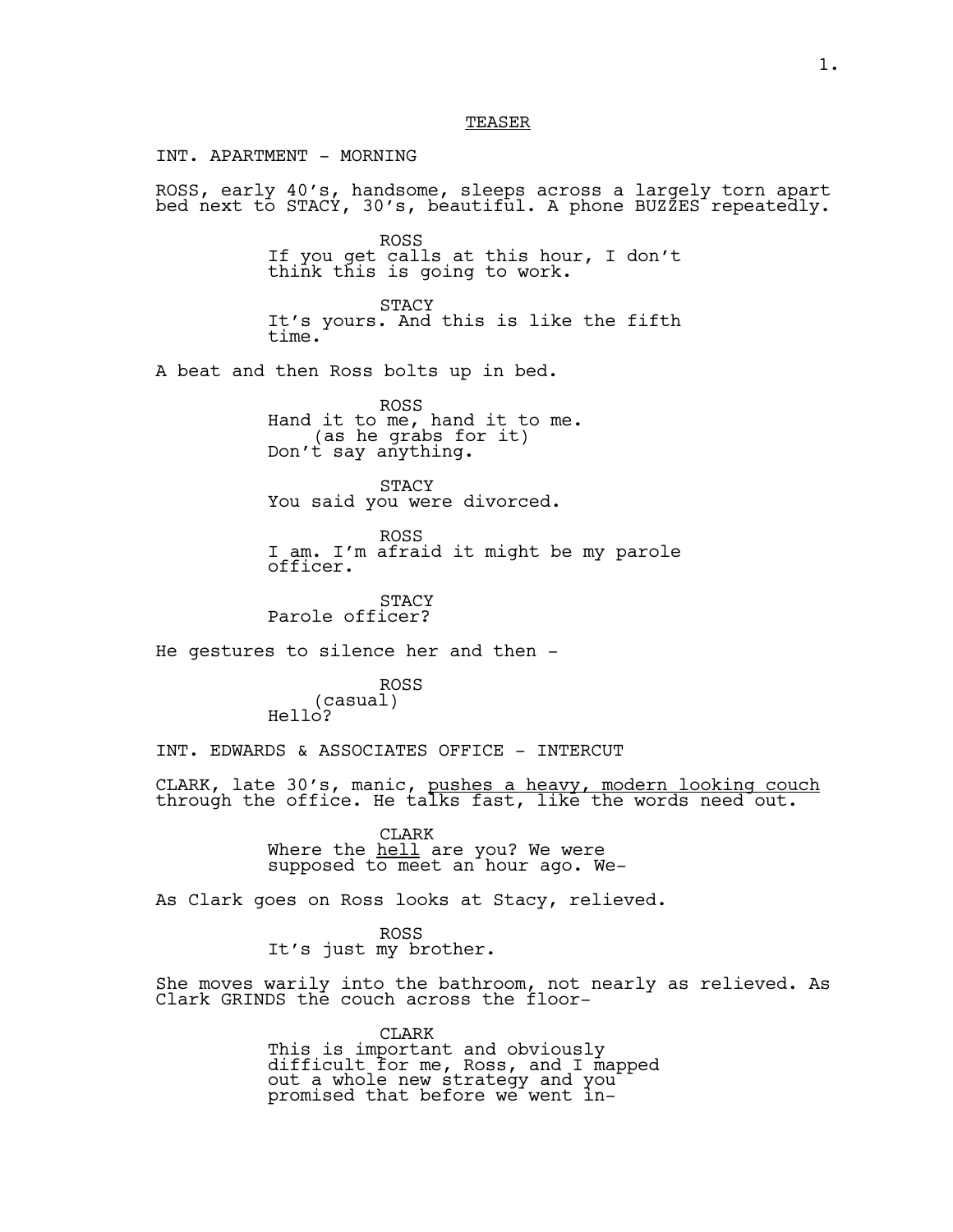ROSS Clark. Clark. What is that noise?

CLARK

It's the furniture. The furniture has been arranged very confrontationally, okay? I don't know how I didn't pick up on it before. That's on me. But, it's absolutely costing us business. All these tables-

ROSS You're at the office?

CLARK

Yes.

ROSS You slept there?

CLARK Oh no. I haven't slept.

ROSS

Clark-

CLARK I know! I'm on top of it. I did a full self assessment and in addition to the furniture issues, I've realized we're a person short. We need another person. I need another person. I've hired another person. And we should hired another person. And we should<br>talk before-

ROSS Clark, you do realize we can't pay the people we already have, right?

Stacy peeks tentatively out of the bathroom.

STACY Exactly what sort of parole are we talking about?

ROSS Strictly white collar. Seriously, you can come out. I was barely even in prison.

STACY

Prison.

She goes back into the bathroom and closes the door.

ROSS<br>(to Clark) Look, I'm on my way. Stop moving things, okay?

CLARK Yes. Fine. Wait. Ross?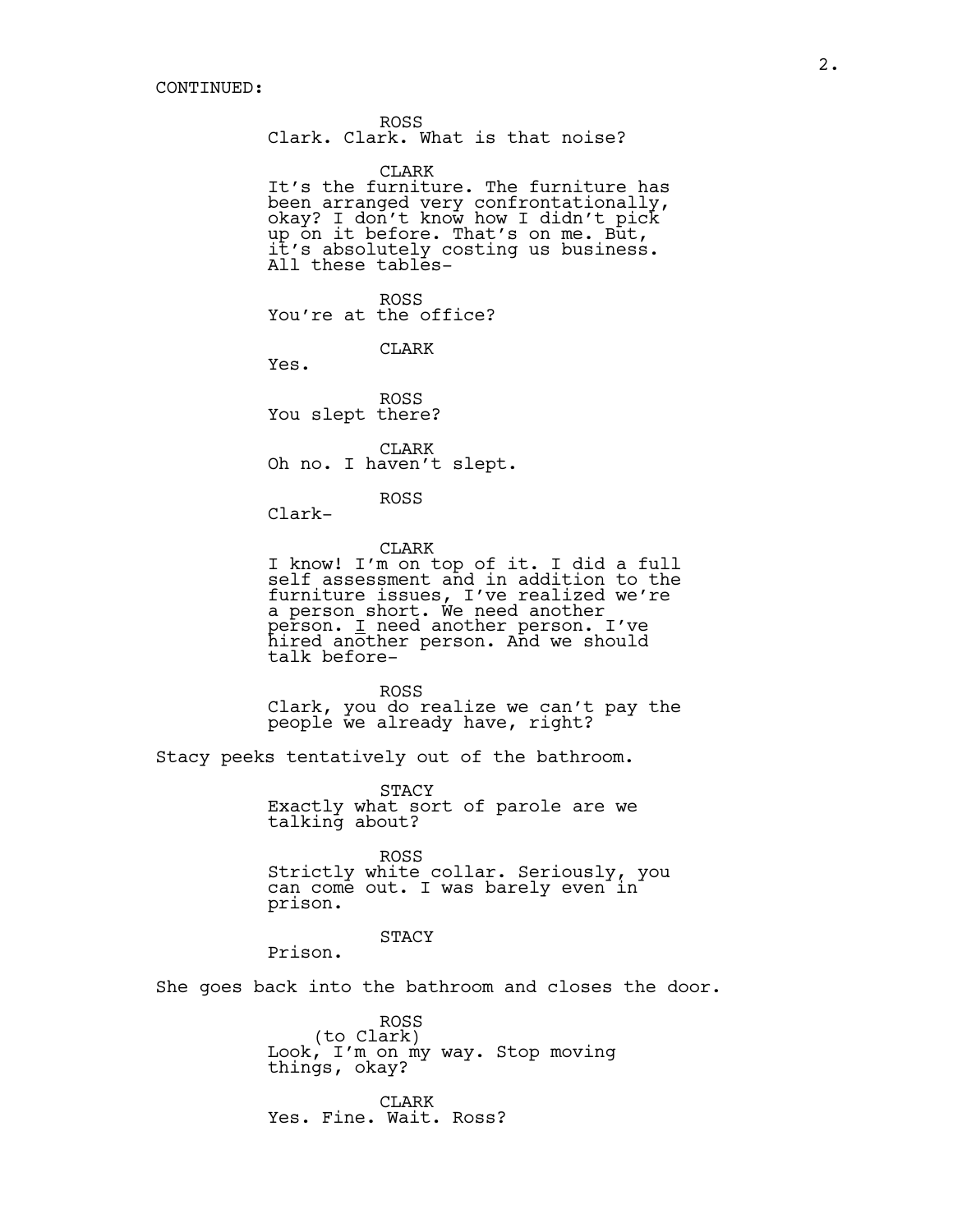ROSS

Yeah.

CLARK I'm gonna keep moving the furniture. I don't know why I said I'd stop.

ROSS I'll be there in ten minutes.

Ross hangs up, starts to dress.

STACY (O.S.)<br>(from the bathroom) (from the bathroom)<br>You said you were an architect.

ROSS Technically, you said you were an architect first.

STACY<br>(stepping out) That's because I  $\underline{AM}$  an architect.

ROSS Right. And then I said I was an architect because when people discover they suddenly have something in common they immediately feel more at ease and less like strangers. It's part of this process called 'mirroring'?

STACY 'Process'?

ROSS Like a way to make people feel more comfortable and... connected.

STACY

By lying?

ROSS 'Mirroring'.

**STACY** I missed the difference.

ROSS Well, it's a... science thing.

STACY Did you really go to NYU?

ROSS I... no. I mean I went to college. Just not that one.

STACY Is Hud really your favorite movie?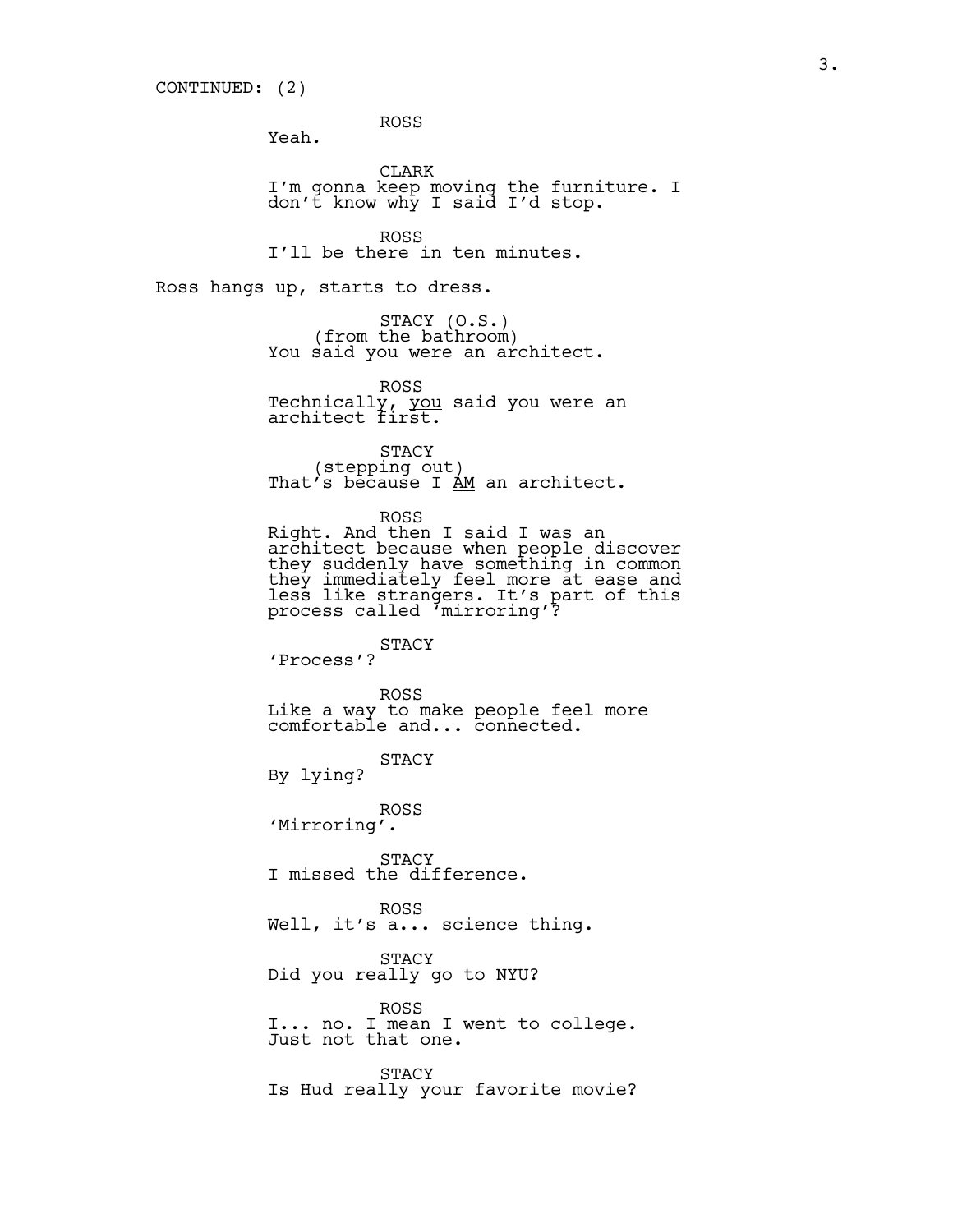ROSS

I haven't actually seen it, but I youtubed the fifty eggs scene while you were in the bathroom last night and just based on that, yeah, I think it's safe to put it near the top of the list.

STACY Your secret love of Taylor Swift music?

Ross just CRINGES and shakes his head as he finishes dressing, moves toward the door.

> **STACY** My God, are you really even divorced?

> > ROSS

Yes. Very yes. I am SUPER divorced. Honestly, it still feels good just to say it out loud.

STACY Did you just use the word 'honestly'?

ROSS Look, I know it sounds a little strange, but it's a technique -

STACY Oh, well if it's a technique-

ROSS - we use in this new business I started with my brother who's like a genius with psychology and honestly-

STACY You did it again.

ROSS - it's all very new to me and I just didn't realize it would be this... effective. I swear I wasn't aiming any higher than getting your number. YOU asked ME to come home with you, remember?

She does remember. They stop in the doorway. One more chance.

STACY Is your name really Royce?

ROSS (cringing) It's Ross.

Her expression goes flat. Off the door SLAMMING in his face-INT. CAR - MORNING

Ross and Clark whip into a parking space.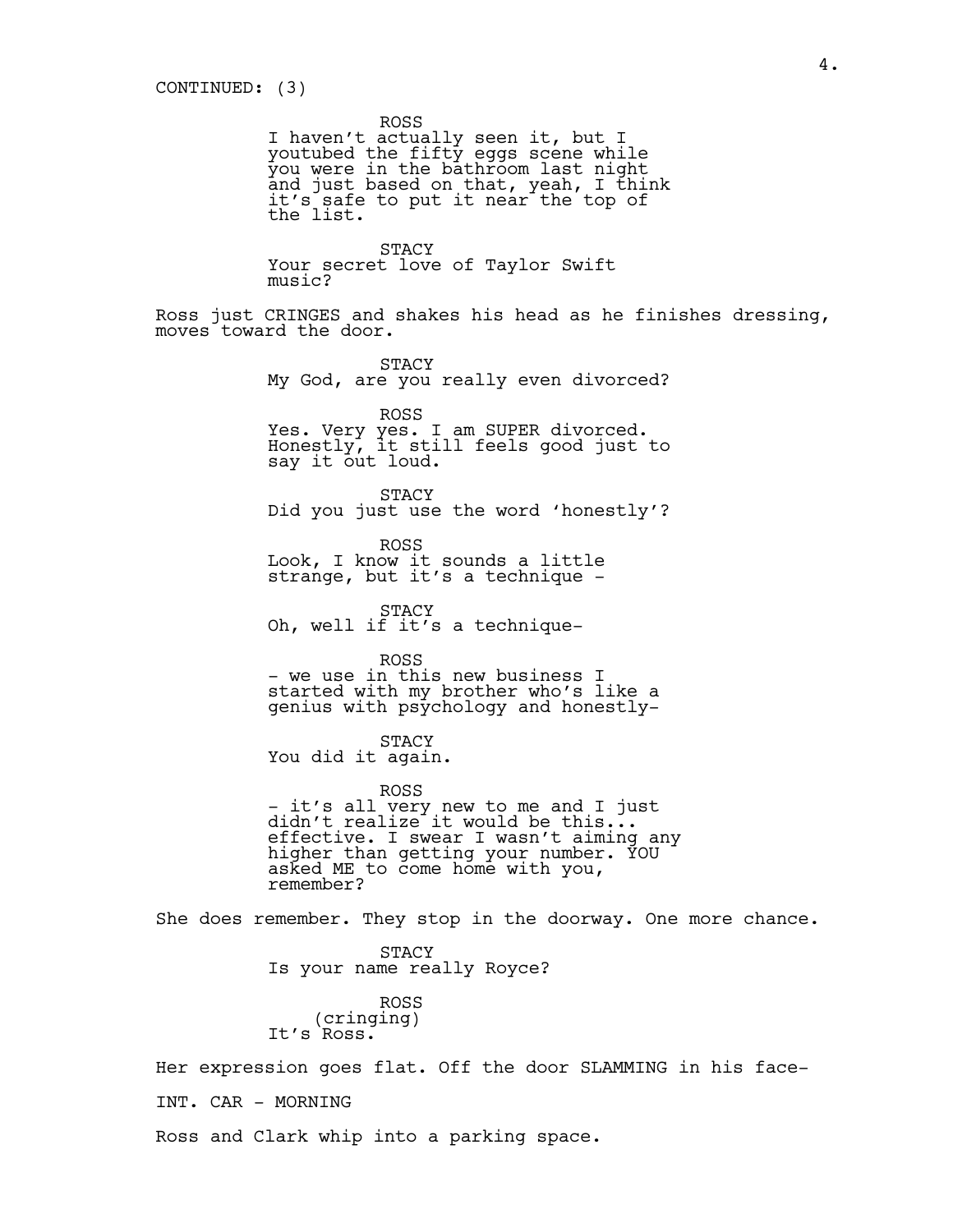CLARK We lead with our weaknesses.

ROSS This is your new strategy? You understand that this is the last investor willing to talk to us? That Latrell worked this guy's assistant for a month to get us this meeting?

EXT. PARKING GARAGE - CONTINUOUS

As they get out of the car-

CLARK I understand those things so well I was actually at the office at the agreed upon time.

ROSS In a way my absence is directly attributable to you.

CLARK I never remotely suggested you use the research to pick up women.

ROSS You should have. (dawning) God, maybe that's what we should be selling.

As Clark walks and talks FAST Ross struggles to keep up.

CLARK The studies show you're judged to be more likable if you begin by admitting<br>to your faults rather than waiting. In fact, it actually makes you more likable than someone with no faults at all. We'd be better off making up things to admit to than appearing to be perfect.

ROSS I highly doubt we have to worry about appearing perfect. (grabs, stops Clark) Are we racing?

CLARK I'm excited.

ROSS Is there an excitement level just below jogging into the meeting?

CLARK I'm not jogging. This is jogging.

Before he can begin actually jogging, Ross grabs him.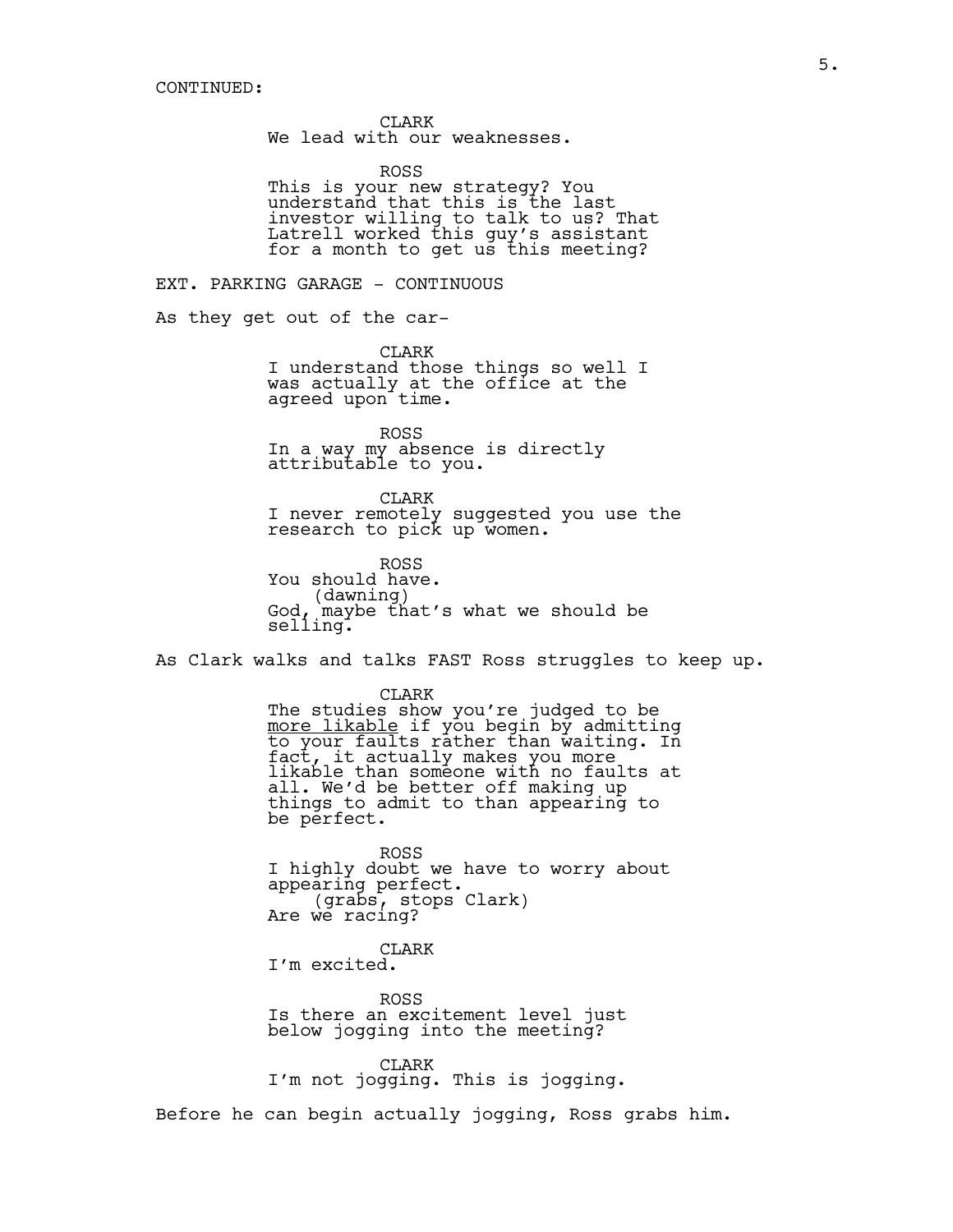ROSS Why aren't you sleeping at home?

CLARK Well, I wasn't sleeping, so it didn't make sense to-

ROSS You know what I mean.

CLARK There's still a lot of Beth's stuff there, and I can't get rid of it because I'm not ready to get rid of it but I can't be around it-

ROSS

Clark, you've got to stop this. She was just some girl. You've had other-

CLARK No. No, not like this, not like- You're killing my mojo here, Ross. This is killing it. So let's do this later because right now I'm ready to shake the money tree. I'm ready to dominate. Can we go dominate? Let's go dominate.

Clark heads in. Ross stands, concerned.

ROSS Is there a level just below dominate?

INT. HIGH RISE - WINDOW OFFICE

Clark and Ross sit across from TED SANDERS, late 50's, balding, short, busy. Ross leads. Clark vibrates.

ROSS

In 2008 a group of psychologists decided to see if instead of just observing people in the lab, they could use what they'd learned to actually <u>manipulate</u> them in the real world. Specifically, they decided to see if they could influence an election. So, the night before, in a few districts, they called voters from one party and instead of just asking IF they were going to vote, they asked WHEN, and then they asked what the person thought they'd be doing just <u>before</u> they went to vote, a little<br>psychological trick that their research showed would cause the voter to create an unconscious trigger in the following day that would remind them, oh yeah, this is when I'm supposed to go vote. The results were stunning. (MORE)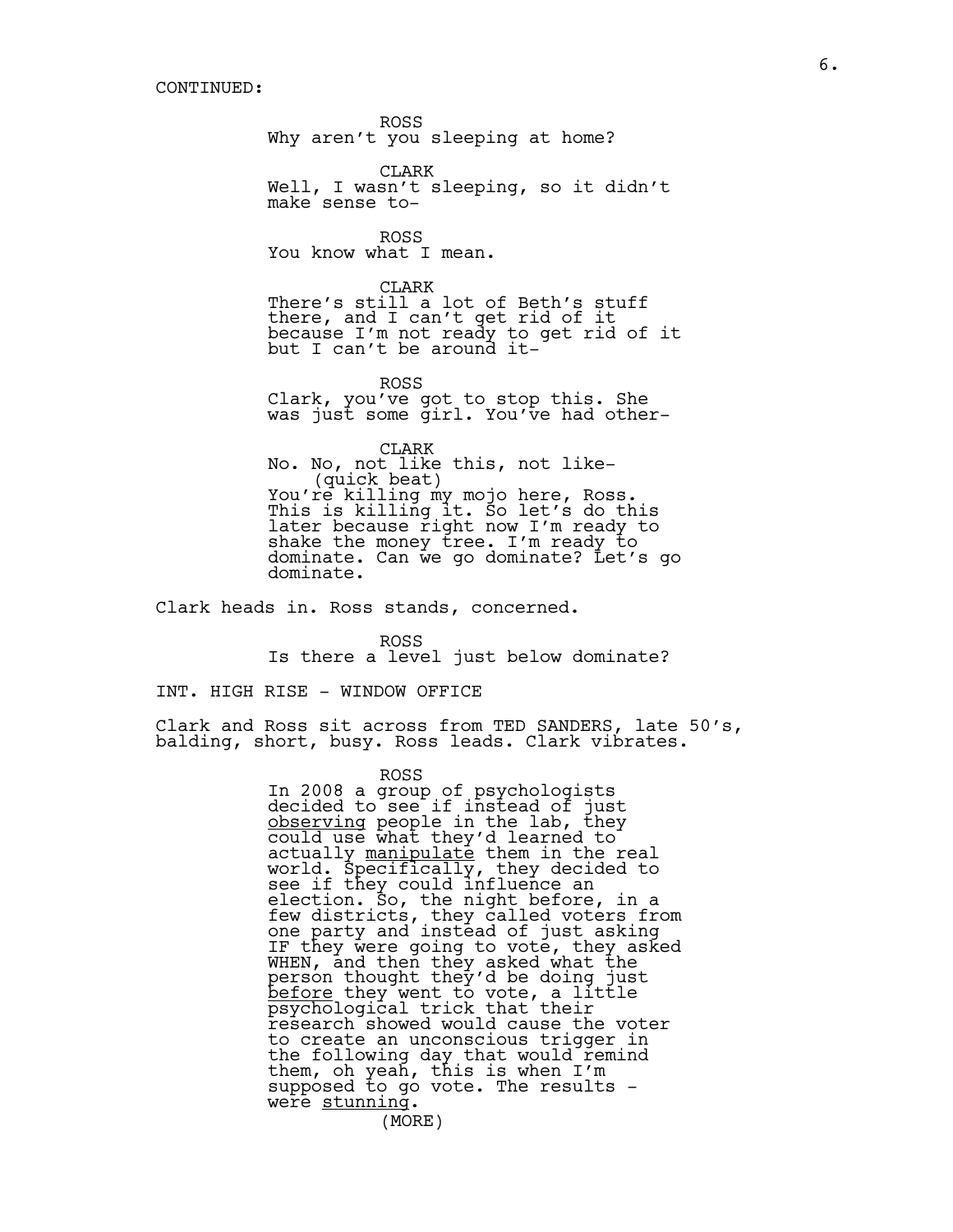## ROSS (CONT'D)

Turnout from these specially scripted calls blew away traditional get out the vote calls, and just like that, it became very clear that in the right hands, these little observations about human nature that had just been lying around in academic journals could be turned into very powerful tools capable of doing nothing short of helping decide who became the next leader of the free world.

Clark suddenly stands as if he can't take sitting anymore, starts to move impatiently around the room like a boxer.

ROSS

And that got us thinking, what if instead of just trying to manipulate critical elections, you could use this vast body of knowledge to help people manipulate the most important moments in their lives. What if--

Clark can't take it. His words are unleashed in a torrent of pressured speech as he wanders the room fondling Ted's things.

#### CLARK

What if, Ted, what if we started the<br>way we agreed we were going to start, which was by saying that  $I<sup>r</sup>$ m severely bipolar and my academic career recently imploded when the university became aware I was having an affair with a 22 year old undergraduate student. <u>Also,</u> Ross just finished a<br>two year stint in a minimum security prison for fraud, so there's that. The point is we're not hiding anything, even though not leading with it, like we agreed to, makes it seem like we are, we're not, because we don't need to hide anything because this is an incredible opportunity. Sway the vote for the leader of the free world? Yeah, we can do that. That was my research. But maybe you don't want to get elected president. Maybe you just need help getting the job you always wanted? Or maybe you need to make sure your company is chosen for a billion dollar contract? Or that your daughter doesn't marry the dirtbag freeloading musician she's threatening to elope with. You want to play what if? What if, instead of leaving the big moments to fate, we could manipulate them with 60 years worth of research into human behavior, stacking the deck in your favor, so that when it really, really mattered, you always came out on top?

TED You're offering me an alternative to fate? Sure, I'll take two.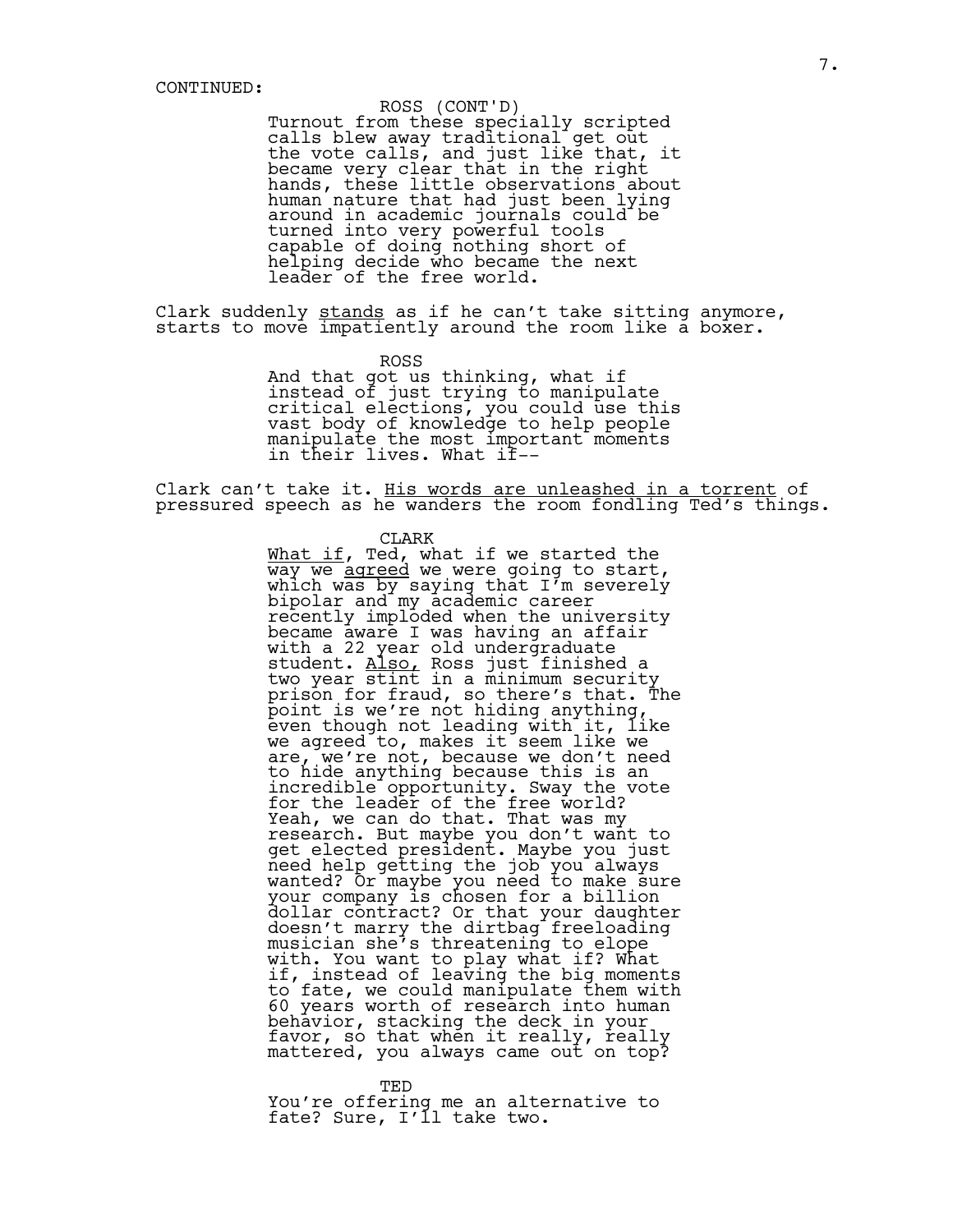## CONTINUED: (2)

Clark SLAPS the desk, excited.

CLARK There you go! Now we're cooking!

ROSS<br>(trying to be calming) (trying to be calming) Clark is a world renowned expert in the fields of human behavior, psychology, and motivation, and drawing from the most cutting edge psychological research he's able to tailor a plan to influence any situation so that at that critical, life altering moment-

Clark jumps in, unable to contain himself.

CLARK

Ted, you lost some kind of shareholder revolt you were trying to lead last year, right? We could have won that for you.

TED

You could have constructed a better argument for replacing the board?

CLARK

No, I could have replaced the board<br>without knowing <u>anything about</u> your without knowing <u>anything about</u> your<br>argument. I saw clips of your presentation. Series A dividends? Hell, I don't know if that was a good argument. But I know you're short. And bald. And you sound a little effeminate. And pointy shoes make you look like an elf. I know you lost when you stood up on the far left side of the conference room. No one important is ever wearing pointy shoes on the far left side of a room, Ted. Ever.

TED

So you'd have changed my shoes and the seating chart and I'd have won.

CLARK

ROSS

I'd have primed your audience, Ted. Just like you did. Except you had them primed to ignore you. (very worked up) Don't you get it Ted? This is how

people work. We don't listen to each other. No one's listening to you. No one's listening to me. We don't hear! We react to a million little things we aren't even aware of. The brain's all jedi mind tricks and back doors and secret passageways and if you know about them- Watch this. Watch. Okay-

Clark-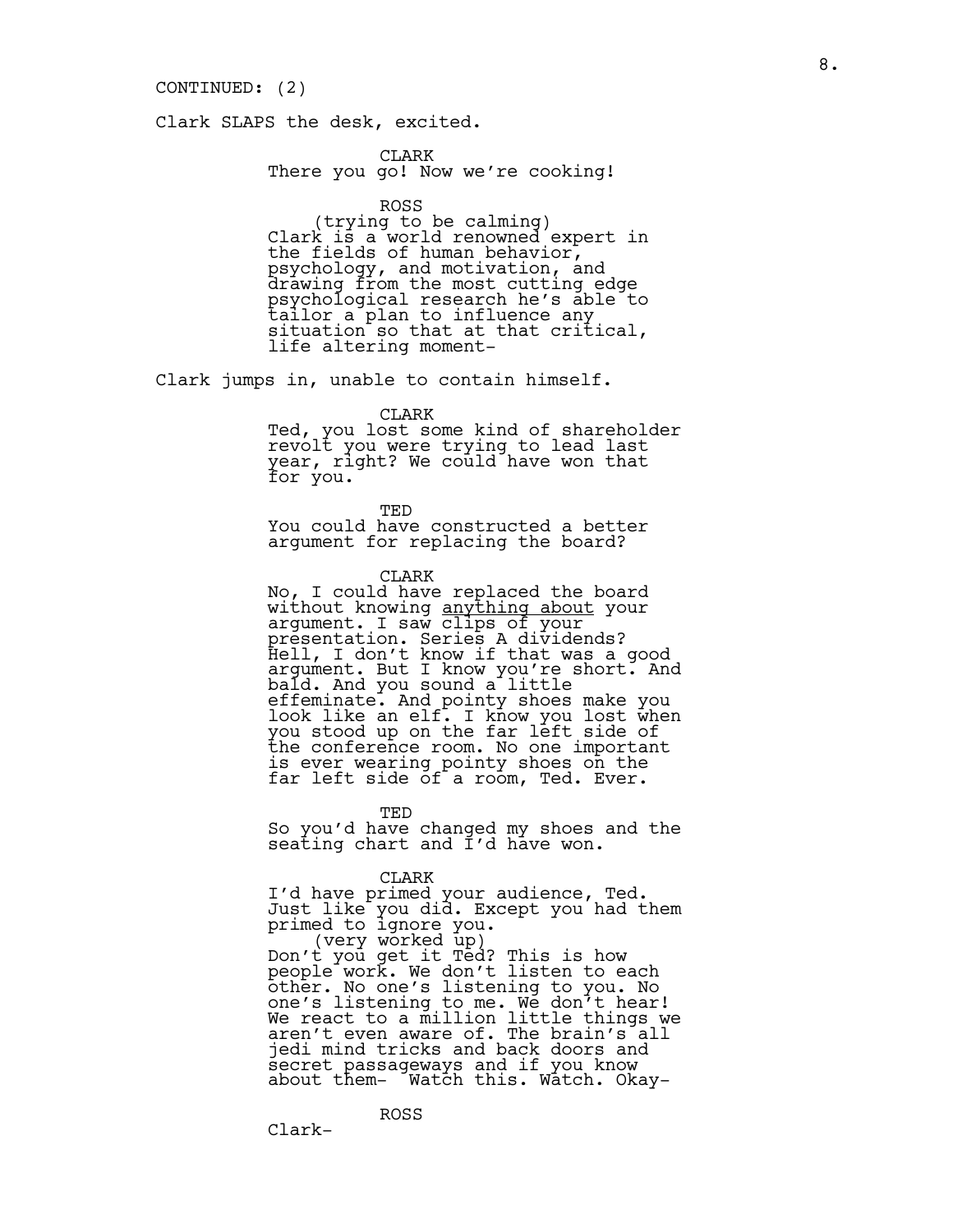## CONTINUED: (3)

Clark suddenly GRINDS Ted's desk sideways, KNOCKING things off before Ross leaps up to stop him.

ROSS

Stop.

CLARK Ross, we can assert his power with just his feet! I'll show you. Go find me a female. Any female. Watch this.

He grabs at Ted's shoes while backing the desk up further.

ROSS Clark! Stop!

Suddenly Ted's shoes comes off, sending Clark into the desk which goes over with a CRASH. Everyone stares. Long beat.

TED

Exactly how many fates would you say you two have altered so far?

ROSS Well, we've only been up and running for a couple of months but we've managed to optimize several press releases and-

**TED** Press releases.

ROSS

We're just beginning to educate people to the possibilities of what we can do and with an infusion of cash from you-

TED Uh-huh. Look, I'll buy that there's some science to manipulating people-

CLARK

You'll buy it? It's not something you buy. It's not optional. The science is bulletproof. The science is science.

TED Then maybe the science isn't the reason you're not getting any business.

CLARK What's that mean? (to Ross) What does he mean?

TED

What I mean is, maybe when someone's life altering moment arrives, a felon and someone too mentally unstable for academics aren't the people you want pulling strings on your behalf.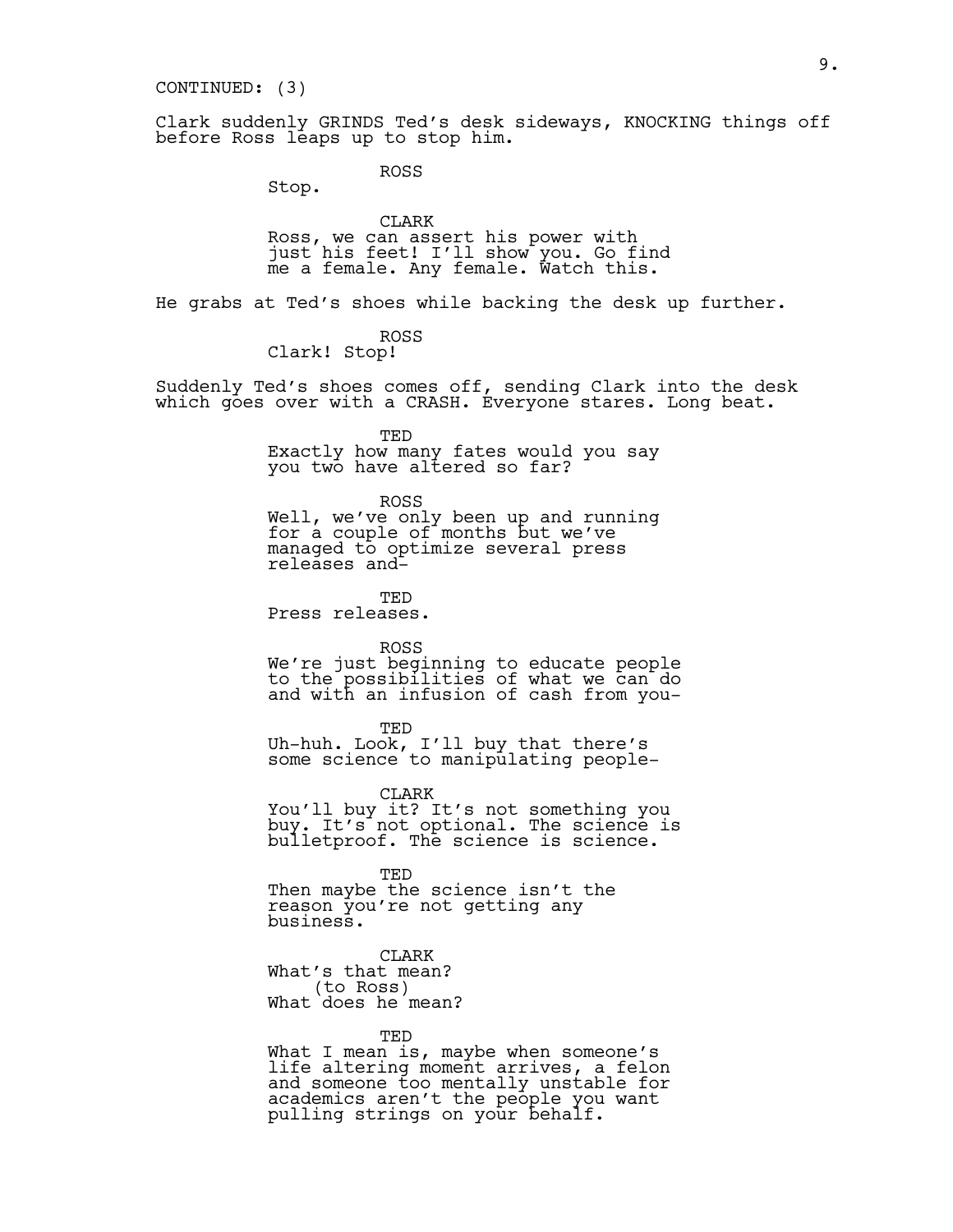CLARK

I wasn't fired for being mentally unstable. I was fired for sleeping with an undergraduate.

TED My mistake. Let me just get out my checkbook.

ROSS

Ted-

TED Look, he's got a stunning resume when it comes to research, publications, experiments, but this is real life. And in the real life, the guy you needed money from is going to have to call a cleaning crew when you finish your pitch. Forgive me, but I think I'll wait for the next bus into this brave new world.

OFF Ross and Clark-

END OF TEASER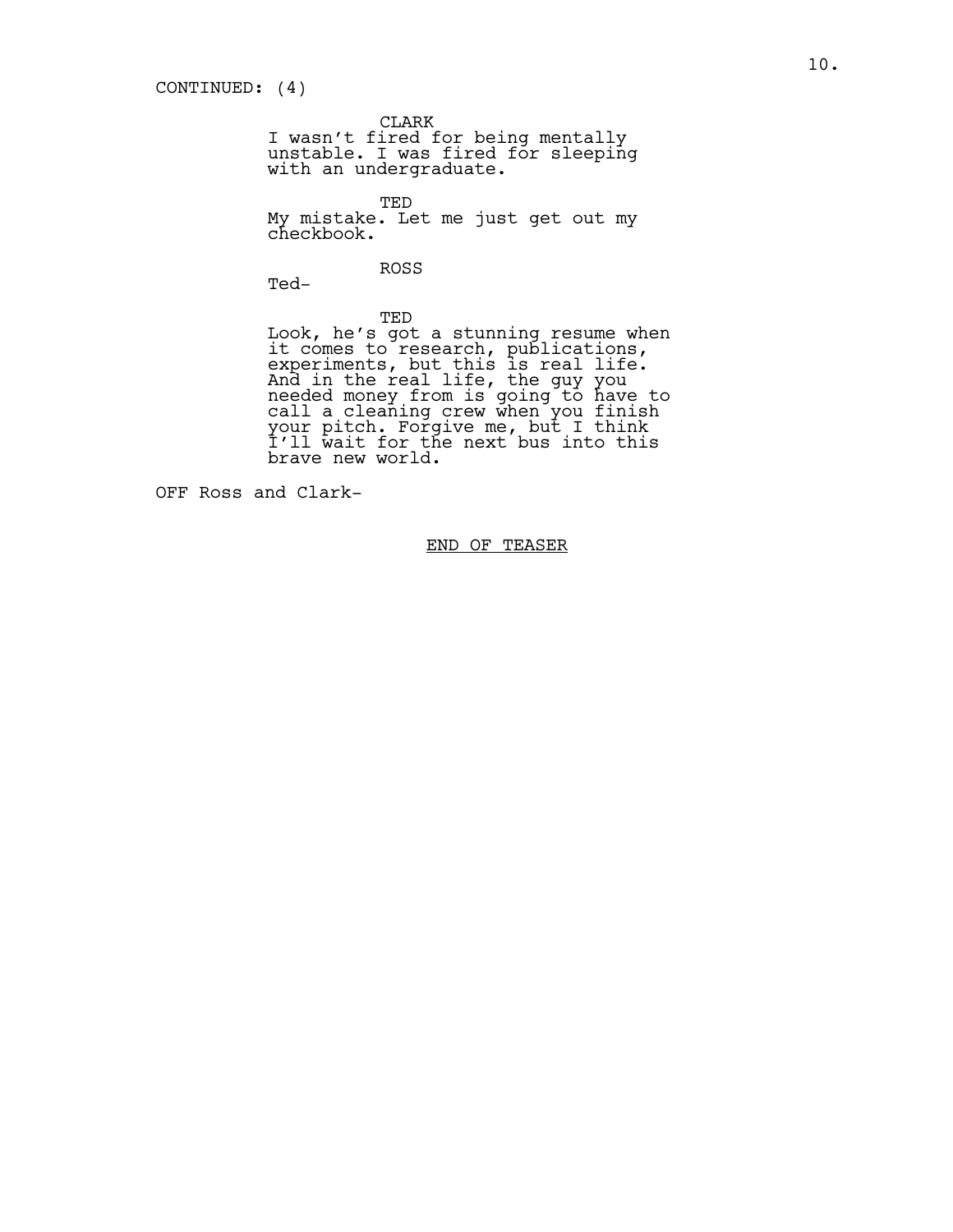## ACT I

INT. EDWARDS & ASSOCIATES OFFICE

Ross and Clark step off the elevators, arguing. As they walk-

## ROSS

I'm not saying all the time. I'm saying occasionally. For important events. Like meetings with people who could help us pay for things like electricity and all the furniture you enjoy pushing around.

## CLARK

Look, I had a strategy and you-

ROSS Don't change the subject.

### CLARK

I can't take the drugs, Ross! Because you know what it's like? It's like when you go for a jog with headphones on and great music playing and it's like life has a soundtrack and then you take the headphones off and suddenly it's just dull and flat. The drugs stop the music, and the music is where the ideas come from.

ROSS I can think of several ideas we could have done without in that meeting.

They reach offices next to each other. MILES, mid 20's, geeky handsome, and LATRELL, late 20's, serious, step over.

CLARK

Okay, yes, there's some bad with the good, but my condition correlates highly with creativity and some of the greatest minds in history have-

ROSS We're not talking about history. We're talking about right now. This exact moment in time where we just wasted our best chance to-

LATRELL We didn't get it?

As Clark walks into his office with Miles in tow-

CLARK No, Latrell. I blew it. Is that what you wanted to hear, Ross?

ROSS All I suggested was-

Latrell grabs Ross before he can follow Clark into his office.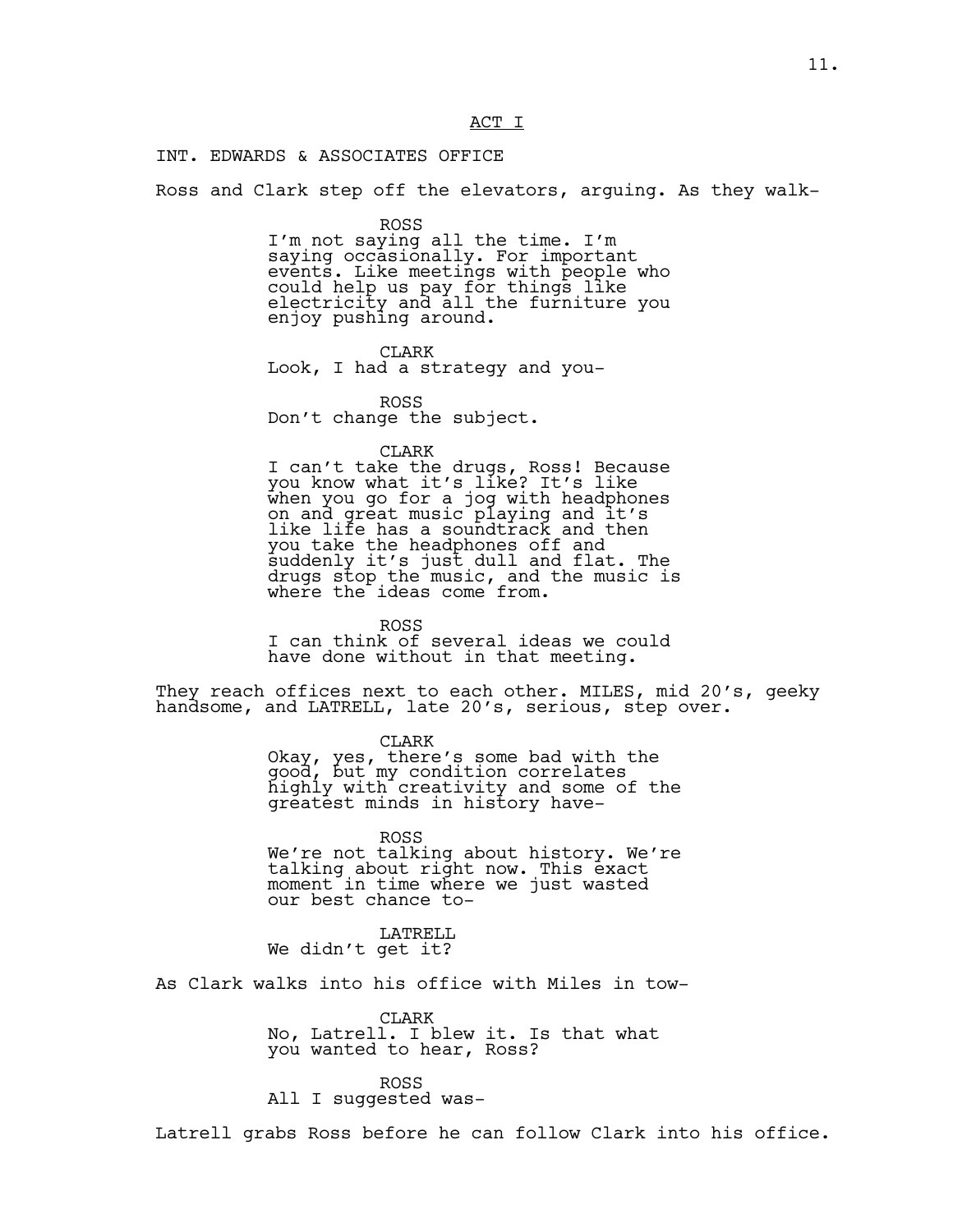LATRELL Hey. This is serious.

ROSS Does it seem like I'm taking it lightly?

LATRELL I called every contact I had left and practically offered to mow their lawn to get you in there. Ted was our lifeboat.

ROSS Then we'll just swim until we find another Ted. We have other-

LATRELL We have <u>nothing</u>. The landlord is ready to lock us out. I've talked to every bank and investor with a phone. There are no other Teds coming. We needed this Ted.

INT. CLARK'S OFFICE - INTERCUT

Clark paces as Miles watches.

CLARK You were a very promising graduate student Miles. You shouldn't have followed me here.

MILES I don't understand. The strategy didn't establish trust?

CLARK We didn't lead with it. And when I did come in it all came out wrong and-

MILES Did you talk about a dominance display or seeding behaviors?

CLARK I talked about a lot of things. I remember trying to take off his shoes.

MILES Why would you-

CLARK

I was making a point about physical asynchronicity and power positions. I was going to demonstrate how putting his feet between himself and a female-

MILES The Miller-Barre studies.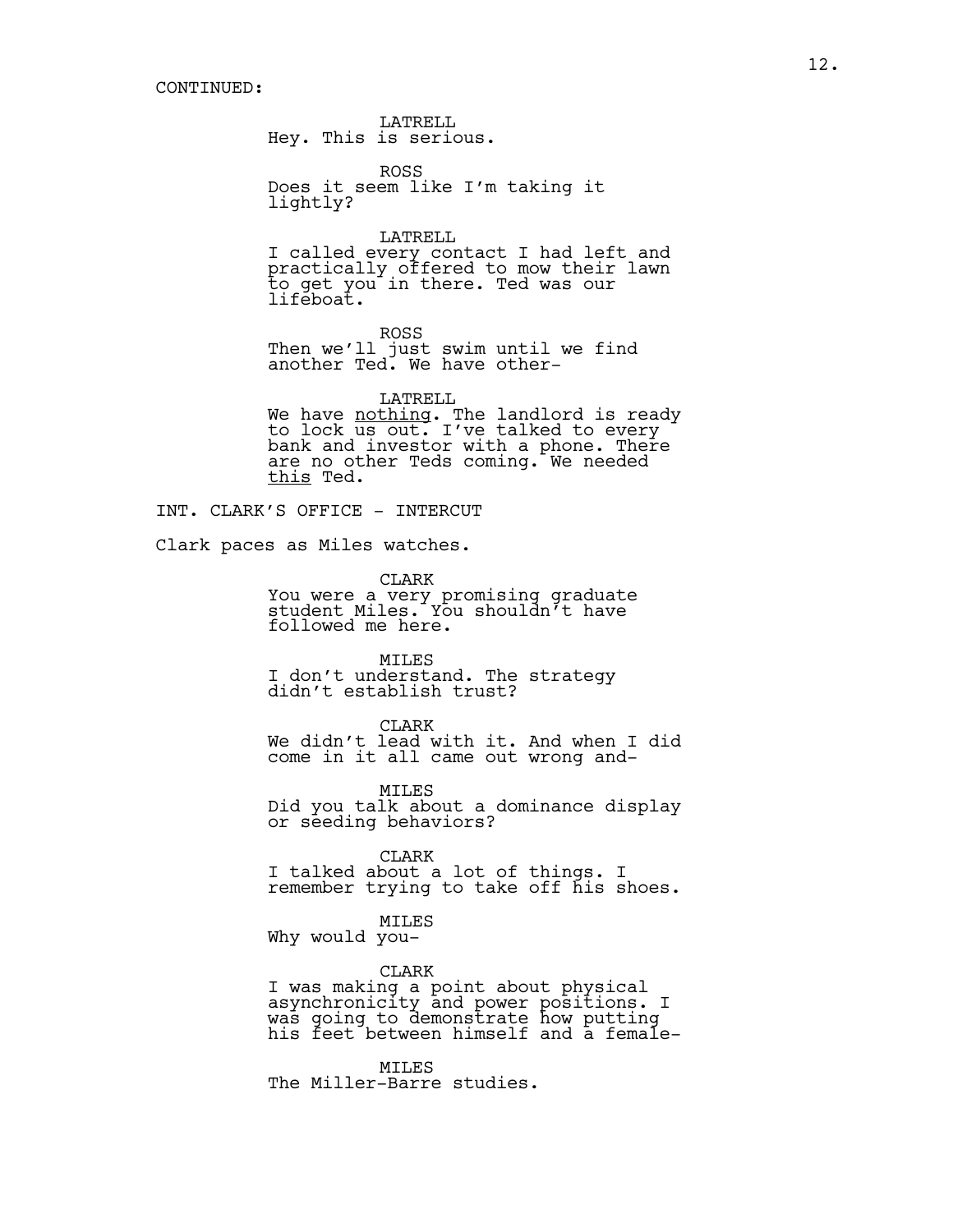CLARK

Miller-Barre! Exactly! Except I didn't say Miller-Barre, I ripped off his shoe and flipped over his desk. Where's Claire?

BACK ON LATRELL AND ROSS

LATRELL You said you could control him.

ROSS He's just in an up phase right now.

LATRELL And when will he come down?

ROSS We don't want down.

LATRELL

What do we want?

ROSS

Something in the middle. It's not an exact science. Look, try to remember, I'm the one who found you. I saw you had talent when everyone else saw a kid with a record, bad grades, and no degree, and I gave you a shot.

LATRELL You set me up selling illegal investments out of a boiler room and you left in handcuffs! I'm not interested in another shot like that. (beat) Where were you last night?

ROSS You're checking my place now?

LATRELL I was guessing. Apparently I was right. You haven't changed at all.

Latrell walks away.

ROSS<br>(calling after Latrell) One thing has nothing to do with the other!

CLARK (sticking his head out) You were late.

ROSS Yes, that cost us a chance to really hone your new 'we're criminals please hire us plan'.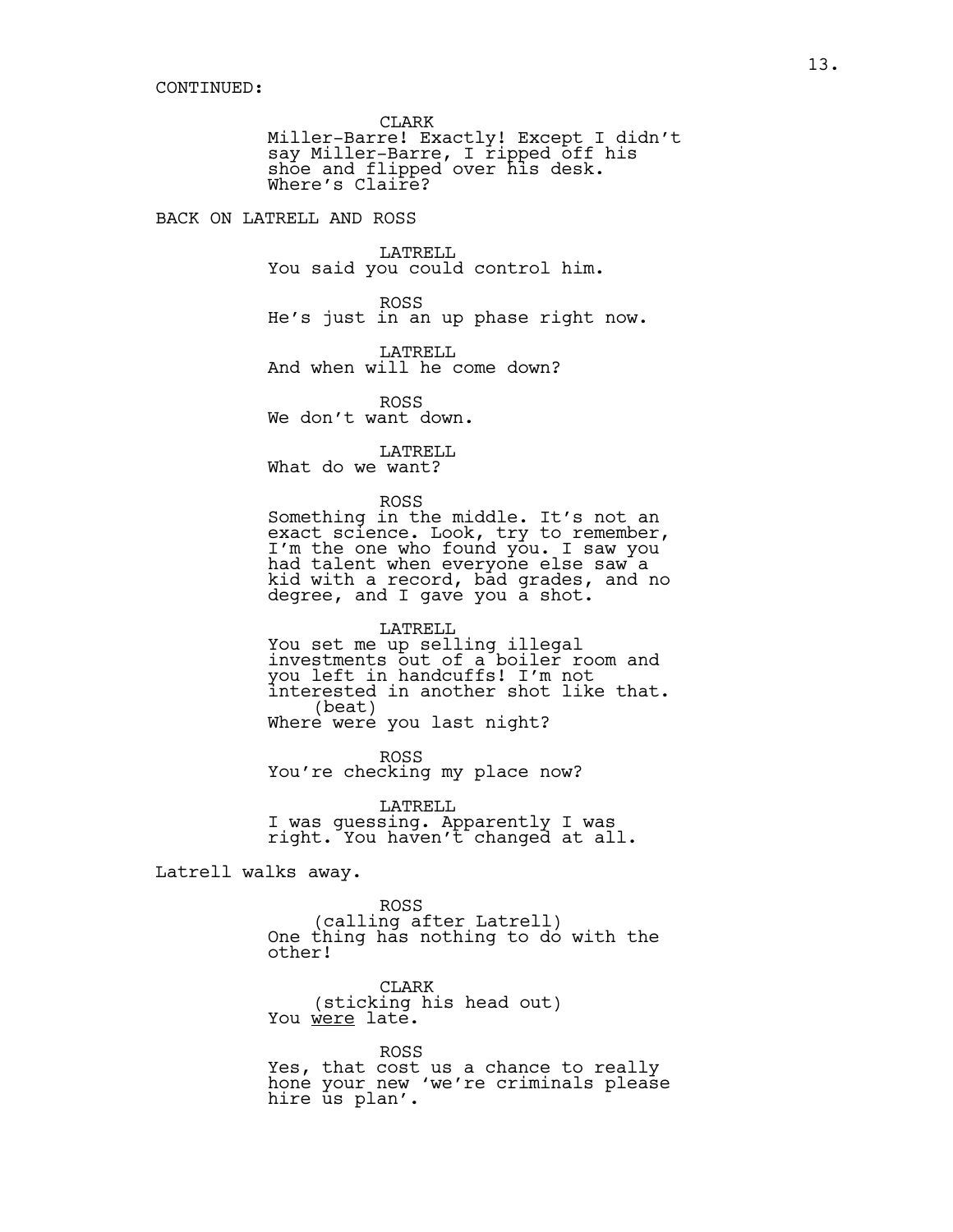CONTINUED: (2)

CLARK The studies are clear Ross-

Suddenly MEGAN, early 20's, knockout, steps over.

MEGAN

Morning.

Megan stops everyone cold. Miles seems most excited.

MILES Megan. I thought you weren't coming in until Thursday.

Her eyes flick towards Ross, but only Clark seems to note it.

MEGAN Right. I was just between auditions and thought maybe I'd stop by. Try to learn a little more about the... science, or whatever, behind what you need me to do.

MILES<br>(confident) You wanted to see me.

MEGAN I'm sorry?

CLARK<br>(to Miles) (to Miles) I know what you're trying, but that's not how you do it.

MILES Really. It was declarative and I looked right at her eyes when-

Suddenly Latrell steps back over. Quickly, shocked-

LATRELL There's... a woman here who says she wants to hire us.

Surprised, they all look at each other for a beat. Then-

CLARK What are we waiting for? Let's go dominate.

Clark moves toward the lobby with renewed vigor.

ROSS Dominate was bad, remember? Let's try conversing. Let's-

Suddenly Clark stops short, looks around.

What?

ROSS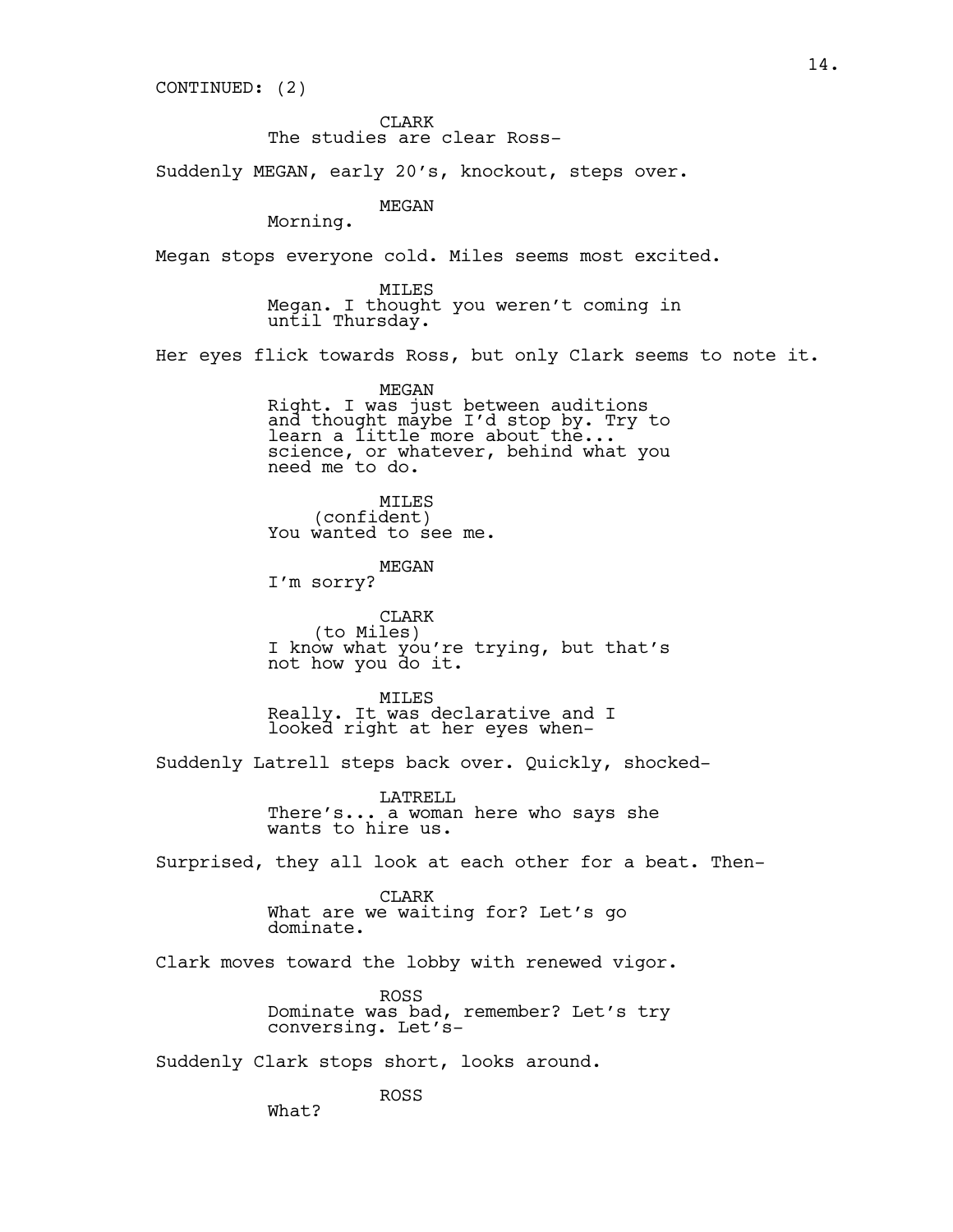CLARK Help me push this chair over to that plant.

## INT. MEETING ROOM

Clark and Ross sit in chairs at opposite RIGHT ANGLES from SOPHIE, 40's, and her son TYLER, 10. The effect is that she has to look back and forth between the brothers.

> SOPHIE I don't even know if this is what you do. One of Tyler's doctors suggested maybe you could help. Dr. Allen? He said you used to be faculty at the same medical school.

CLARK Yes. I was let go for throwing my lunch at a class full of first years.

SOPHIE He mentioned that.

CLARK I was also recently let go from another institution for having an affair with an undergraduate. In my own defense I was deeply in love with her and felt like she understood and accepted me exactly as I am.

SOPHIE

O-kay.

Clark shoots a leading glance at Ross. He SIGHS.

ROSS

I've been convicted of securities fraud and spent two years in a minimum security prison. Would you like to hear about the time I accidentally drove off without paying for gas when I was 17?

SOPHIE Why are you telling me these things?

ROSS That's such a good question.

#### CLARK

Because we want you to know we've made mistakes, but we've learned from them, and this is our chance to apply those lessons, and the expertise I've gained through a lifetime of studying human behavior, study that's frankly been at least partly an effort to understand the difficulties I have controlling my own, and use that accumulated knowledge and experience to help people like yourself.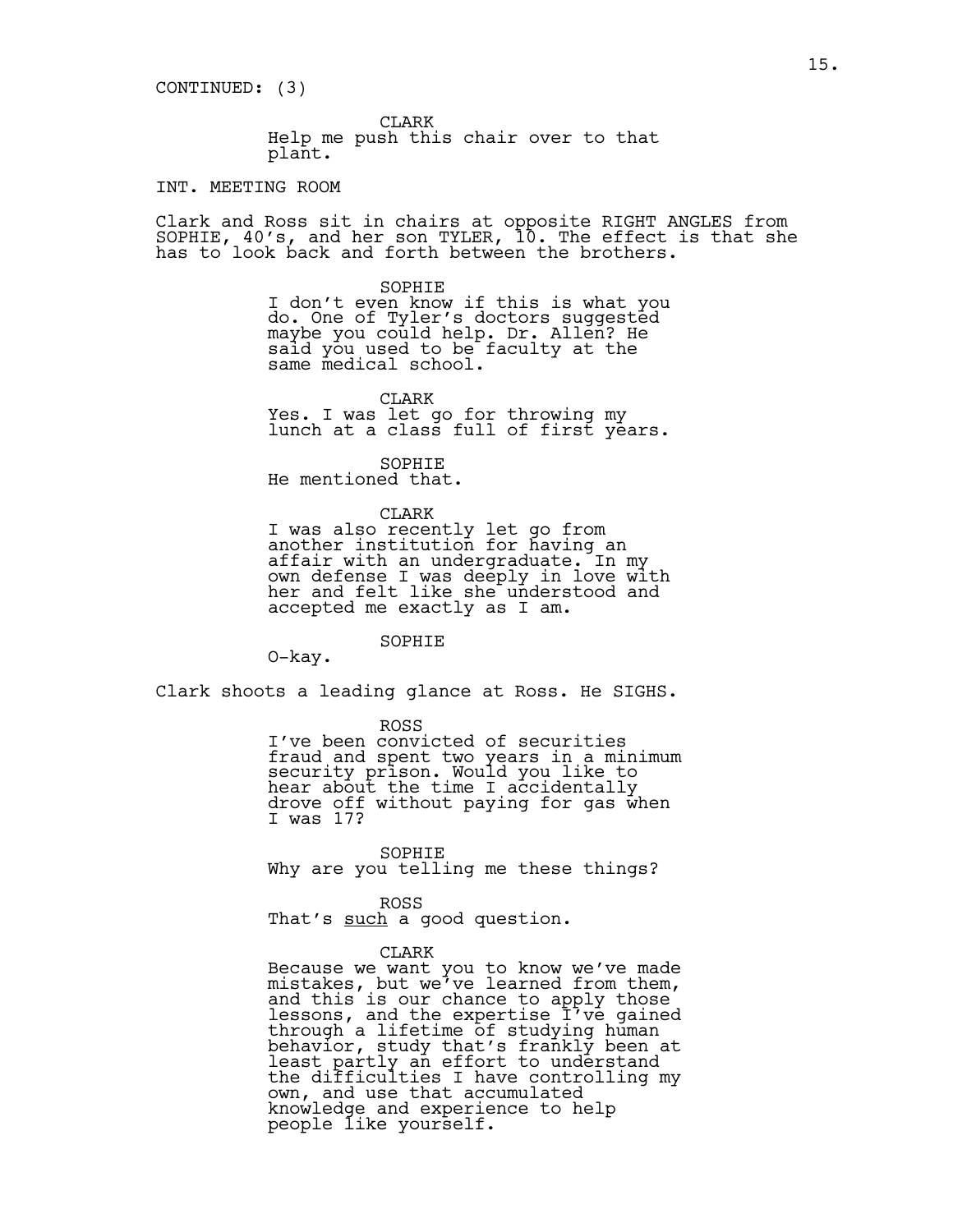ROSS Where was that answer an hour ago?

CLARK At the beginning of the meeting if you'd stuck with the plan. (to Sophie) I'm sorry, continue.

#### SOPHIE

Well, Tyler has a heart condition. It makes him very weak and requires invasive surgery to repair his valves almost every year.

TYLER (smiles weakly) One more surgery and I'll have had as many broken ribs as Evel Knievel.

Clark cringes sympathetically at this thought.

#### SOPHIE

The doctors have offered a new permanent treatment that uses stem cells to help regrow the valves. But the insurance company is saying it's experimental and they won't pay for it. We've already been bankrupted by Tyler's bills, so without the insurance we can't possibly afford the procedure and Tyler will just keep suffering through the surgeries.

Ross appears to have heard only one word and his face falls.

ROSS Bankrupted?

Sophie nods. Ross is done, but Clark's pacing, intrigued.

CLARK Who have you been talking to?

SOPHIE

Well, we've worked our way up. I have a meeting scheduled with the head of the claims department tomorrow.

CLARK And he could approve the surgery?

SOPHIE

Yes.

CLARK That's very good. What's he like? How educated is he? Is he aggressive? Do you have any pictures of his hands?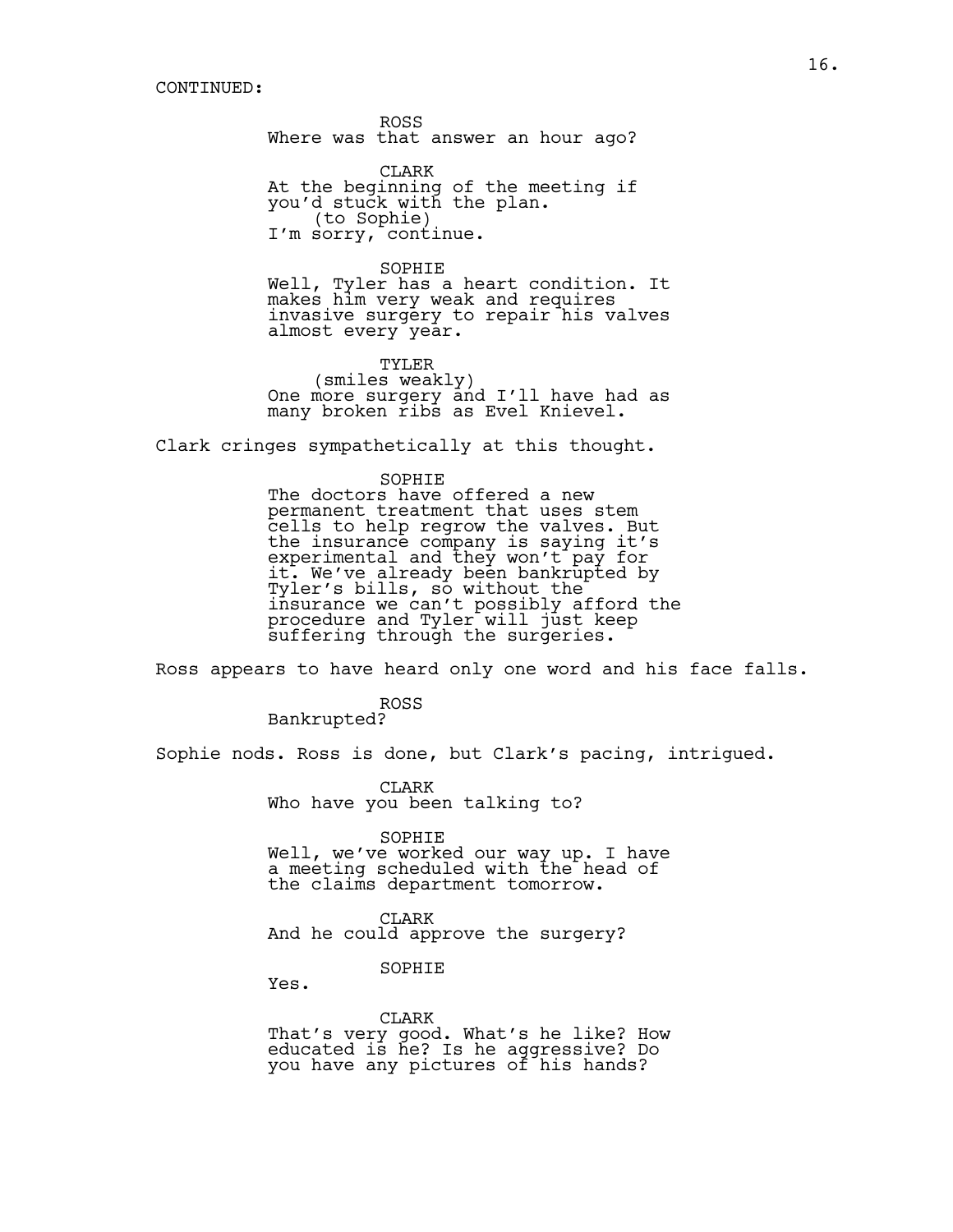SOPHIE

No... we've only talked a few times. His name is Charles Murray. I don't know much else.

CLARK That's okay. We'll pull together a full background and figure out-

ROSS When exactly did you declare bankruptcy?

He emphasizes it for Clark, who seems oblivious.

SOPHIE

About six weeks ago. I'm sorry, I guess I don't fully understand what it is you do.

CLARK

What we do is research and deploy a psychological strategy to make sure the people who've been telling you no decide to say yes. Simply put, we change their minds without them knowing we did it.

TYLER Like jedi mind tricks.

## CLARK

Exactly like jedi mind tricks! I just said that to someone this morning. Ross, didn't I say that?

ROSS

Yes. It went over really well.

CLARK

See, in your case we've just got to change one man's mind, that's called a single point of influence, and there's a number of strategies that might work. You said you're meeting tomorrow-

ROSS

You know what? Before we get too far, let us jump into a meeting. We'll get your contact information and get back to you as soon as possible.

INT. MEETING ROOM - LATER

Clark walks around as Miles, Latrell, Ross and Megan watch.

CLARK This one's <u>very</u> intriguing.

ROSS It isn't a one.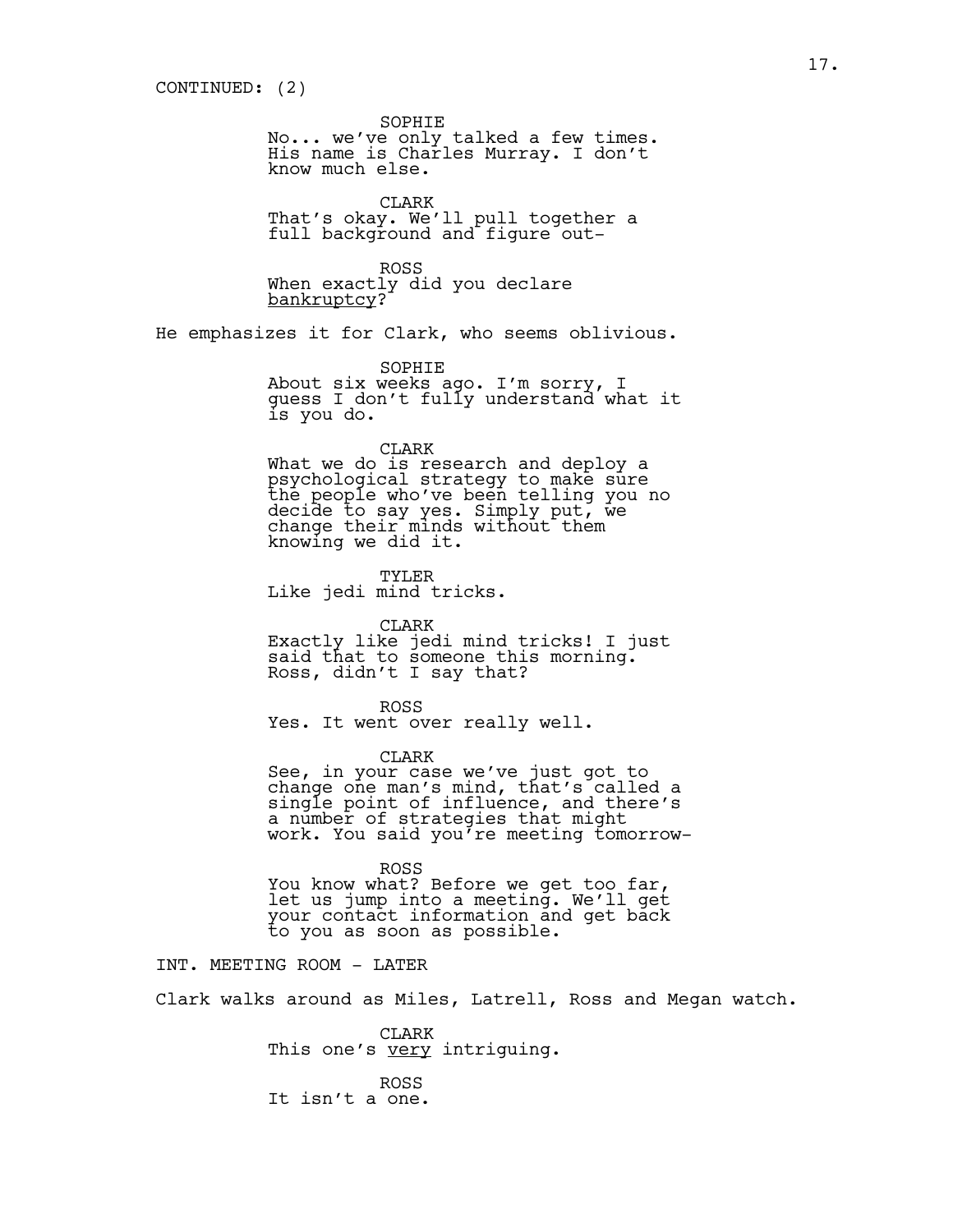CLARK

Really? Tell the kid staring at twenty more heart surgeries this isn't a one.

ROSS Pretty sure his phone's been cut off since they have no money.

MILES Did you move the chairs in here?

#### CLARK

Yes.

MILES I don't know this one.

### CLARK

Keeping the chairs at 90 degrees avoids people directly facing each other which minimizes confrontation and makes them more likely to remember what's said.

Miles nods, interesting.

ROSS

MetroHealth has sued their own policy holders to avoid paying for conventional treatment. You've got a better chance of getting a unicorn to perform an experimental surgery than of getting them to then to pay for it.

CLARK

We're not talking about MetroHealth, we're talking about one guy, Charles Murray, and that opens up several very<br>strong strategies-

MILES

Mirroring. Triangulated confidence structuring. Request reversal-

ROSS

It doesn't matter. They're <u>bankrupt</u>.<br>There's ZERO upside.

## LATRELL

Maybe the fact that it's impossible is the upside. Look, we can't nail down business or investment because no one seems to believe we can do what we say we can do. So maybe we pro bono this, get a head on the wall, and you and I have something to point to when we're trying to close people who can pay.

CLARK Wait, are you on our side?

LATRELL

I guess I am.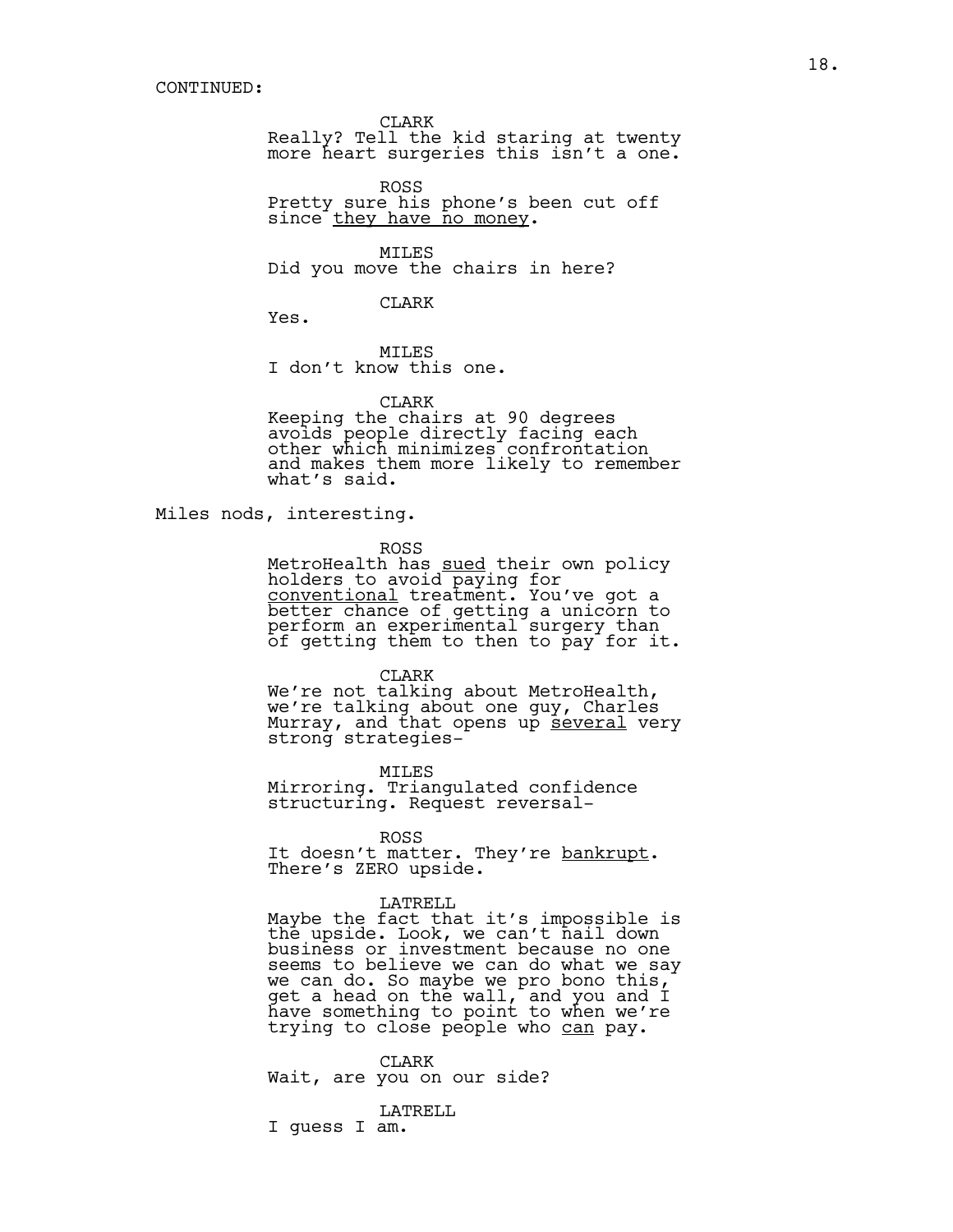CLARK

Oh. I just assumed you'd be against us. You should really be sitting over here then. And Megan, why don't you sit opposite Ross?

## MEGAN

Why?

CLARK Because looking at someone they're attracted to largely destroys people's ability to form a cogent argument.

She blushes and then as everyone starts to shuffle seats-

ROSS Stop! Just... sit down.<br>(to Clark) You really think you can do this?

CLARK I've always wanted to see if these effects could be isolated outside of a laboratory enviro- (off Ross's look) Yes.

ROSS You understand that if this blows up then we're completely-

Ross stops like he's just seen an ax murderer in the office.

ROSS What in the hell is she doing here?

Heads turn and find CLAIRE, 40's, attractive. She waves.

MEGAN

Who is she?

ROSS

My ex-wife.

CLARK Our new office manager.

The two brothers stare at one another.

CLARK I told you I needed one more person.

Claire sticks her head in. Clark crosses to hug her.

CLAIRE Sorry I'm late. Where should I sit?

Clark looks at the room. He's intrigued.

CLARK Yes. Where should you sit?

## END OF ACT I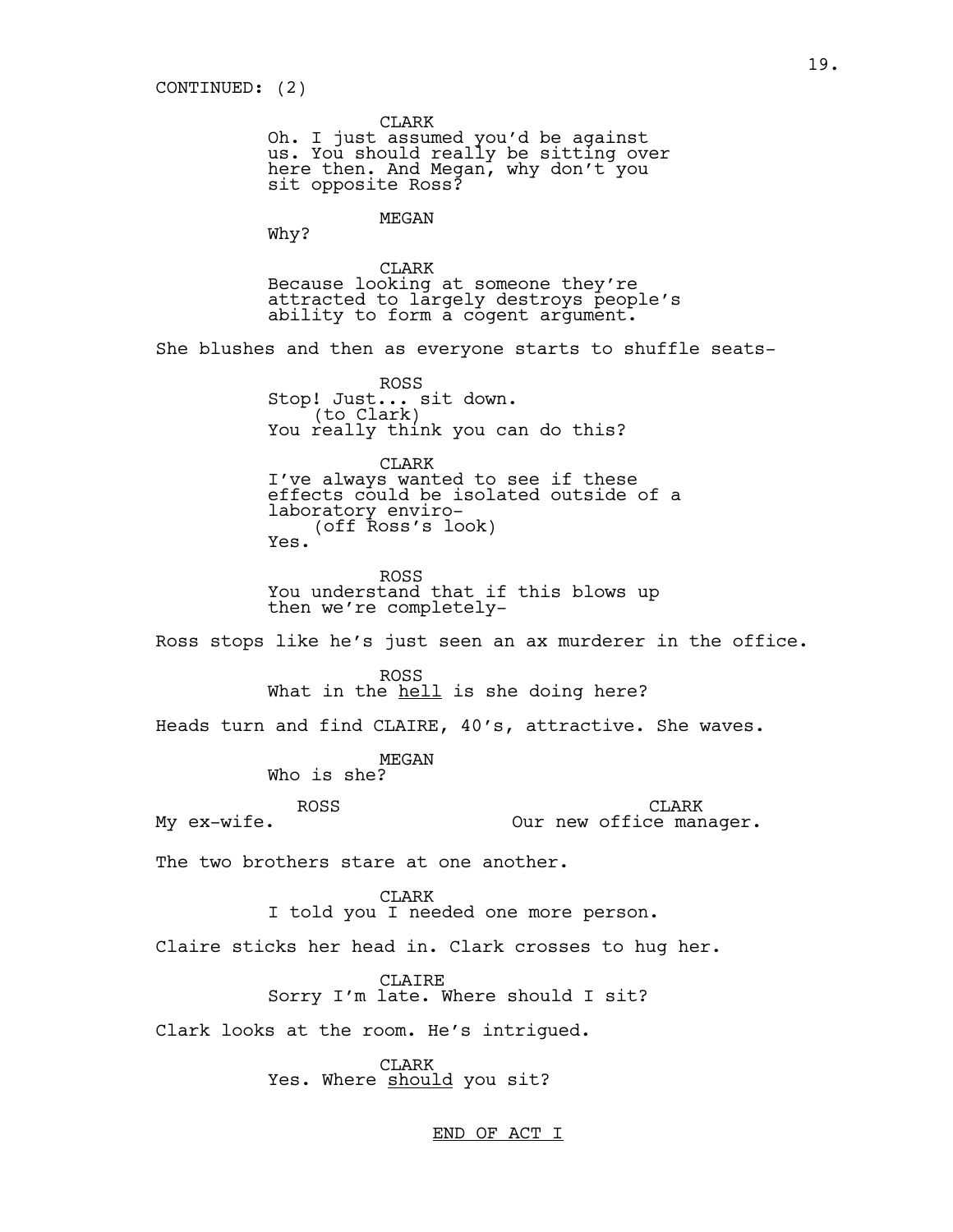INT. ROSS'S OFFICE - DAY

Ross is fuming. Clark seems oddly composed.

CLARK

Claire calms me down, Ross. She's like my magic feather.

ROSS

Well you may have noticed she has the exact opposite effect on me! Besides, I'm your magic feather.

CLARK

Traditionally, yes. But we're starting a business together which turns out to be full of negative triggers like deadlines and stress and talk about money, and now you're wrapped up in those. I haven't slept in four days. Obviously you don't work anymore.

ROSS (hurt) I see. (beat) But <u>she's</u> not the answer. Even if you<br>were close when we were married-

#### CLARK

When you went to prison I was trying to deliver a grant proposal and I hadn't slept for almost two weeks, and I began to believe I needed to go on a cross country mission for God. And I called her. And she came. And the minute I saw her I started to come down. If she just sat in the room with me I could focus. If she laid in the bed with me I could actually sleep. If-

ROSS You slept together?!

CLARK

We slept in a bed together, yes. After I'd been awake for two weeks!

ROSS

You don't do that. You don't call my ex wife to tuck you in. We ALL got divorced! That's how it works.

CLARK

Were you available? I didn't know they let you out for 'brother's grant proposal has turned into interstate holy mission'. If it weren't for her I'd have ended up in Iowa mowing down satanic corn in a rental car!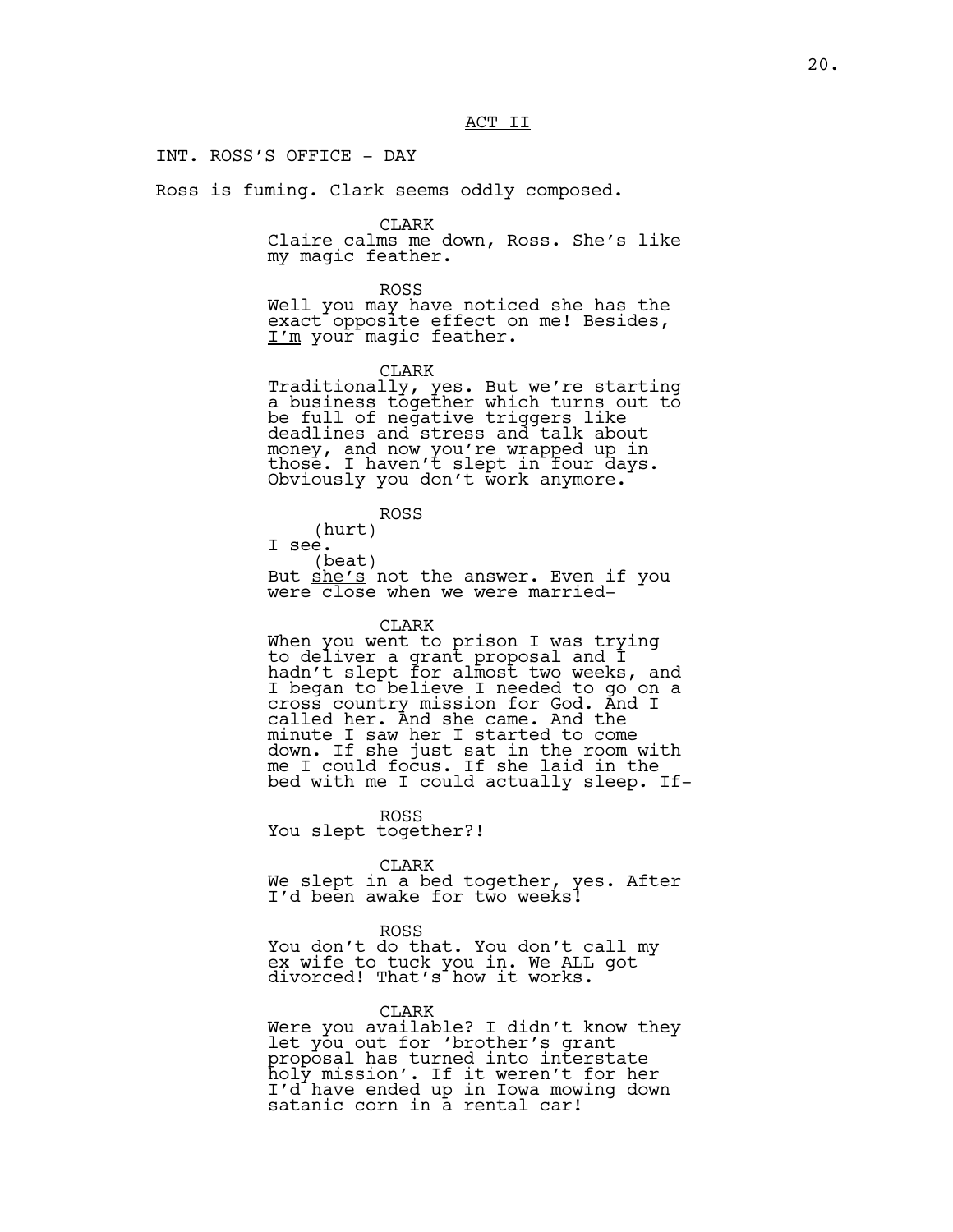ROSS

Look, I know it's stressful right now-

CLARK

It's not just work. All my journal entries indicate the fact that I let Beth get away is still causing-

ROSS

Clark, you have to stop with this... Beth was absolutely not 'the one'.

CLARK

She accepted me, Ross. Right from go. All the tricks and gags and ways to hide what I am, I didn't have to do that. She just loved me 'as is'. That doesn't happen.

ROSS In a few weeks-

## CLARK

I'm leaving her ten to fifteen messages a day, Ross. I'm sending 20,000 word  $emails!$  The amount I've spent on flowers alone-

ROSS Clark, you can not be-

## CLARK

That's why I need Claire! Why WE need Claire. She'll keep me from going to the place I was in during the pitch! Help me sleep and stop moving furniture. Get control before I'm charged with stalking a former student!

ROSS She turned me in, Clark! I spent two years in prison because my own wife-

CLAIRE<br>(in doorway)

You spent two years in prison because you were a fraud.<br>(to Clark)

I told you he'd be like this.

ROSS Then why the hell did you come?

CLAIRE Because Clark asked for my help! And if he's working with you God knows he needs it.

ROSS So when he asks you come running. When I ask you run away?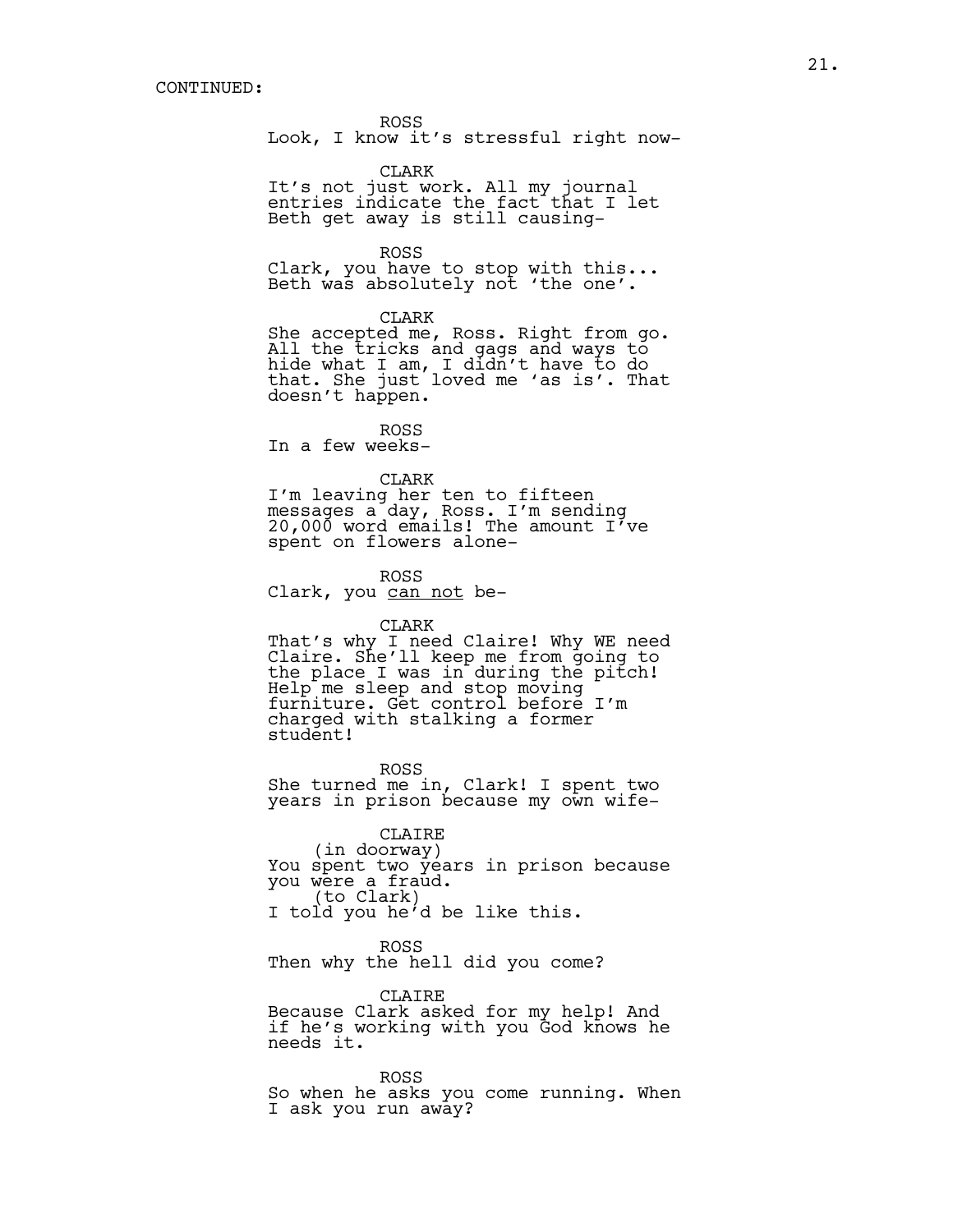CLAIRE He's not asking me to break the law!

ROSS All I asked for was a little time to-<br>(to Clark) Forget it. I can't. There's no way.

CLARK

Ross, I told you I'm not cut out for the real world. I told you I should be looking for another teaching job. But you wanted me to try, and if you want me to stay, then I need her. By which I mean, I won't do it without her.

Ross stares, sees Clark's dead serious. Claire just smiles.

CLARK Why don't you take the rest of the day-

ROSS I don't want to take the rest of the day. I want to help figure out-

CLARK I'll get more done without you. Please, just let Claire sit with Miles and I. We'll figure it out.

That stings. Clark pats his shoulder, turns, smiles at Claire.

CLARK You want to meet the gang? You're going to love them. Megan, she's an actress we use, or would use if we ever did anything, she was in an infomercial once. Did you ever see the one for that thing that was like an oven mitt for the shower?

OFF Ross, stunned at how quickly he's been sidelined.

INT. EDWARDS & ASSOCIATES OFFICE - LATE NIGHT

There's a whiteboard full of ideas and cross outs. A table littered with junk food wrappers and drinks. Clark and Miles look spent. Claire sleeps curled up on the couch.

> MILES I really feel like a request reversal is the best way to-

CLARK It's a first order effect and we can't teach a nervous mother to do it in- (checking watch, alarmed) - four hours! My God. Four hours!

Clark starts to stress, pace. He recognizes this, walks over the couch, more or less sits on Claire. She wakes with a jolt.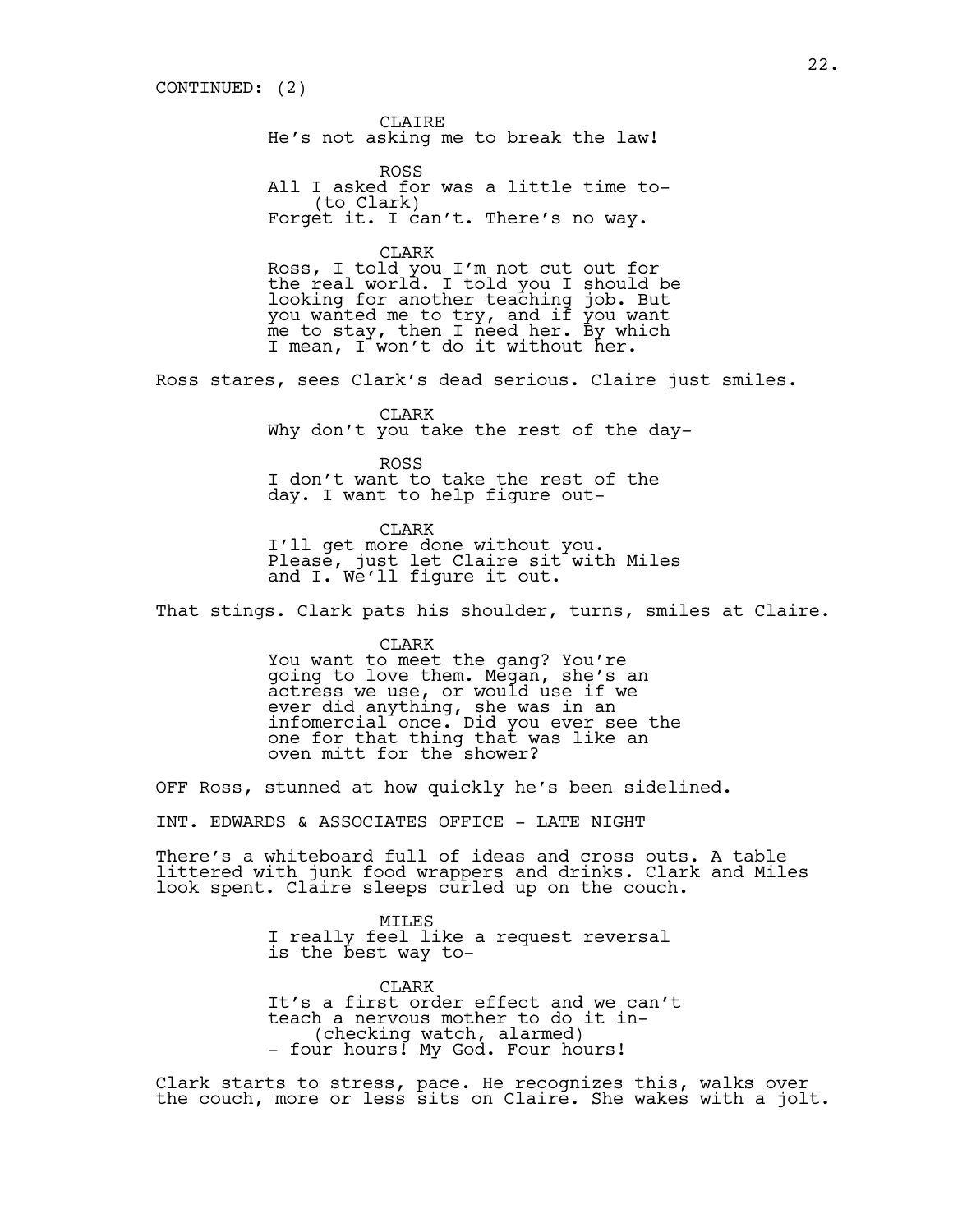CLAIRE What... what's happening? CLARK Nothing, sorry, I was getting a little... Is this okay? You can go back to sleep. CLAIRE It's okay. This is fine. He relaxes some, though his leg continues to bounce rapidly. CLARK We just need a way to prime his<br>response. response.<br>(light bulb)<br>What if instead of focusing on getting him to help Sophie and Tyler specifically we focused on making him believe he's the kind of person who always helps people in need? MILES You want to suddenly turn him into a kind and generous guy? CLARK Yes. MILES In four hours. CLARK Yes. MILES How? CLARK Adrenalized implantation. MILES<br>(impressed) That's... Has that ever been tried under these kind of-CLARK No. MILES We'd need a scenario that-CLARK Right. **MTLES** And implantation, we'd need someone to-CLARK Exactly.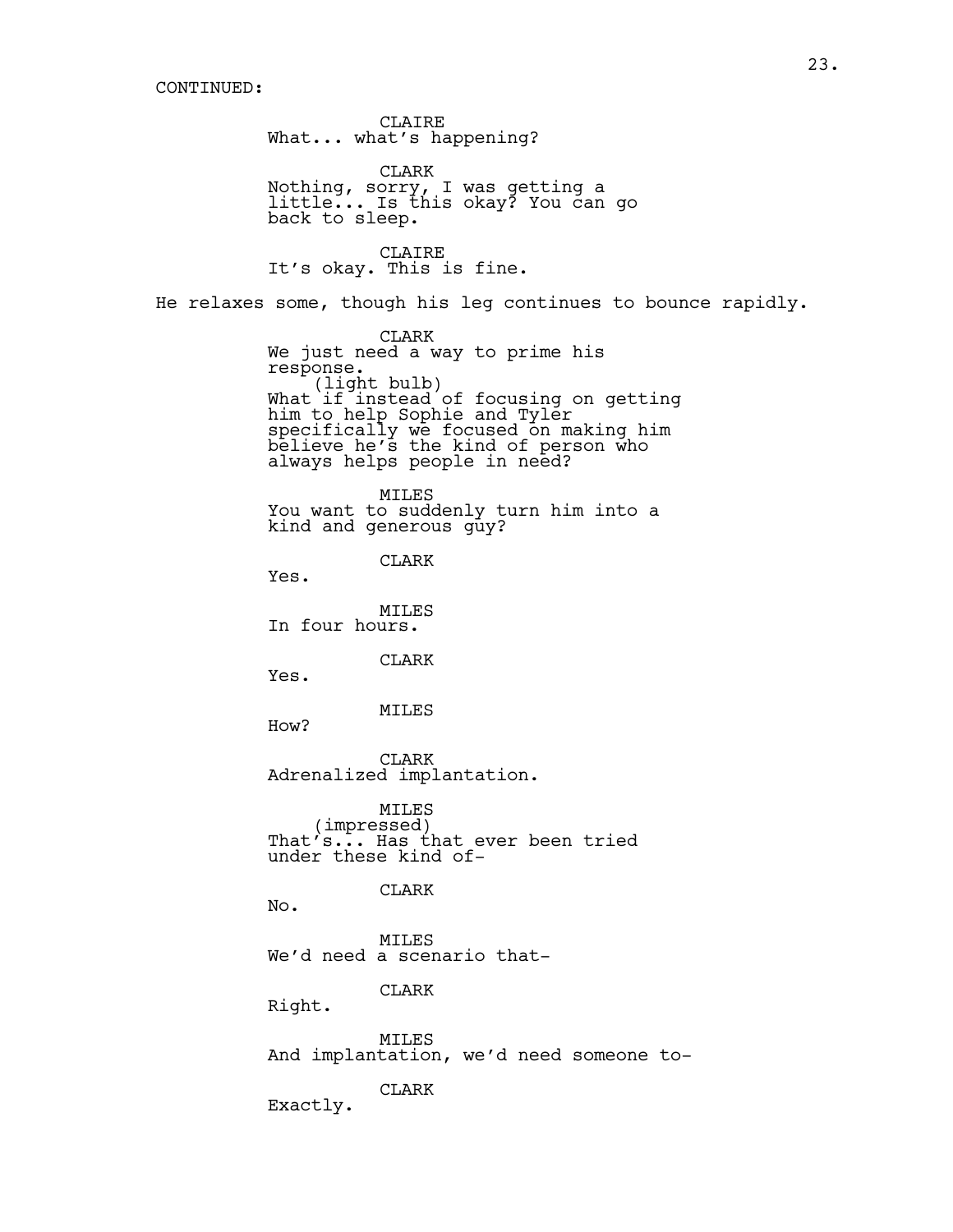## CLAIRE

Wait. Will someone finish a sentence? What are we talking about?

CLARK

Adrenalized implantation. It's- okay, we've known for a long time that incidents that occur when you significantly raise adrenaline levels become highly memorable, almost like they're seared into your brain. Think of a car crash, or a soldier in a firefight. And we know from talking to  $\texttt{people}$  who've been in these highly adrenalized circumstances, that what you do, your actions under fire, you start see those as character defining, almost like you get a glimpse of your true self. So the question became, if we created the circumstances that elevated your adrenaline levels, if we guided your reaction and your thoughts, could we essentially <u>implant</u><br>thoughts that you would begin to see as part of your deepest character?

## MILES

It's almost like when you raise someone's adrenaline levels you turn their brain into wet cement, and you can write anything you want about them before it dries and they'll believe it's a deep personal truth. When I was Clark's graduate assistant I drew up a proposal to show how it could be used to get a candidate to pull out of the race for student body president.

CLARK

Which I denied because it would have been highly unethical.

MILES

My point is it would have worked.

#### CLARK

The question isn't always 'can you' do something, Miles, sometimes it's 'should you'. I seem to remember you getting expelled for getting that one wrong.

CLAIRE

But you think this would work on our guy?

CLARK IF we could spike his adrenaline levels and implant the idea that he's the kind of person we need him to be, the kind of person who would be willing to help a family in desperate need, then yes, the research suggests that's exactly how he'll behave. (MORE)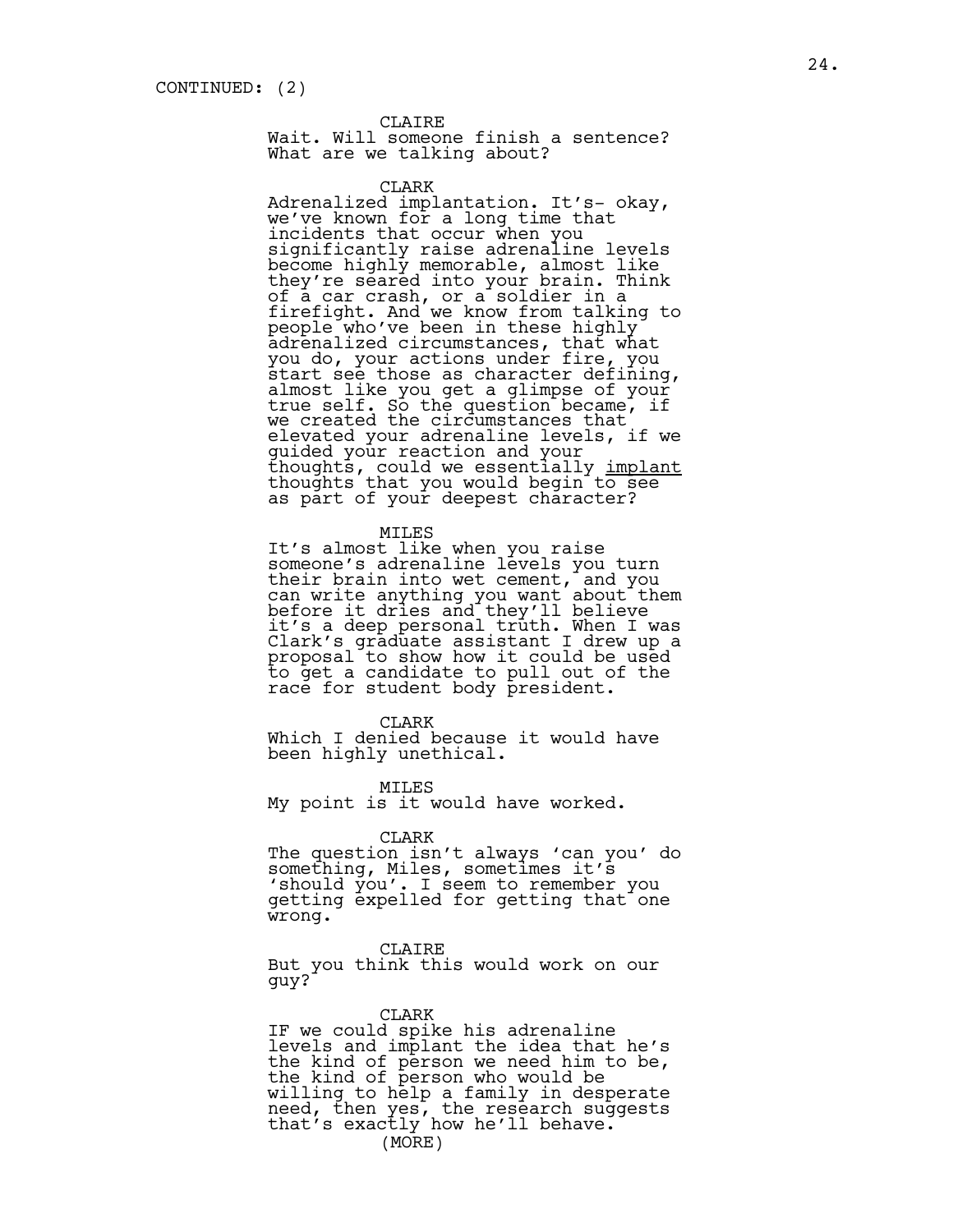(beat, to Miles) You said he rides the bus to work? MILES CONTINUED: (3) CLARK (CONT'D)

Yes.

CLARK Ok. Ok. So we put Megan in a distress scenario and then she does the implantation. And for a heavy we get-

MILES

Latrell?

CLARK

Latrell.

MILES Would he do it?

CLAIRE

Do what?

Off Miles and Clark -

INT. RENTAL VAN - MORNING

No.

Clark, Claire, Miles and Megan, who's dressed simply but looks striking, surround <u>Latrell, who's dressed like a scary</u> vagrant. As Clark hands Latrell a mic and earpiece-

> LATRELL You want me to fight him?

MILES Just a little.

> CLARK (to Miles)

(to Latrell) No. I want you to provoke an adrenalized response.

LATRELL That sounds like a fight.

MEGAN I thought you meant fight too.

CLARK No fight! Okay! I told you, just be threatening until he -

Suddenly the van door slides open revealing Ross, not happy.

ROSS What the hell? Our first job and you're going to do it without me?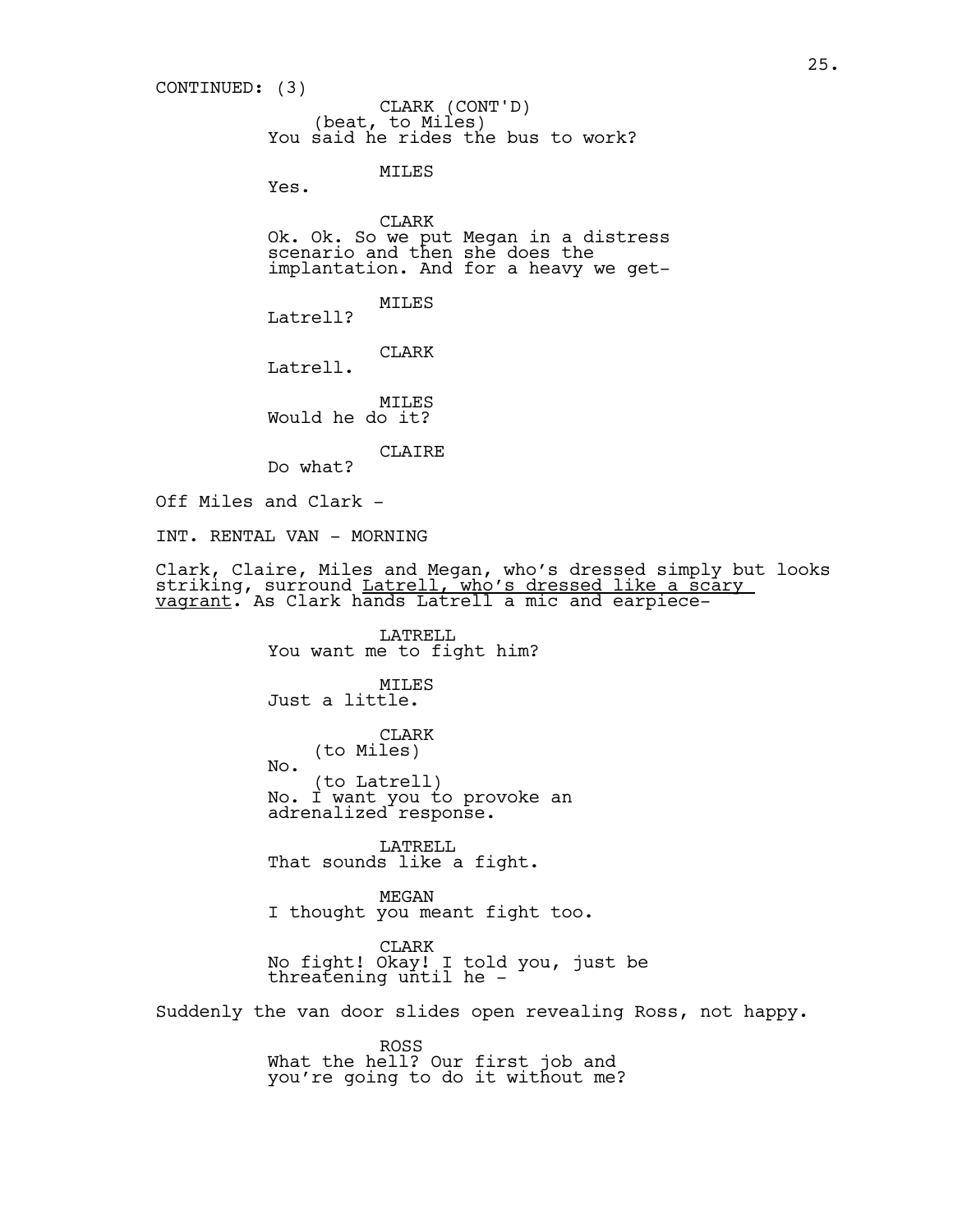CLARK

I sent you a text. There wasn't time for anything else. We spent all night working out a plan and barely had a chance to-

ROSS What plan?

LATRELL They want me to get in a fight with Charles Murray.

What?

CLARK

ROSS

Latrell-

ROSS Beat him into giving the kid an operation? That's your plan? That doesn't sound like psychological manipulation, it sounds like you spent all night watching Goodfellas.

CLAIRE There's not going to be a fight. Latrell's just going to upset the guy until he <u>wants</u> to fight so Megan can<br>redefine his character. It's called adrelanized implantation.

Clark's impressed. Ross is jealous that he's not in the know.

LATRELL If you're all so excited about it, why can't one of you do it?

MTT.ES Because you're black.

LATRELL Oh, there's no white homeless people?!

CLARK He just means the racial differences between you and Murray will get the most adrenalized out group response. But the anger's good. Use that.

MEGAN (looking up the street) I think that's him.

Heads turn to see CHARLES MURRAY, late 30's, meek, balding, bad tie, coming down far end of the block.

> ROSS Him? He's supposed to want to fight Latrell? That guy's never been in a fight in his life.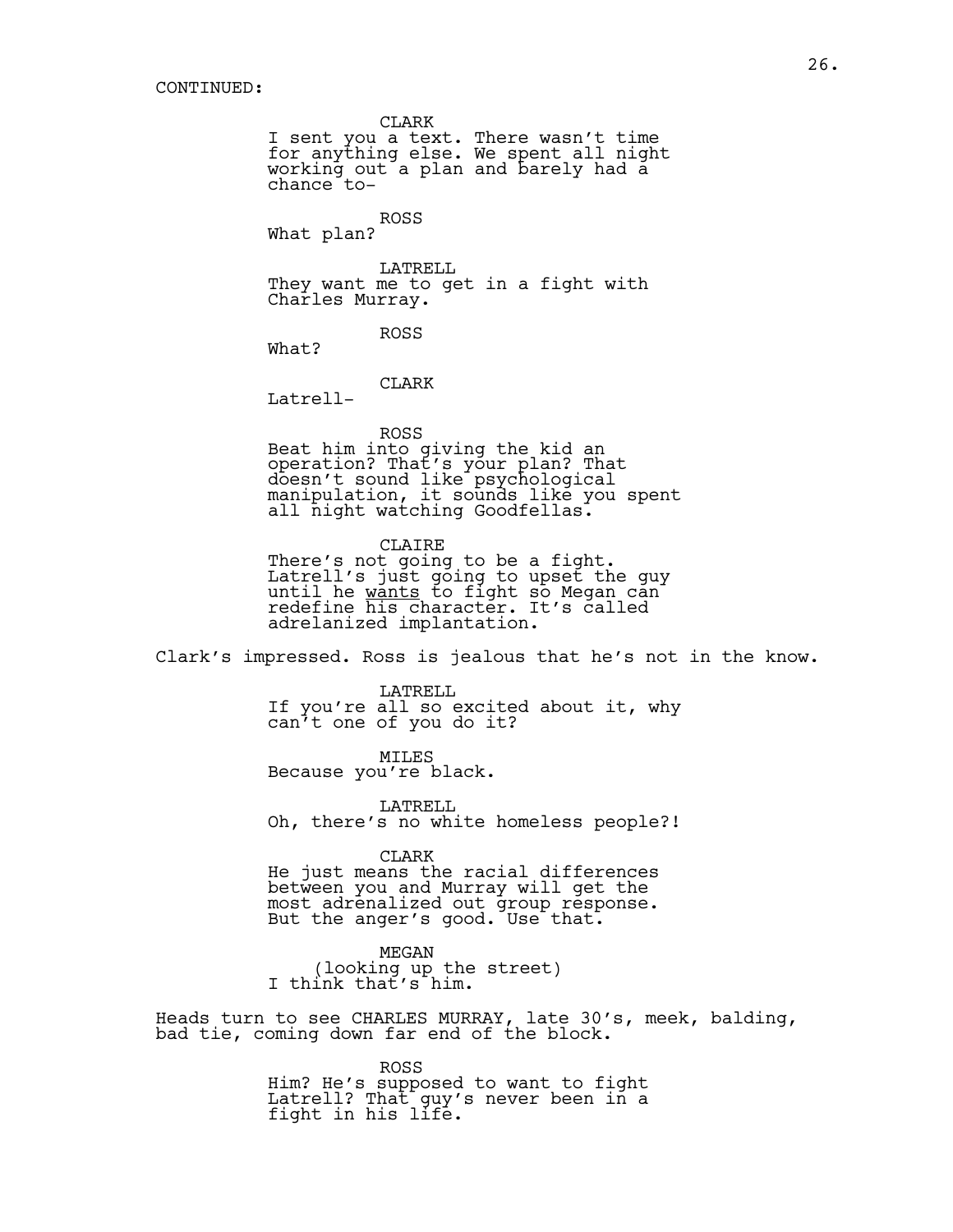CLAIRE Tell him about his hands.

ROSS What about his hands? And why are you acting like you know everything?

CLAIRE Because I was actually there when we put the plan together.

ROSS He asked me to go home.

CLAIRE

Exactly. And he asked me to stay.

MILES His ring finger is much longer than his index.

ROSS What's that have to do with anything?

CLARK There was a road rage study that determined the most reliable predictor of who would fly off the handle wasn't body type or appearance, but surprisingly, high testosterone exposure levels suggested by index to ring finger proportions.

MILES This guys' fingers indicate he's not only provokable, he might actually go into some kind of blind rage. We're filming this, right?

LATRELL. This is not what I signed up for.

Latrell starts to take off the clothes. Megan reaches out.

MEGAN

You'll be fine. I always get nervous before auditions. But once you open your mouth it will go away.

LATRELL I'm not an actor! I do business development.

MEGAN But I'll be with you. Just focus on me. Okay?

Latrell seems bolstered, maybe a bit infatuated.

CLARK Yes! Megan, that's exactly the sort of reassurance display we're looking for.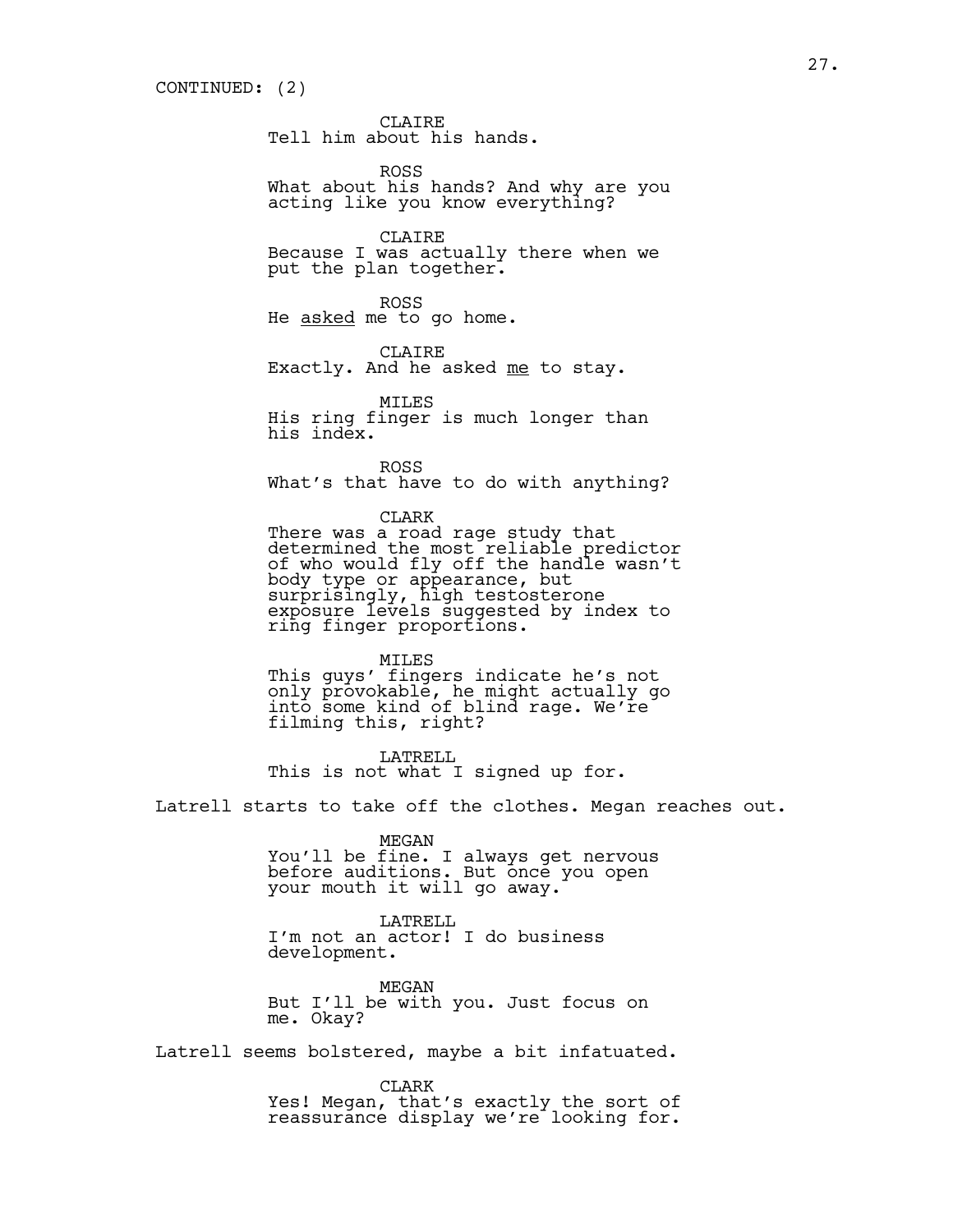MEGAN But I really meant it.

CLARK Doesn't matter. Do the implantation just like that. Alright. We ready?

EXT. BUS STOP - MORNING

Charles waits for the bus. Megan sits on the other end of the bench. They smile briefly at one another.

EXT. STREET - INTERCUT

Latrell, nervous, makes his way toward the bus stop. He hesitates. He speaks into a mic we can't see.

> LATRELL Guys, seriously, I don't think I can-

EXT. CORNER - INTERCUT

Clark, Claire, and Ross watch from the end of the block.

CLARK<br>(into walkie) Stop whining and just do it!<br>
(to Claire and Ross)<br>
Sudden negative reinforcement can help alleviate reluctance and-

ROSS I'm familiar with 'yelling at someone'. You don't really have to explain it.

CLAIRE I wouldn't have thought one of your ponzi scheme jockeys would have so much trouble playing a bad guy.

ROSS Latrell's not like that. He was only good because he never knew the investments we were selling weren't real.

CLAIRE Ah. So you lied to him too. We should start a support group.

As Clark watches, Ross pulls Claire a couple steps away.

ROSS Is that why you're here? To keep raking me over the coals?

CLAIRE Nice to see you still assume everything revolves around you.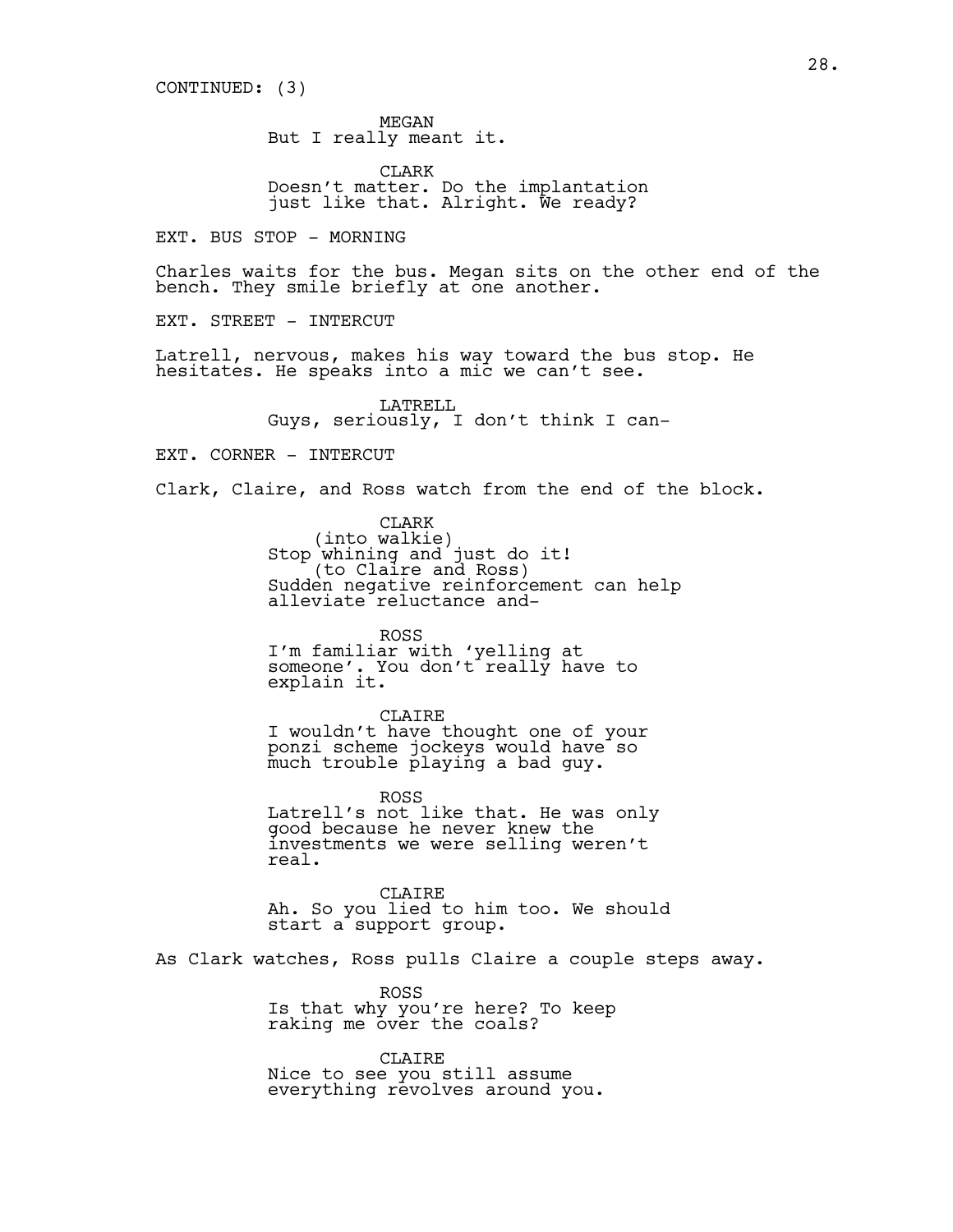ROSS

Then what it is? You want more money? The lawyers took everything that-

CLAIRE I never cared about money. That was you.

ROSS Look, let's just be honest. This isn't going to work. Stop filling his head with this crap about needing you and let's just leave each other alone.

CLAIRE He does need me. If you want to be left alone, maybe you should go.

ROSS

Me? This whole thing was my idea.

CLAIRE

Exactly. Your ideas tend to end in depositions.

ROSS I had that under control. I was making it legitimate when my wife turned me in-

CLAIRE I didn't turn you in. You told me our <u>whole life was a lie</u> two days before a<br>man with a badge started asking me questions. What was I supposed to say?

ROSS

Nothing!

ON LATRELL who's made it to the bus stop, but just stands in front of Megan, frozen. She looks at him, eyes pleading.

> LATRELL (weakly) Hey. You're uh... you...

But he just trails off. As Megan stares up at him-

ON CLARK-

CLARK<br>(into walkie) Come on Latrell. Come on.

EXT. FAR CORNER - INTERCUT

Miles sees THE BUS coming down the block.

MILES<br>(into walkie) Guys. Bus incoming. Time to go.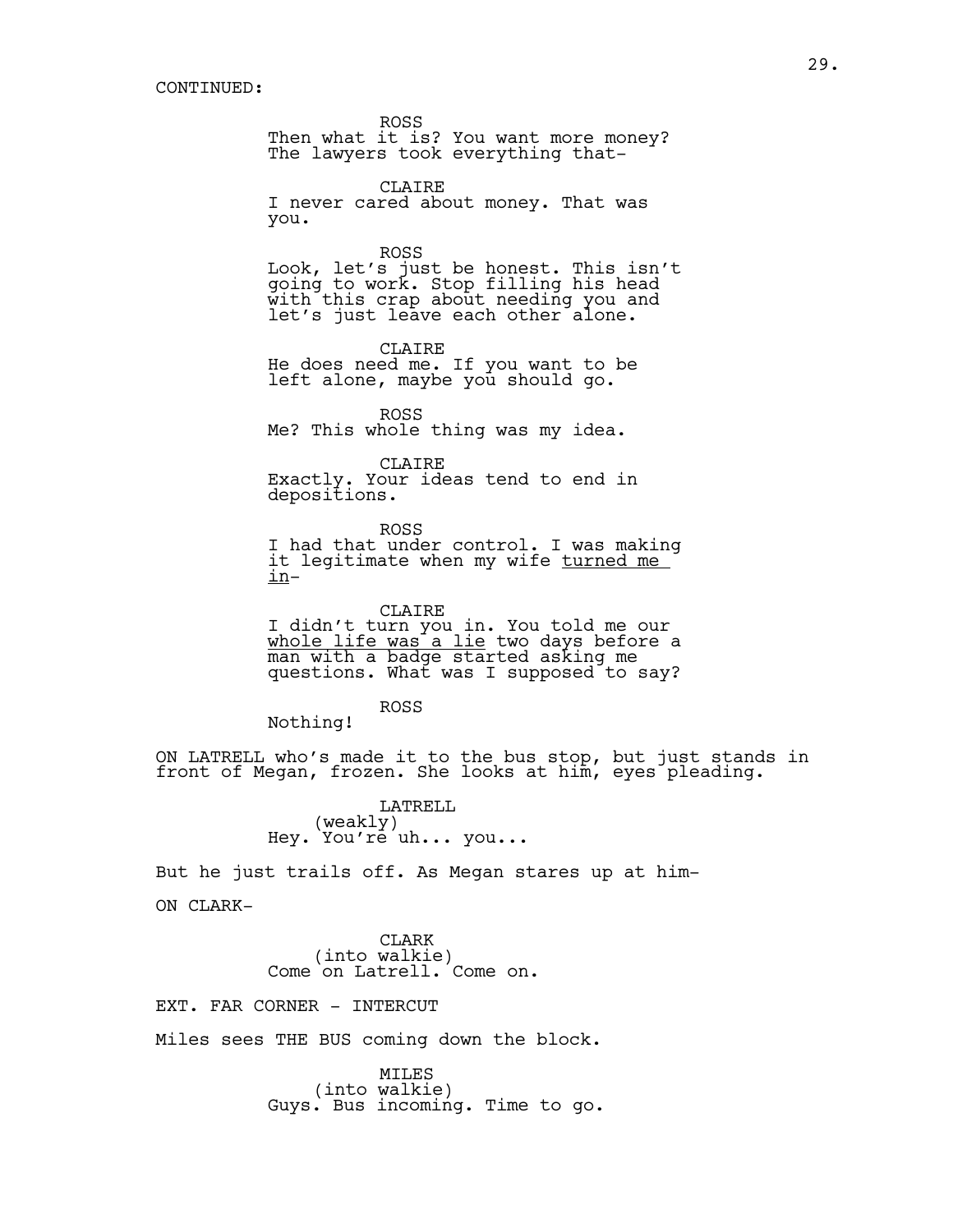## CONTINUED:

LATRELL GLANCES up, sees the bus. Still he can't do it.

BACK ON CLAIRE AND ROSS who continue fighting, oblivious.

CLAIRE You know what the most insulting part was? Not that they hauled me in for questioning a hundred times. But that they just couldn't believe I didn't know the whole time. That someone could really lie to their wife about almost <u>every</u> aspect of their life<br>together. They didn't think that was together. They didn't think that was<br>possible. I told them obviously they hadn't spent enough time with you.

ROSS I was trying to protect you. I didn't-

Suddenly CLARK STARTS to come unglued.

CLARK

Will you two stop it! We're right in the middle of a delicate- and Latrell won't  $-$  and the bus is-

Clark suddenly turns around and starts to KICK the van. Over and over. Hard.

> CLARK<br>(into walkie) Latrell! DO IT! NOW! What is wrong with you! Why won't you- NOW! Latrell! Now! Now! Now! Now!

Suddenly Claire hugs him, pinning his arms to his side. She puts her lips right next to his ear. It's almost intimate.

> CLAIRE<br>(whispering) Hey. It's okay. It's okay. Relax.

Ross watches, surprised, somewhat jealous, that this actually seems to bring Clark down.

MEGAN LOOKS UP, sees the bus is almost there. She locks eyes with Latrell. She gives him a tiny smile and confident nod. Latrell absorbs that and then suddenly...

LATRELL

HEY!

Both Megan and Charles jump at the sound of Latrell's voice.

ON CLARK as he looks up, buoyed by the sound of Latrell through the walkie, actually doing it.

BACK ON LATRELL-

LATRELL You're on my bench! That's my bench!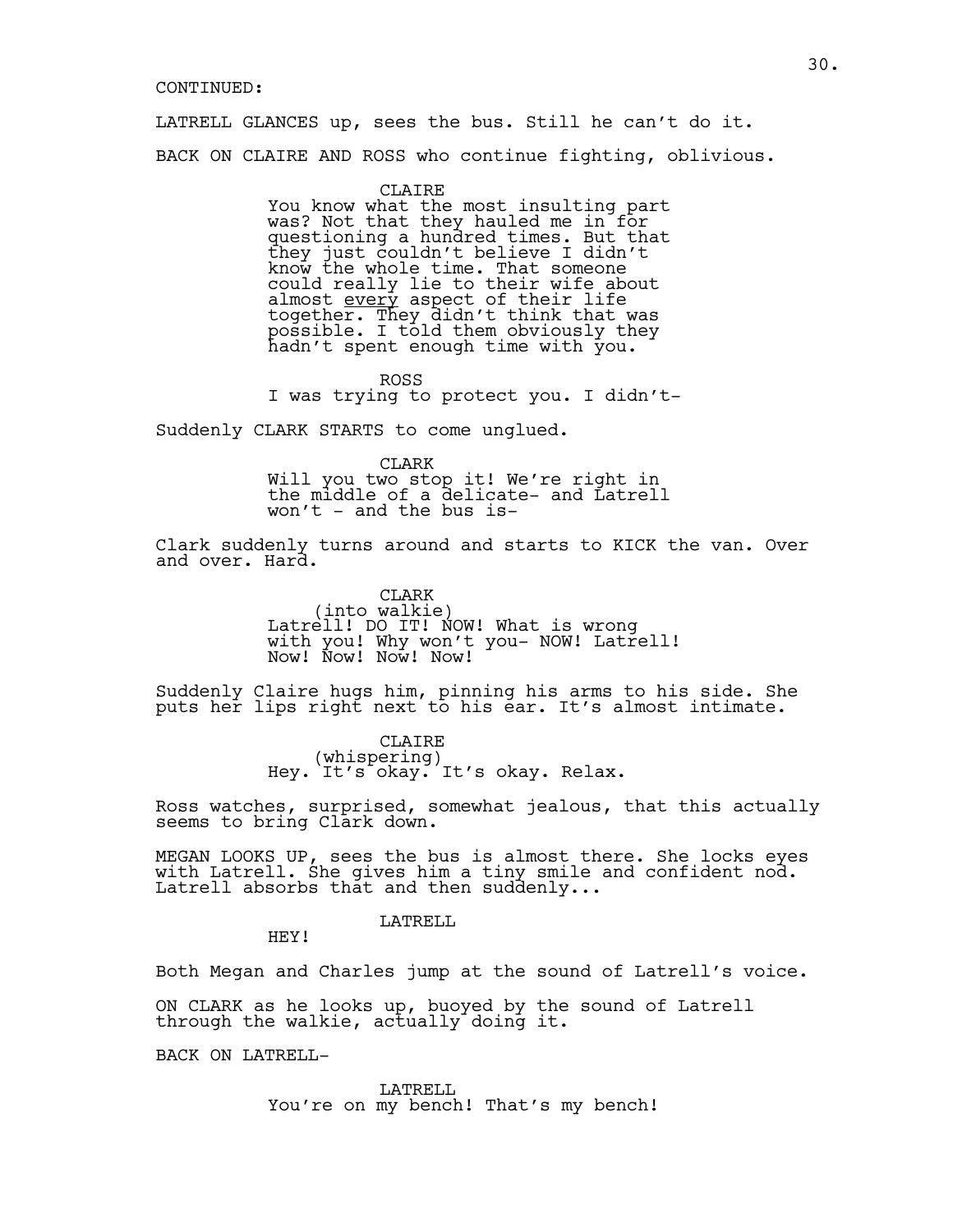CONTINUED: (2)

MEGAN I'm sorry,  $I -$ 

She starts to get up, but Latrell pushes her back down. That causes Charles to speak up, although meekly.

> CHARLES Hey, there's no need to-

Latrell suddenly wheels on him.

LATRELL What! What did you say!

Charles freezes, intimidated. Latrell waits, unsure.

CLARK, CLAIRE, and ROSS are watching.

CLARK<br>(calmed, into walkie) (calmed, into walkie) Don't let up, Latrell. He'll snap. I promise. Just keep going.

AS THE BUS BEARS DOWN, Latrell decides to go for it. He steps closer to Charles.

> LATRELL You have a problem?! Huh?!

CHARLES No. I was just saying that-

Latrell SHOVES Charles. And with that... Charles snaps. He SHOVES Latrell back and comes after him like a rabid dog.

> CHARLES DON'T TOUCH ME! YOU HEAR ME! I WILL-

SLOW MOTION for a beat as Charles screams, veins popping, spittle flying. Latrell doing the same as he backs away.

RESUME as the bus stops-

CHARLES GET OUT OF HERE! GO! NOW!

Latrell turns, moves down the block. The BUS DRIVER sticks his head out of the bus.

> BUS DRIVER Everything okay?

As Charles turns back toward the bus, shaking with adrenaline, Megan looks at him admiringly.

> MEGAN Yeah. We're fine now.

As they step toward the bus, she puts a hand on Charles' arm.

MEGAN

Thank you.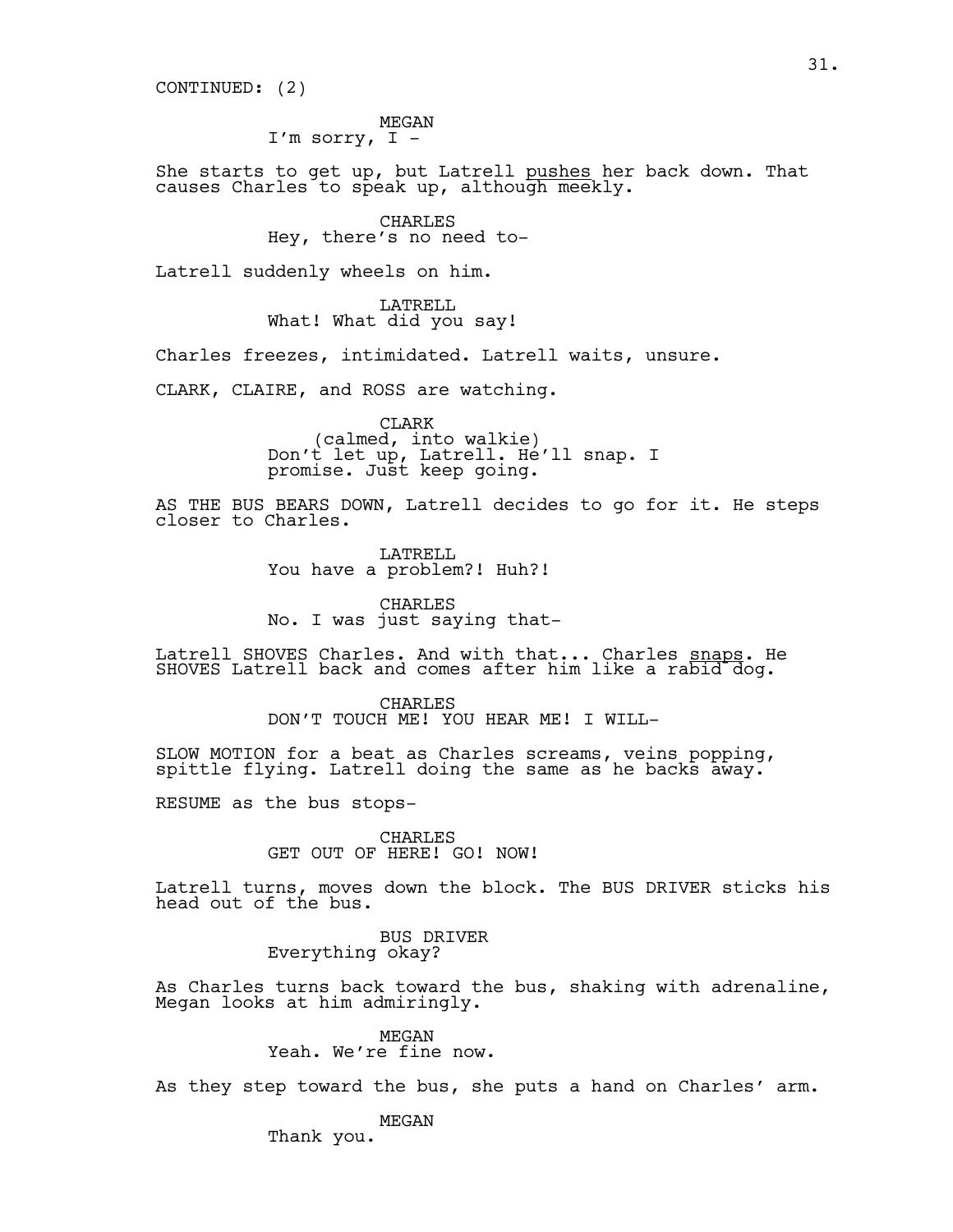CONTINUED: (3)

Charles looks at her, nods.

INT. VAN

Miles drives, Claire in the passenger seat, Clark, Latrell, and Ross watching intently as they follow the bus.

CLARK<br>(to Ross) See, at the moment he's completely suggestible. Everything she puts in his head now will crystallize into the new way he sees himself once the adrenaline fades.

INT. BUS - INTERCUT

Megan sits next to Charles.

MEGAN

I just... You don't meet a lot of people who are willing to stick their neck out like that. To help someone they don't even know just because it's like... the right thing.

CHARLES It really wasn't that big a deal. I just-

MEGAN It was Charles. If you hadn't been there, if you hadn't been... the kind of person you are... I'm just lucky you're one of the good ones.

She smiles warmly. The bus stops as this washes over him -

INT. VAN

They watch as Megan and Charles get off. She scribbles on a piece of paper and hands it to him.

> LATRELL What's she doing?

> > MILES

Giving him her number. Or a number anyway. It'll keep him thinking about her and by extension the <u>type of</u> person she believes him to be when he sits down with Sophie and Tyler.

They watch as Megan gives Charles a little kiss on the cheek as they part and he heads toward the MetroHealth building.

> ROSS And all that's really going to make him say yes?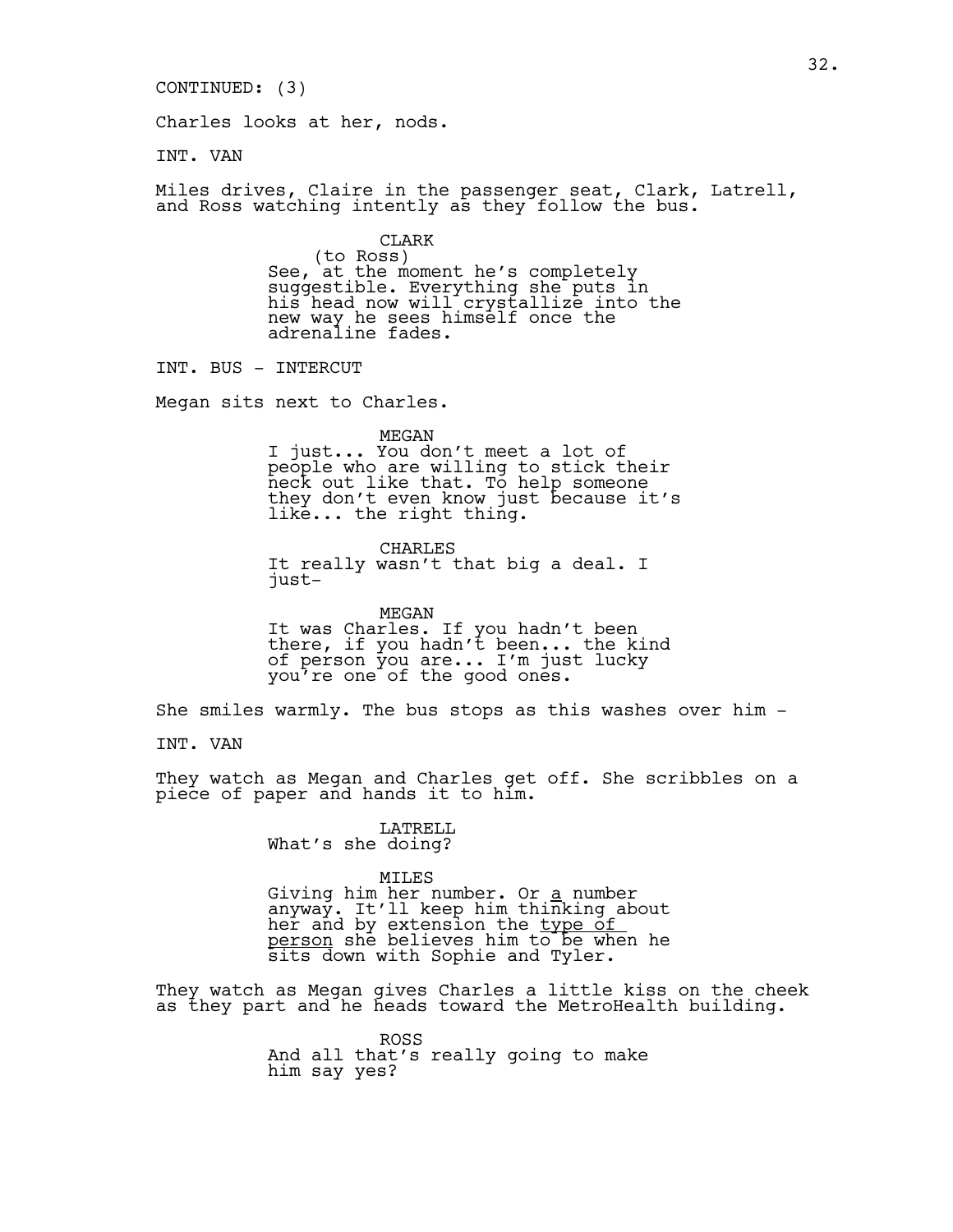INT. METROHEALTH INSURANCE - LOBBY - INTERCUT

Charles gets off the elevator grinning as he looks at Megan's number on a scrap of paper.

> CLARK (V.O.) No. But It's going to make him believe that when someone's really in need, he's the kind of person who says yes.

Sophie and Tyler look up from their chairs, lock eyes with Charles. A beat, then he offers them a smile, motions them toward his office. As they rise-

> CLARK (V.O.) We can't force him to say one thing or another. It's not mind control.

INT. VAN - RESUME

Clark looks at Ross.

CLARK

But we can make him believe he's a different, better person, and we can hope that leads to a different, better answer.

Suddenly the van door opens, revealing Megan.

MEGAN How'd we do?

Everyone looks Clark.

CLARK I'd say if we get a call in the next three hours we have a... 40% chance?

MILES

No offense, but shouldn't you overestimate. I assume you've read the papers arguing that even expressing false confidence can positively shape outcomes?

CLARK

The lead confederate in a highly experimental procedure we developed and deployed in six hours was our untrained head of business development dressed a homeless person. I was overestimating, Miles. By a lot.

END OF ACT II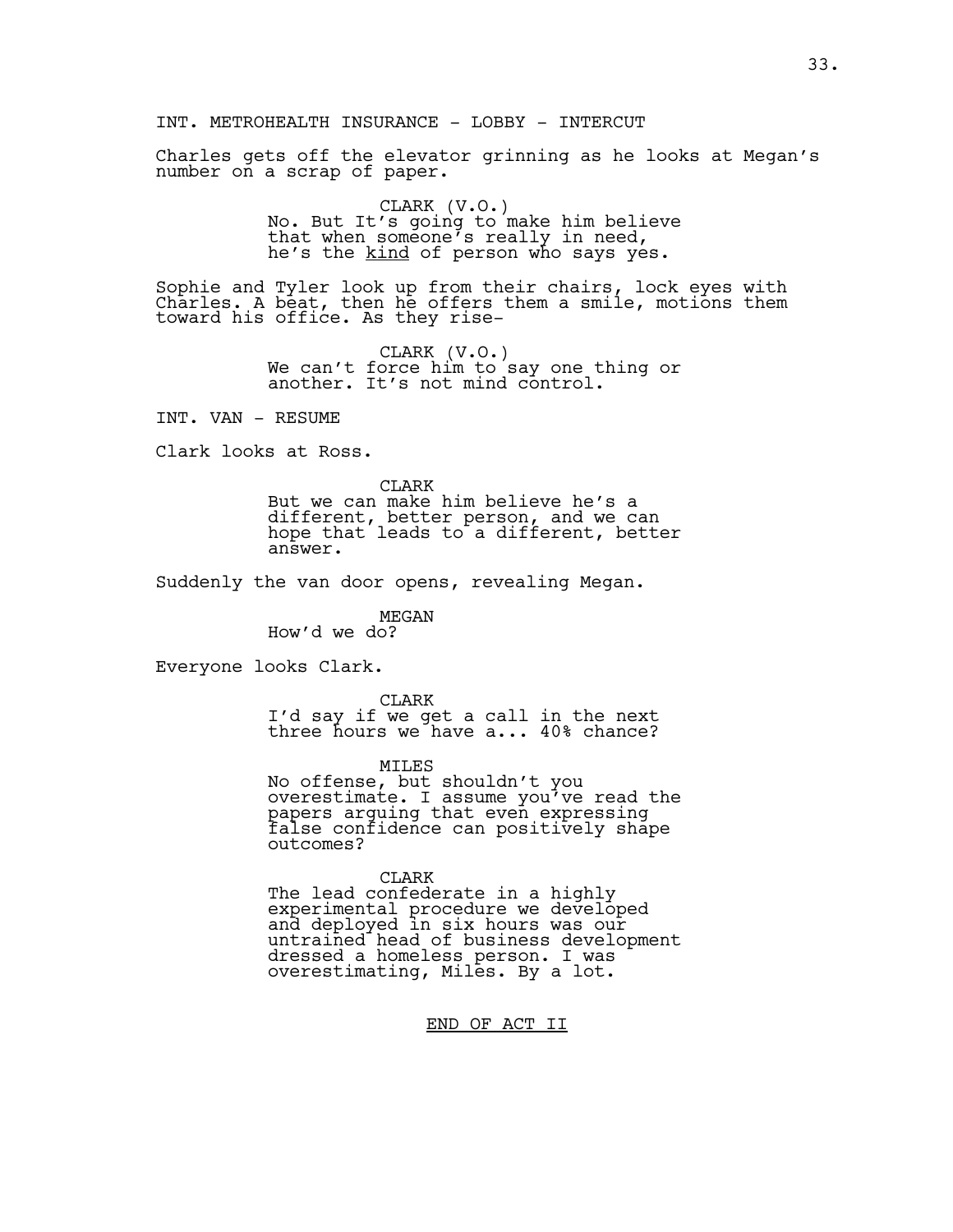## ACT III

INT. EDWARDS & ASSOCIATES OFFICE

Sophie, Tyler, Miles, and Latrell sit, waiting. Clark paces. He starts to move an armchair. Ross guides him to sit.

> CLARK It's been too long. The effect can fade. If you miss the window-

ROSS Stop. You said yourself that it would take some time, that he'd need to create a narrative to feel like he came to the decision on his own.

CLARK But that wouldn't take-

ROSS Clark- you did a good job.

A beat as Clark takes those words to heart. He nods. From the other part of the room a phone RINGS.

## MTT.ES

It's him.

Clark and Ross move quickly to Sophie who's now on the phone.

SOPHIE Yes. Yes. I understand. Right. Oh. Okay. Yes. I appreciate it.

When she hangs up she has tears in her eyes. Everyone is afraid to ask. She stands, unable to speak, and hugs Clark.

> SOPHIE (through tears) Thank you.

CLARK Yes! Okay! For a second there I was worried that maybe we failed to sufficiently raise the level of his-

Sophie turns away, not listening, and hugs Tyler.

CLARK Oh, right.

Clark turns, high fives Ross and other members of the team. When he gets to Claire, <u>they hug.</u> Ross stares, troubled.

INT. BAR - NIGHT

Clark is on a small karaoke stage passionately belting out "I Want To Know What Love Is". Megan and Claire are at one end of a long table while Ross, Miles, and Latrell are deep in excited, drunken conversation at the other.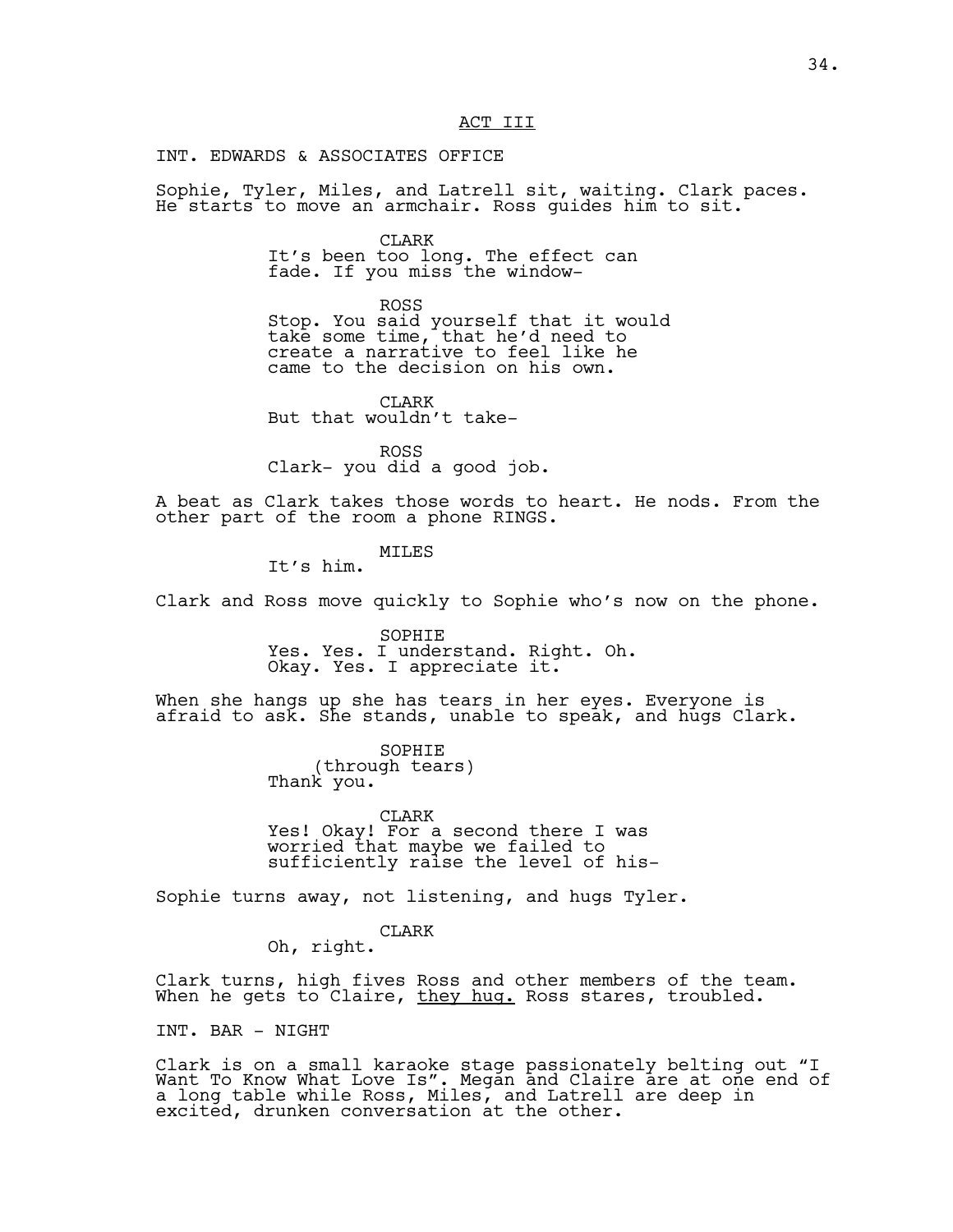ROSS

I'm talking about the people with deep pockets. Politicians trying to get elected.

MILES Politicians trying to avoid jail.

ROSS Billionaire trying to take over a company.

MILES Or effect the stock price. There's almost nothing you can't manipulate. You could start a war if you wanted.

LATRELL Why the hell would you want to start a  $\overline{w}$ ar?

MILES Stop a war then. You could do either.

ROSS The point is, once the word gets out about what we can do, there's going to be millions just there for the taking.

LATRELL Hey, let's not forget we just gave that kid a whole new life. That's pretty great. And there's a lot more people like that, regular, innocent people getting screwed who could use our help. Instead of just chasing the highest bidder wouldn't it be cool to actually fix some things?

Ross and Miles look at each other.

|                            | ROSS. | MTLES                                     |
|----------------------------|-------|-------------------------------------------|
| Work for free? Not really. |       | I was more drawn to the<br>millions part. |

ON MEGAN AND CLAIRE as Claire notes Megan staring at Ross.

CLAIRE How'd they find you?

MEGAN

Answered an ad. Although, when I sat down with Ross the whole thing sounded kinda sketchy. I actually turned him down.

**CLAIRE** So what are you doing here?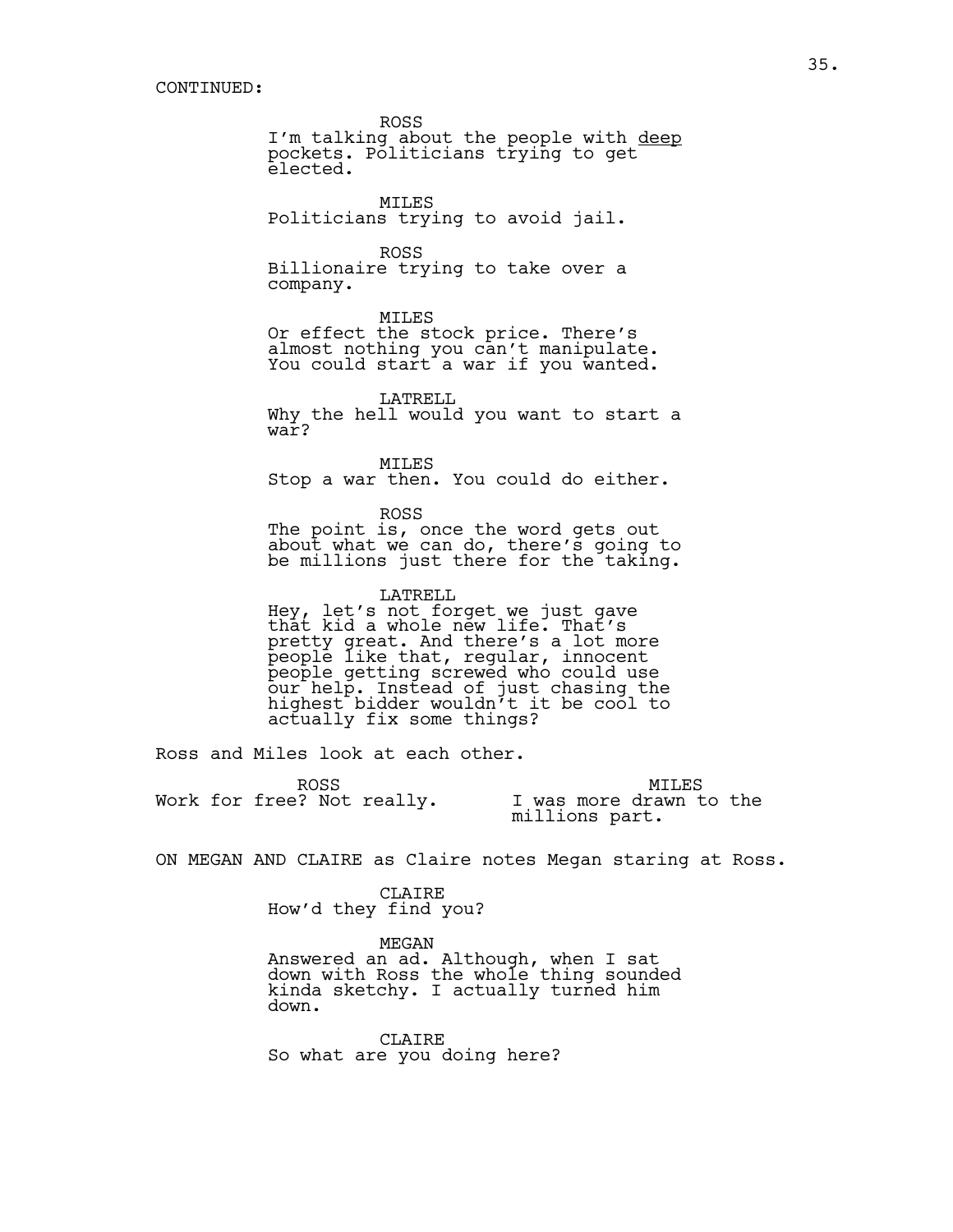#### MEGAN

He called me after. Said he was willing to bet that when most people looked at me they just saw a very pretty face, that I was the kind of person who probably got sent on a lot of auditions for parts where the character's name was just 'HOT GIRL'. Which is totally true. He said he thought I could do a lot more than that. And that if I took this job, he'd make sure I got to.

CLAIRE (watching Megan's stare at Can I give you some advice? You don't want to do that.

## MEGAN

What?

CLAIRE I recognize the look. I'm not saying he's not attractive. I'm just saying it would end badly.

MEGAN How long ago did you guys-

CLAIRE

Three years.

MEGAN What happened?

CLAIRE It's hard to boil years of lies down to a single sentence. Just trust me. It would feel great, and then it would hurt. Bad.

MEGAN And so, now you and Clark...?

CLAIRE

What?

MEGAN I recognize the look too. I'm not judging. My brother married his ex's roommate. I mean, it's not the same-

CLAIRE No. No, no, no. We're just close friends. That's all.

As they both watch Clark finishing his song-

MEGAN Okay.<br>(beat) How many times has he sung this song?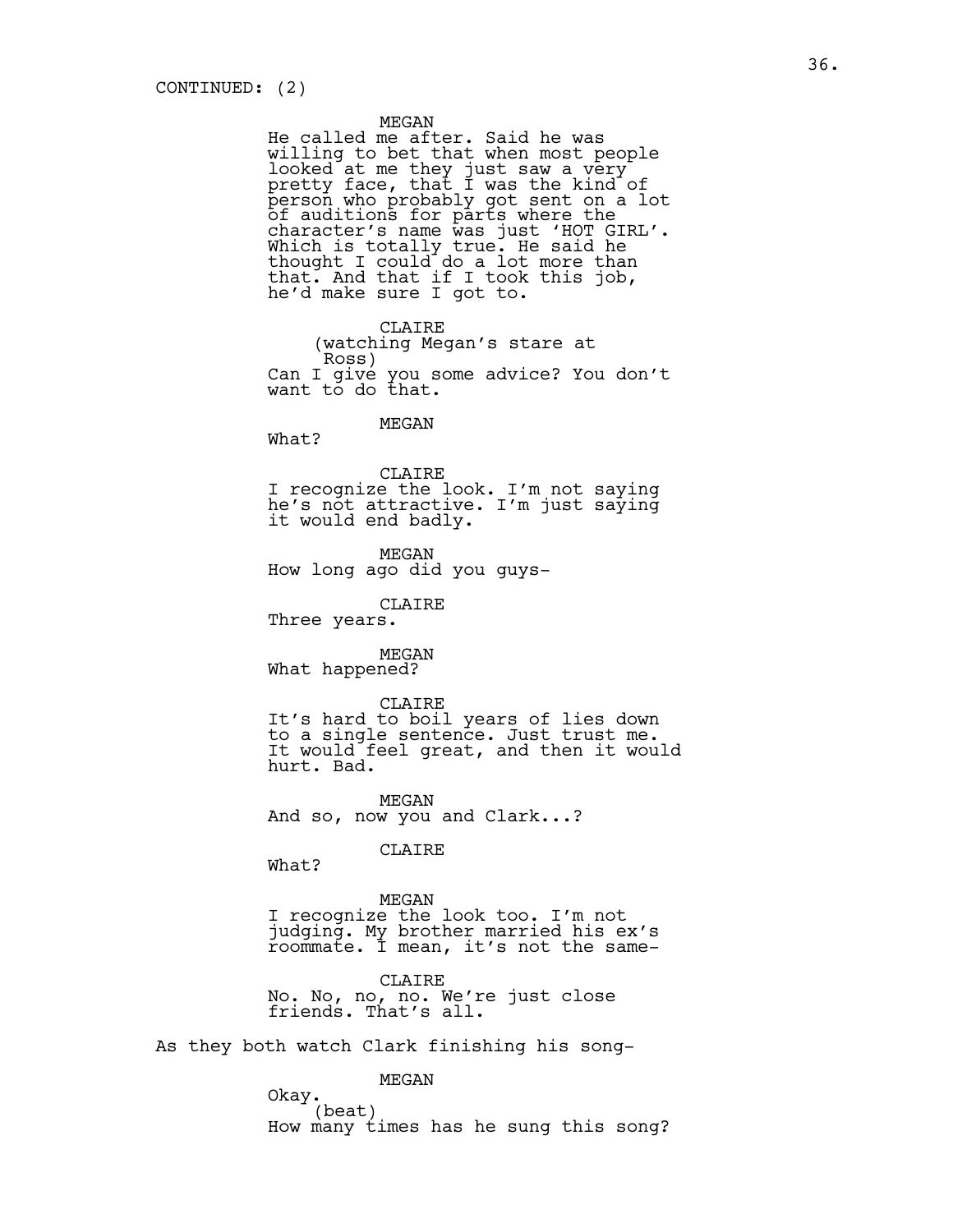CONTINUED: (3)

CLAIRE I think this is number four. His doctor said it was a good outlet. (beat)<br>I had a look?

MEGAN I thought I saw a look.

CLAIRE Just friends.

MEGAN

Okay.

ON CLARK as he finishes with a flourish, then jumps down, moves to the table and dives in as if he never left.

CLARK

Also, I just remembered this Danish fisherman study which was interesting because it was scalable, so like if we ever got a job where you were targeting a whole population you-

Clark suddenly stops as he notes the COUPLE now on stage, singing. They LAUGH, hold hands, smile at each other.

> CLARK - they... uh... they told them...

MILES Is this the one where they convinced the fisherman to tax themselves with mass subliminal suggestion?

CLARK It uh... what?

CLAIRE Clark? Are you okay?

CLARK (still watching the couple) I.. yeah. Fine. (suddenly) Anyway, great night. Good job. I'm super tired. I'm gonna go. I'll see you guys tomorrow.

He barely takes a step when -

ROSS Whoa! What's the hurry all of a sudden?

CLARK Nothing. No hurry. I just need to go.

CLAIRE I'll take you. I'm about ready myself.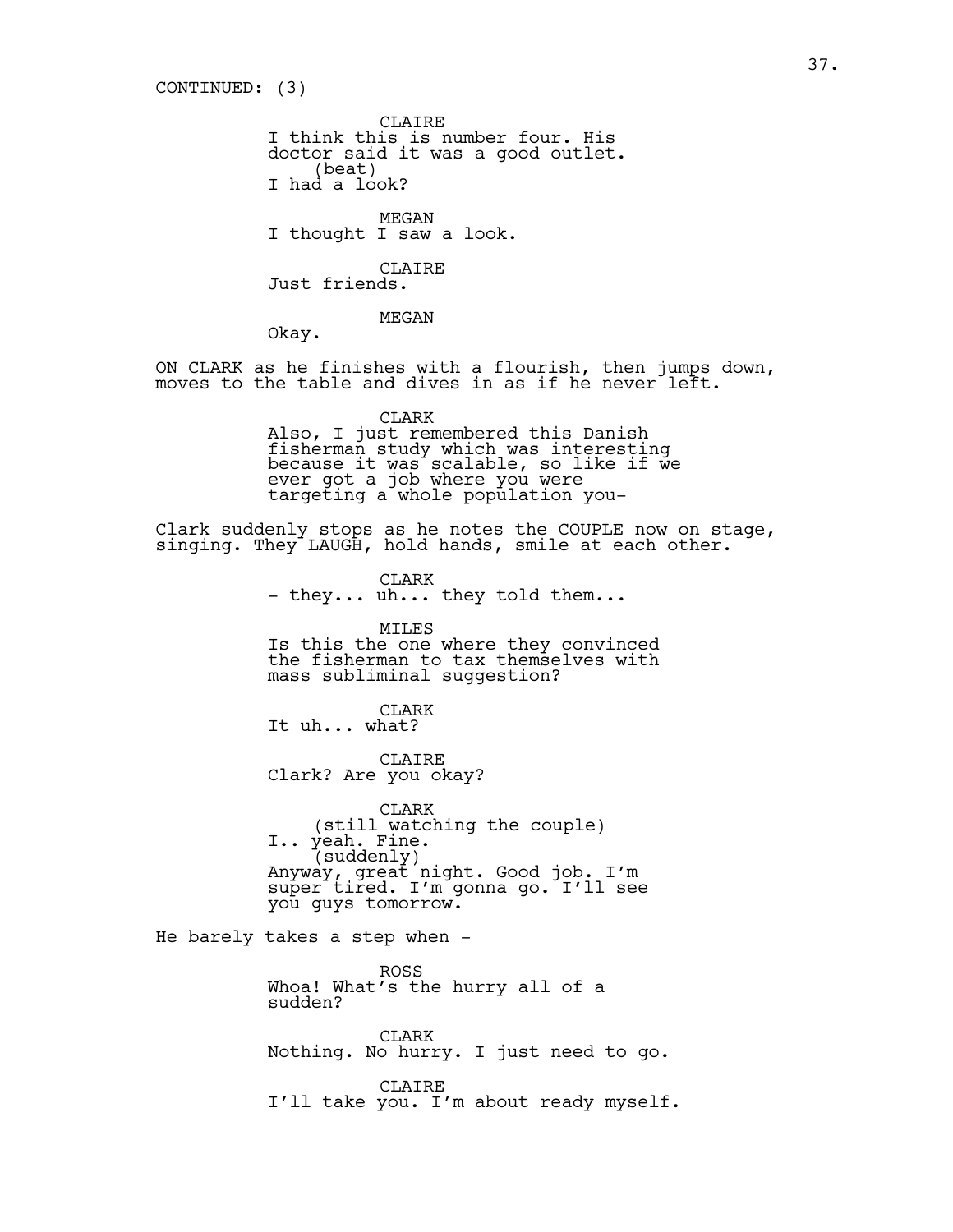ROSS I'll take him. He can survive without  $\overline{\text{you}}$  constantly holding his hand.

CLAIRE Really? Because when he called that's pretty much exactly-

CLARK Guys! I want to walk. I need to walk. I'm walking. I'll see you tomorrow.

Clark.

CLAIRE

Clark.

ROSS

But he's already rushing for the door. Claire looks at Ross,

throws down a twenty, shakes her head is disgust.

ROSS You're blaming me? You're the one who-

Claire just heads for the door.

EXT. BAR - MOMENTS LATER

Claire steps out.

CLAIRE

She looks up and down the street. Clark's gone.

EXT. COLLEGE CAMPUS - NIGHT

Clark?

Clark jogs across campus until he comes to some two story apartments. He rushes to a bottom door and begins KNOCKING.

> CLARK Beth! Beth it's me. Beth we just need to talk. Come on. Please!

More KNOCKING as he dials his phone. He gets voicemail.

CLARK Beth, come on! Please. I love you Beth! Can I say that to your face? Can I say it to your face and if you don't feel anything, if you don't love me, if it doesn't make any difference then-

A GIRL steps out of an apartment above.

GIRL Professor Edwards?

He looks up.

CLARK Oh. Hi. Yes. I'm sorry. I didn't mean to be a disturbance. I'm just trying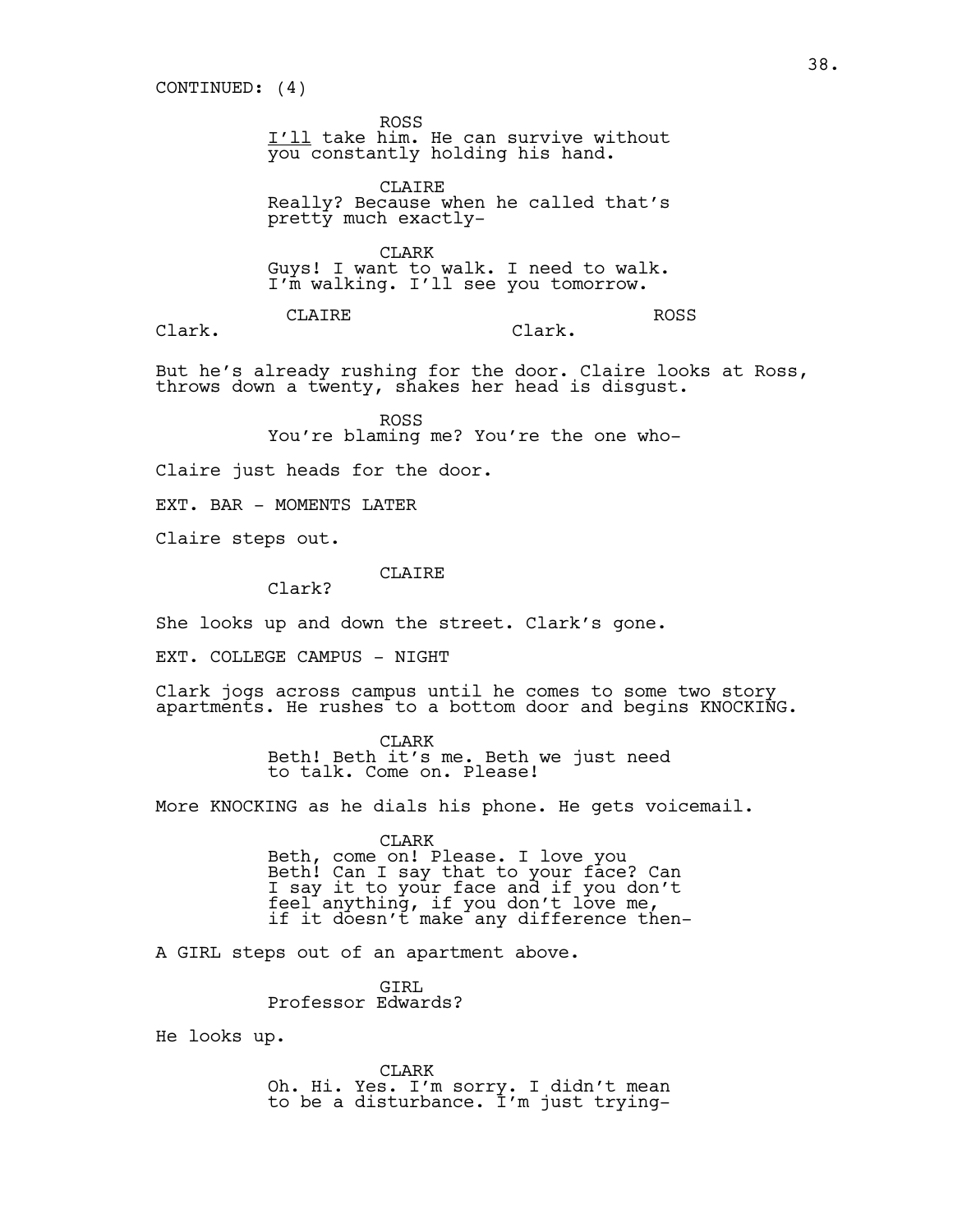CONTINUED:

GIRL She moved out. Like, two weeks ago.

Clark is stunned.

No.

NO!

CLARK

GIRL Yeah.

CLARK Where?

GIRL I don't know. I just saw movers and-

CLARK

The girl recoils. He rushes back to the door, BEATING on it.

CLARK No, no, no, no, no, no, no! BETH!

He steps away from the door, looks around, spots a large rock. He picks it up, <u>HEAVES it through a window</u>. The Girl rushes back into her apartment. Clark reaches through the broken glass, unlocks Beth's door.

INT. BETH'S APARTMENT - CONTINUOUS

Clark steps inside. It's completely empty. He stares in disbelief. He stalks around, manic, even as tears begin to flow. He spots a wad of paper, picks it up. It's just doodles, markouts. Trash. But he stares at it, begins to openly CRY.

He lays down, clutching the paper. And off his tears -

INT. ROSS'S APARTMENT - MORNING

Sunlight. Rumpled sheets. Ross next to a RANDOM GIRL. His cell RINGS.

> ROSS (groggy, into phone) What? (suddenly alert) I'll be right there.

He dives out of bed, grabs keys and bolts. Hold on RANDOM GIRL as she rolls over, discovers he's gone. As she looks around -

RANDOM GIRL

INT. CAMPUS POLICE STATION - MORNING

Royce?

Clark sits silently off to the side as Ross talks with an OFFICER and the UNIVERSITY PRESIDENT.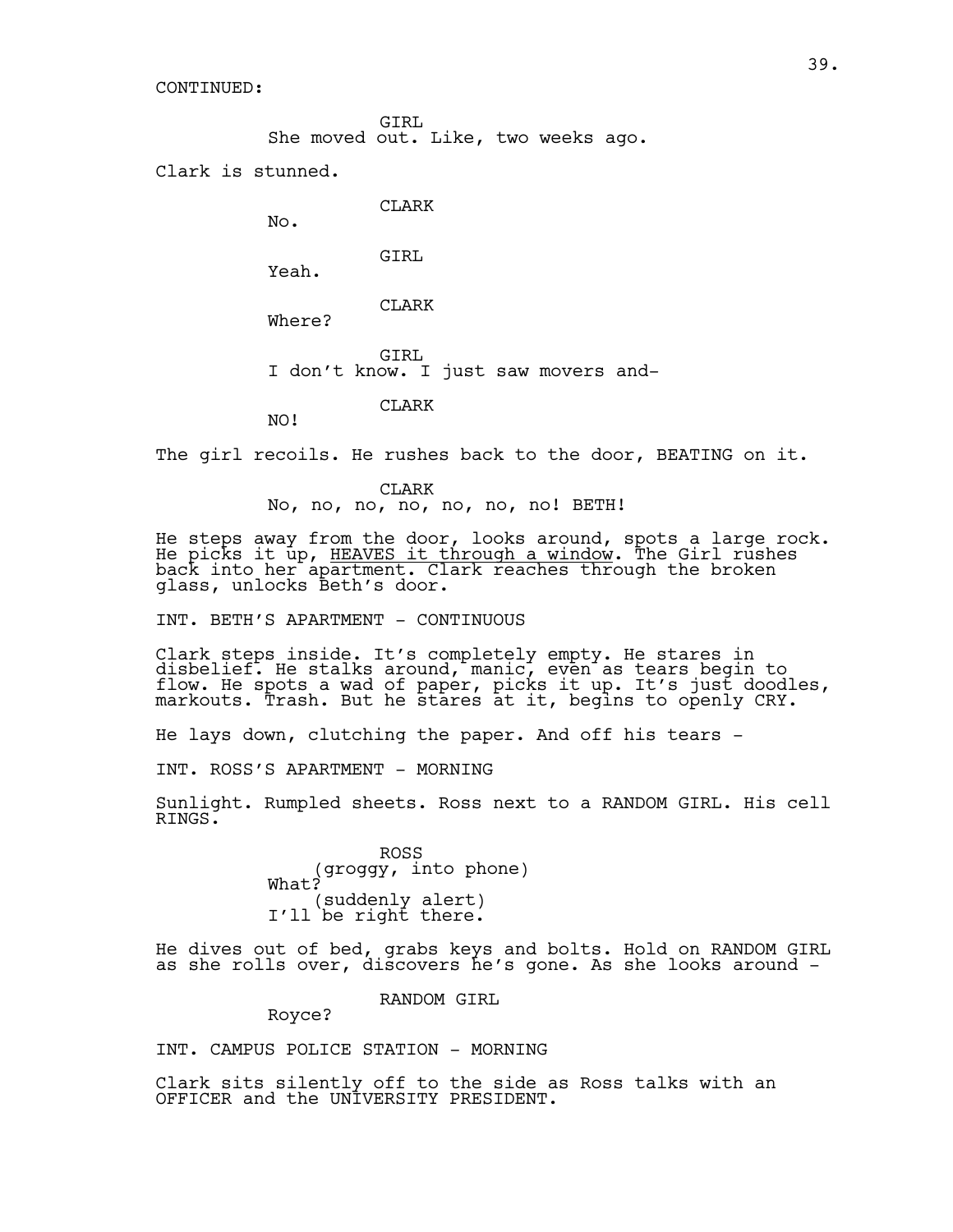UNIVERSITY PRESIDENT Part of our agreement was that he was not allowed back on campus. Now I don't want to press charges but-ROSS I understand. I do. The thing is he was off the medication and- but- we actually just brought in someone to help him. A specialist. So, if there's any way you could-ON CLARK who watches them talking but can't hear. As they all look his direction - INT. ROSS'S CAR Ross and Clark drive in SILENCE. ROSS Should I take you-CLARK No. ROSS You could come to my-CLARK No. ROSS Clark. You need to rest. If you hadn't been awake for the last-CLARK Ross... not now. INT. EDWARDS & ASSOCIATES OFFICE Clark and Ross step off the elevators to find Latrell and Miles worked up. LATRELL What the hell? Why aren't you answering your phone? ROSS Been a little busy. LATRELL We have a problem. ROSS I have one of those also.

> MILES Murray ok'd the surgery but it got kicked upstairs and-

ROSS Miles, not now!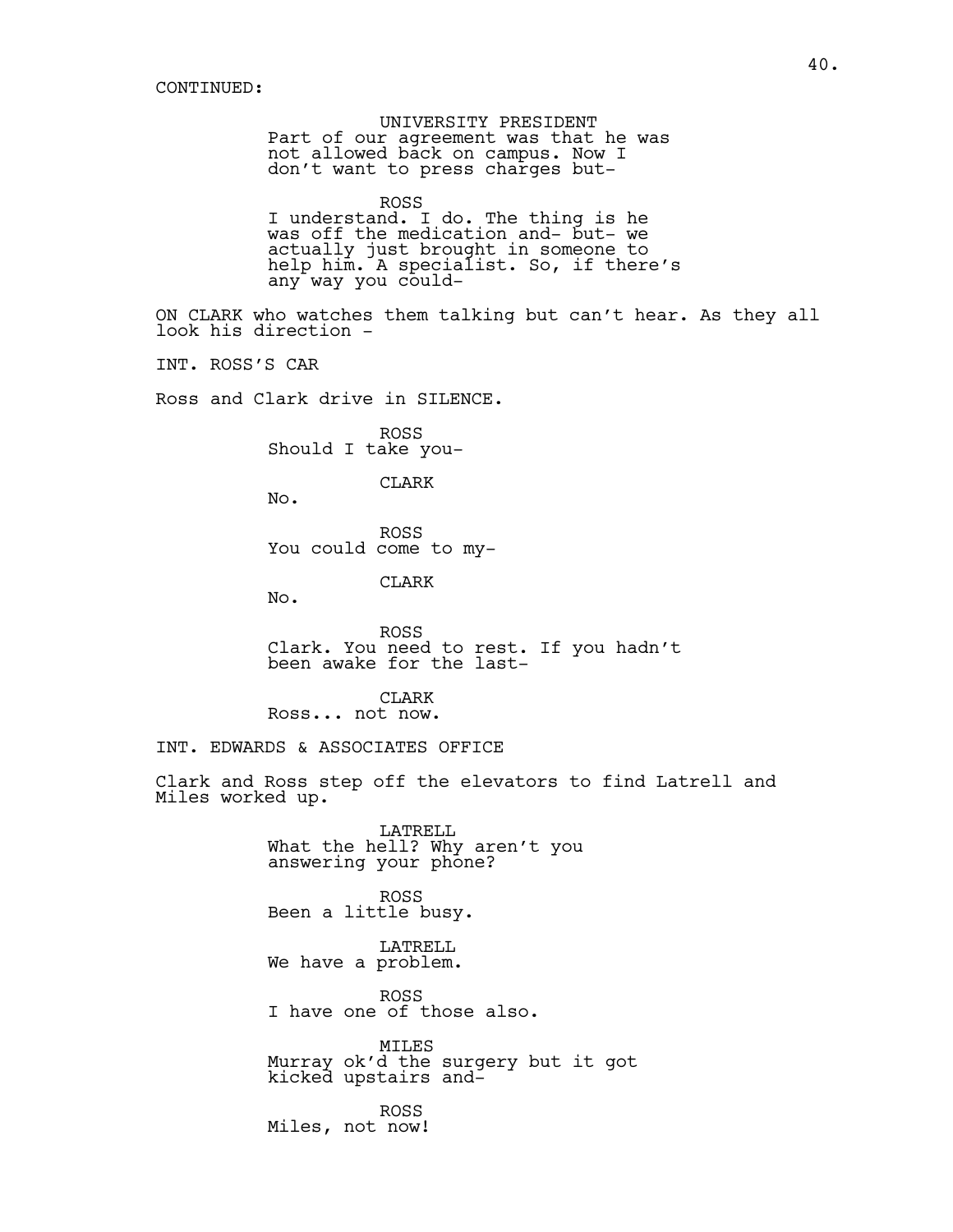LATRELL It's been denied, Ross!

This stops Clark and Ross in their tracks. Before they can ask-

LATRELL

Murray agreed, but they immediately convened a 'review panel' to give themselves another out. And they're-

MILES

It's a sham. Seven people, no medical training, obvious biases, and we'd need a unanimous recommendation to go forward. We could go after them, but you're talking about planning and executing seven different-

LATRELL

We're literally looking at eviction, Ross. We don't have time or resources to chase this and without it we've got nothing to-

CRASH! Everyone looks up to see that Clark has upended a table. Off their looks-

> CLARK Oh, I'm sorry. You're right. It would really work better over there.

CRASH. He hurls the table to the other side of the room.

ROSS

Clark! Stop!

CLARK Why, Ross! It doesn't matter. None of it matters. They're going to take it all anyway.

ROSS Relax. We just need to put our heads together and-

CLARK

I don't want to put our heads together! Okay! I don't want to do this. I don't want to be your little golden goose or whatever. I told you this wouldn't work. I told you I didn't belong here.

ROSS You were doing fine. This is a setback. It's not-

CLARK I'm not doing fine, Ross! I need to get away from here. Everything here makes me think of her. I -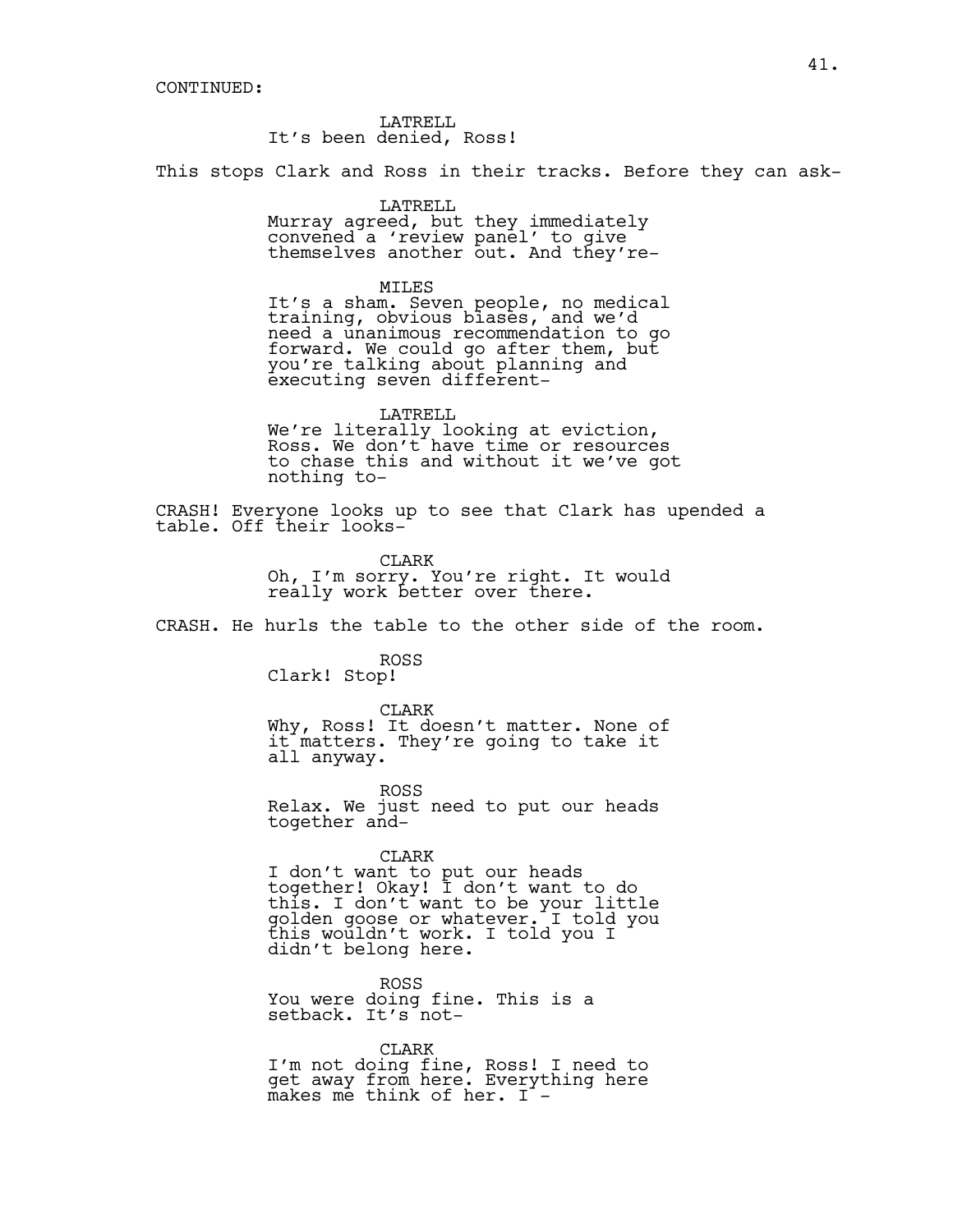ROSS

Stop it with this girl! Christ! Whatever you think it was, it wasn't.

CLARK

How do you know!

ROSS I just know! And you need to face that and move on.

As Clark heads for the elevators-

## CLARK

Great! Fine. I'll move on. To Alaska, or Spain, or some mental hospital in South America. But I'm not staying here! There's triggers all over the-

ROSS

I can help you if you'll let me! Remember when dad died? You were much worse than this and I put you back together. Me. Why are you shutting me out?

CLARK Because I'm telling you I want to get away from here and you're not listening. Because you don't care about me, you just can't stand the idea of your latest get rich quick scheme walking out the door before you-

ROSS This is not about money!

CLARK Good! Then it shouldn't matter that I QUIT! But you don't seem to grasp that there isn't even anything left TO QUIT. Let me know when you're ready face that and move on.

Clark takes the stairs and SLAMS the door behind him. The others stand in silence until Ross suddenly HURLS a chair.

Latrell just stares at Ross, disappointed.

LATRELL Feel better?<br>(beat) Then knock it off. Last thing I need is to be fighting over security deposits when all this goes back.

Latrell walks into an office. Off Ross -

END OF ACT III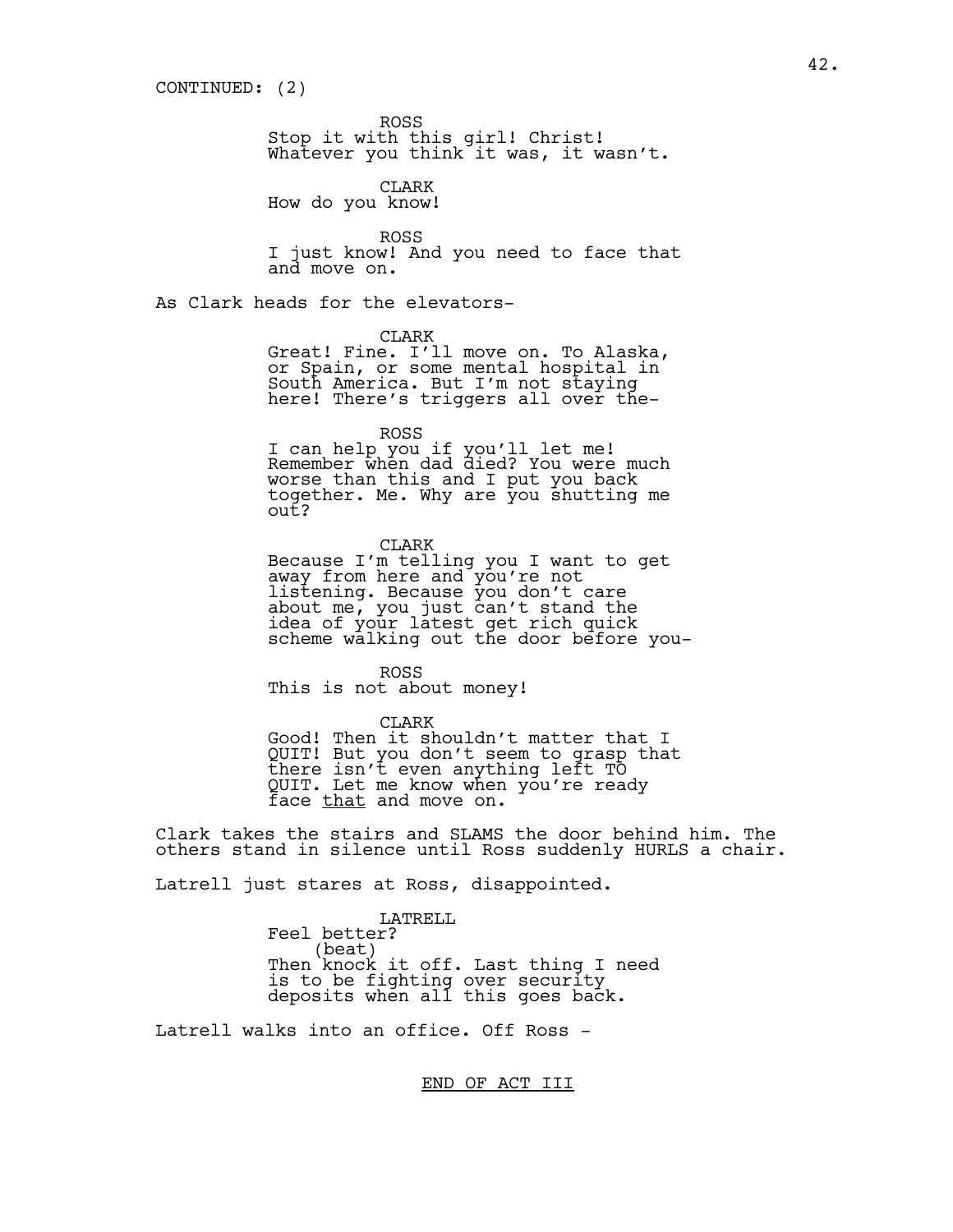INT. ROSS'S OFFICE - NIGHT

The office is mostly dark, still a mess. Ross is behind his desk. Miles walks past with a cardboard box full of stuff.

> ROSS Miles?

A long beat. Miles reappears in the doorway. They stare.

ROSS Are you seriously walking out of here with a cardboard box?

MILES I guess I thought we were pretty much done. I mean, we're out of ideas and time, right?

ROSS That depends. How do you feel about moral ambiguity?

Miles steps in, puts down his box, intrigued.

MILES I'm pretty comfortable with it, actually.

ROSS We hold a press conference.

MILES<br>(shakes his head) There's a million stories about insurance companies screwing people. Raking them over the coals is only likely to solidify their position.

ROSS What if I didn't want to rake them over the coals? What if I wanted to thank them?

MILES Thank them for what?

ROSS Approving the surgery.

MILES But they denied it.

ROSS No one at the press conference will know that.

Miles begins to see it.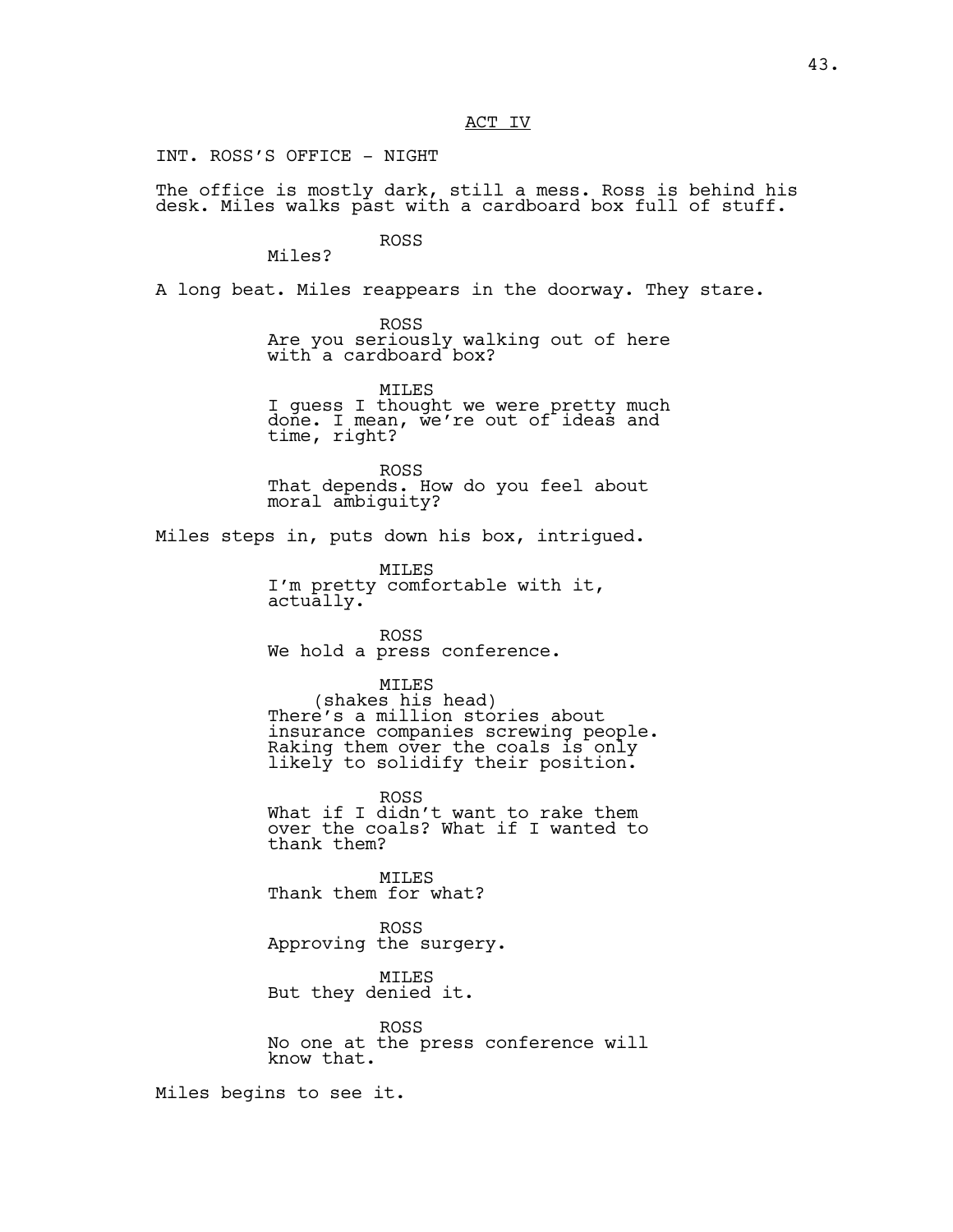MILES

You put the kid up there, 'thanks for saving my life', generate a ton of positive press, make it a feel good story and basically dare them to ruin it by backing out.

ROSS Pretty much.

MILES I guess I could pull together some data, try to make a real case when they come in with their hair on fire. Still, it's insanely risky. I mean the kid's no actor. You want it to seem real it would mean convincing him and his mom we'd actually gotten MetroHealth back on board, and if it went wrong and we yanked it away AGAIN-

ROSS They'd be right where they are now.

MILES But we'd be in very iffy legal territory. Probably beyond iffy. MetroHealth calls our bluff, we'd be toast.

ROSS You're walking out the door with a cardboard box. I think we're already staring down the barrel of being toast.

MILES Do you think Megan would be willing to-

ROSS I'll get her on board.

Off Miles, a little hurt that Ross has that ability.

INT. MEGAN'S APARTMENT - MORNING

Megan cups a mug of coffee, still in her PJ's as she listens skeptically to Ross, who's noticeably cleaned up.

> ROSS And since Sophie never met you, she won't know you're with us.

MEGAN It doesn't sound... legal.

ROSS It's a gray area. But it's important. Not just for us. This kid, this changes his life.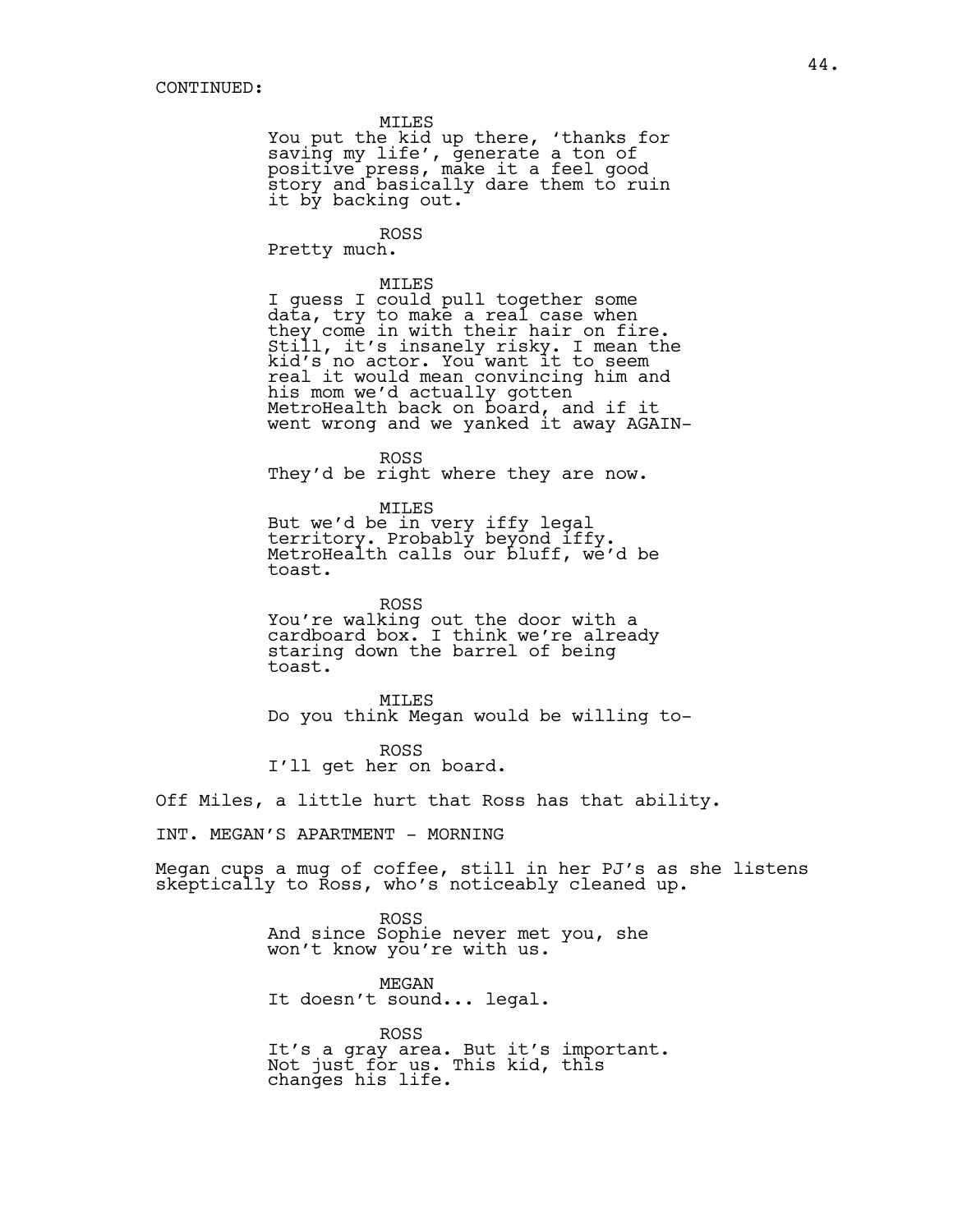MEGAN

Suddenly you're concerned about the kid?

ROSS I'm concerned you'll say no to me, so I'm asking you for the kid.

MEGAN No you're not. You know I'll say yes

to you and you're only bringing up the kid so we can both pretend that's not how you got me to do it.

ROSS Megan, I wasn't trying to-

MEGAN Then why come over here looking all... Why not just call? Or have someone else call?

Ross doesn't have a quick answer.

MEGAN Tell you what. I'm going to change and I'm going to help. For the kid. But for the record, I'd have done it for you. In the future I'd be really careful how you play that card.

OFF Ross as she walks out of the room-INT. EDWARDS & ASSOCIATES OFFICE - DAY Miles ushers out a group 15 ADULTS OF VARIOUS ETHNICITIES.

> MILES Thank you all very much.

Claire gets off one of the elevators, confused by the crowd.

CLAIRE

Miles?

MILES

Oh. Hey.

CLAIRE

What's-

Another elevator opens revealing a REPORTER and CAMERA CREW.

MILES<br>(to camera crew) That way. Big conference room.

As the crew goes around a corner Ross comes out of his office with Megan, now in sharp business attire. Miles turns to them.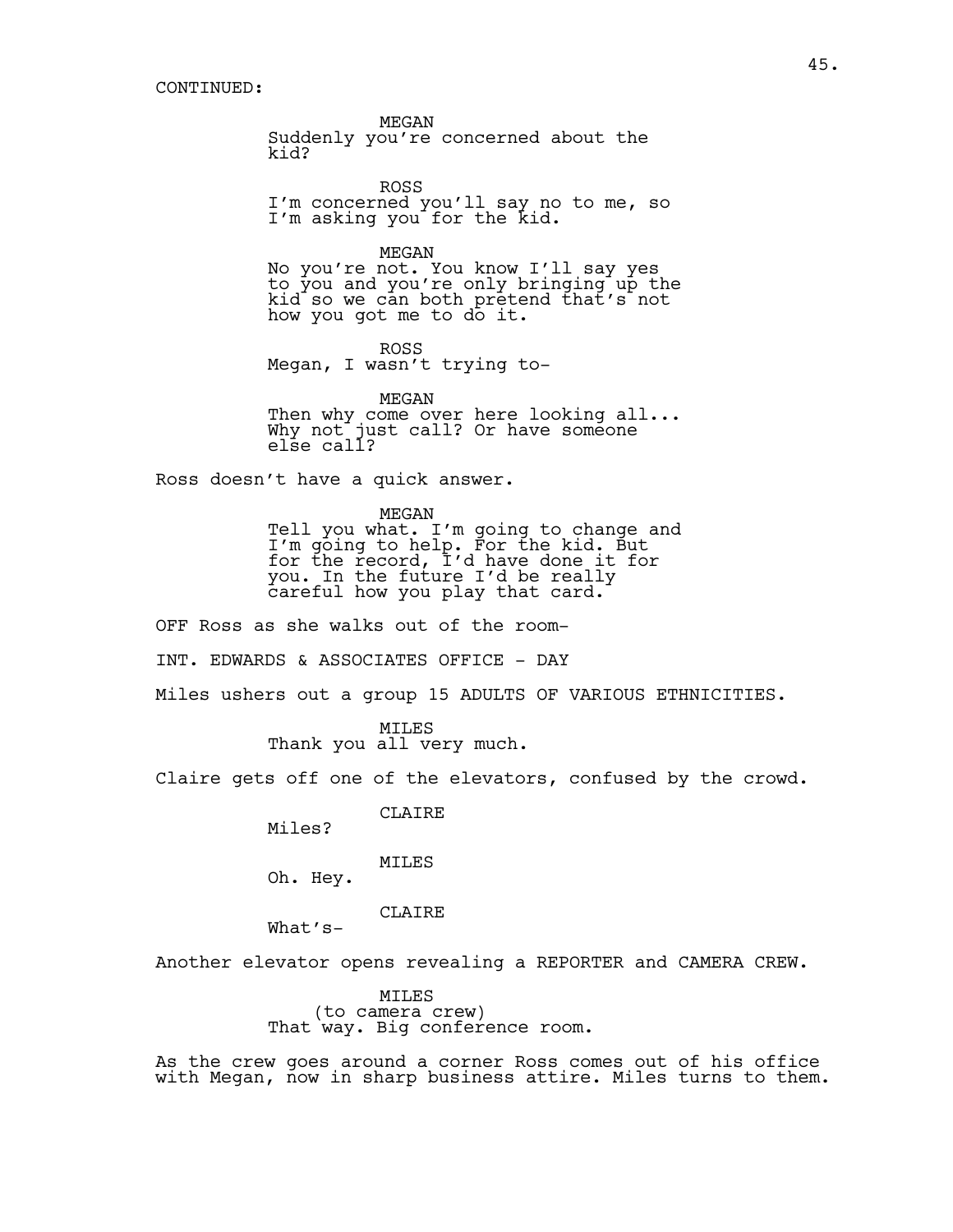ROSS<br>(to Miles) We on schedule?

MILES Yeah. Three local affiliates, someone from AP. If the pictures are compelling it could get kicked up to national.

CLAIRE What the hell is going on?

MEGAN I don't like Heather. It doesn't sound professional. I want to go with Dana. Dana Williams. Is it too late?

MILES Nope. Dana Williams. Got it.

Megan smiles, steps back as if practicing lines. Now Claire's alarm bells are screaming.

> CLAIRE Where's Clark?

ROSS At home. I thought you guys would be spooning and massaging by now.

**CLAIRE** 

Ross-

Suddenly, Sophie and Tyler step off an elevator looking nervous and confused. Ross rushes over. Warmly-

> ROSS Hey guys. How are we?

SOPHIE I... think my head is still spinning a little bit. I can't believe you got them to change their minds. Again. How did you-

ROSS It doesn't matter. What matters is that it's going to happen. Right?<br>(to Tyler) How about you? You ready?

TYLER I'm a little nervous.

ROSS Just speak from the heart, you'll be fine.

Megan steps over.

MEGAN Hi. I'm Dana Williams with MetroHealth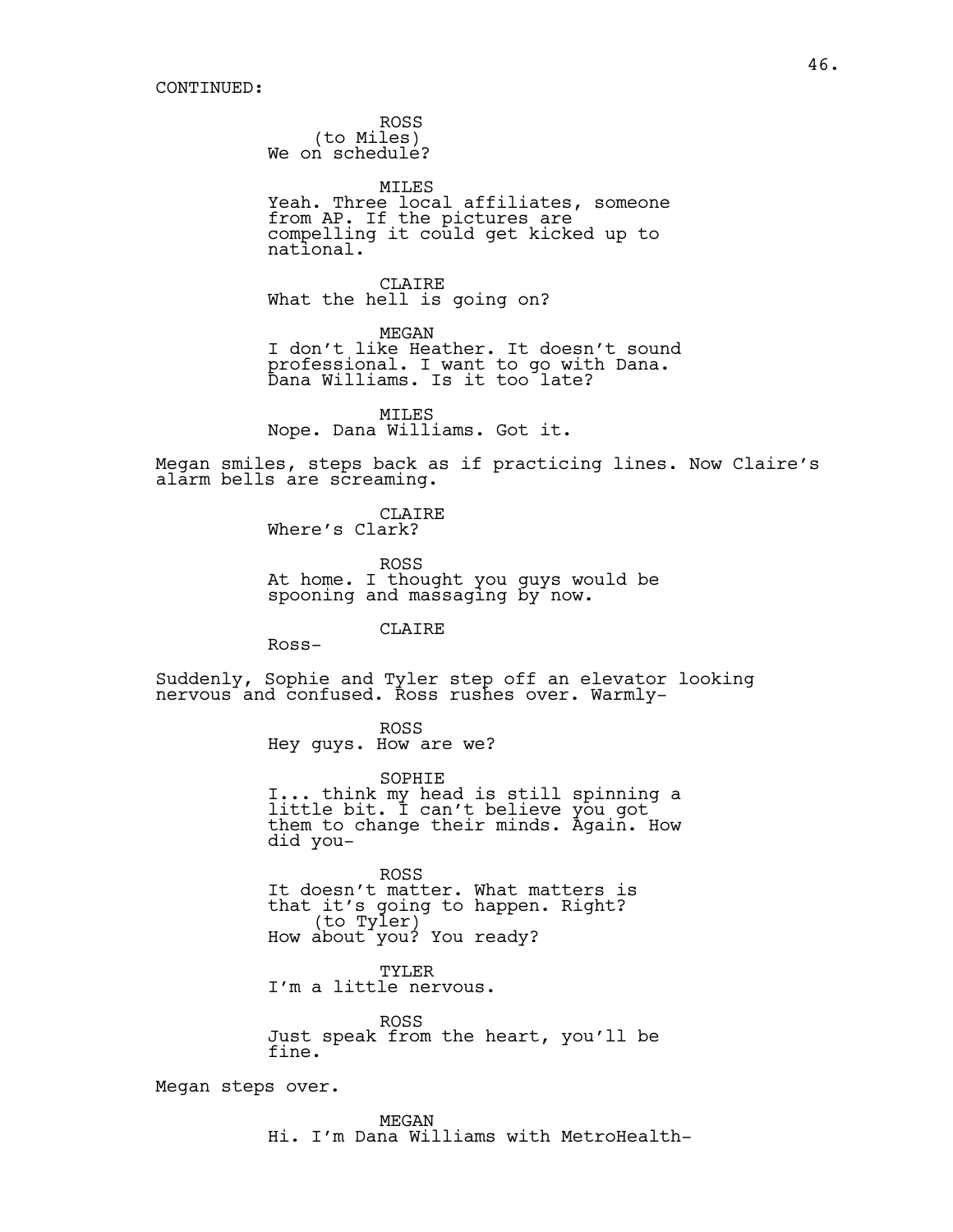As soon as she says it, Claire starts to drag Ross away. CLAIRE Excuse us. She pulls him around a corner. CLAIRE What in the hell are you-ROSS We needed a new approach. CLAIRE Lying? Fraud? ROSS It's not- listen, Miles has pulled together a ton of real... data. Miles steps over. MILES I think we're ready. CLAIRE Ross. ROSS<br>(to Miles) Give me a sec. Miles moves off. Ross turns to Claire. ROSS Look, I know you don't think much of me- (off her HUFF) And you're probably right. But whatever happened between us, whatever was said, whatever I did, you <u>know</u> more than anyone that I love C $\overline{\text{lark}}$ . How many times did I talk about starting a business with him? How many times did I beg him to pick me over some research grant or associate professorship in the middle of god knows where? CLAIRE Because you thought you could make a fortune manipulating people. CONTINUED: (2)

> ROSS No. I <u>know</u> I can make a fortune manipulating people. I've been to prison for it. I wanted it because I think we're good for each other. Remember when he was staying with us for six months after the med school let him go? He was in good place then.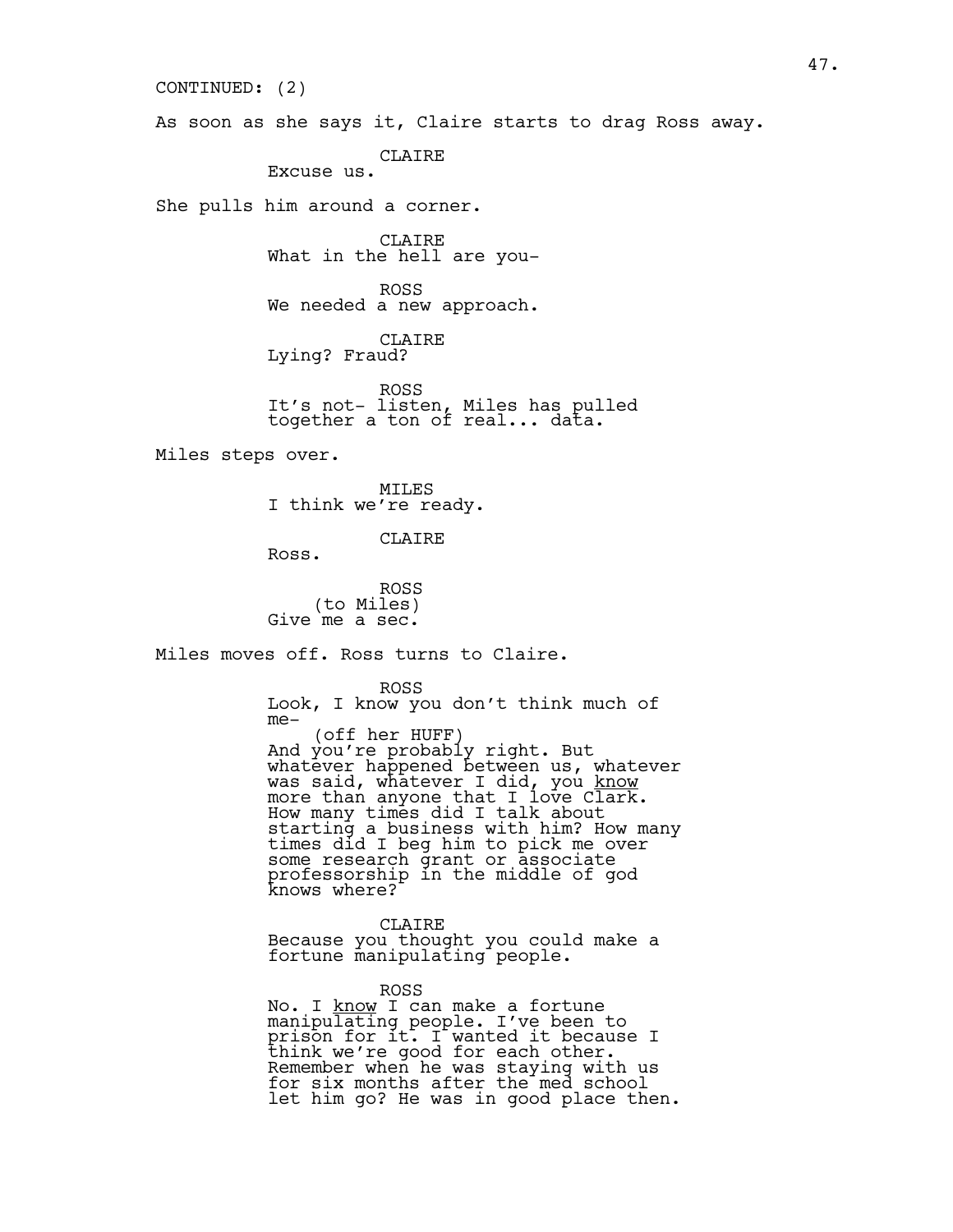## CLAIRE

Yeah, because I sat with him and talked to him every day while you-

ROSS

Fine. Maybe you're the Clark whisperer. Maybe it was always you. But  $\underline{\mathbf{i}}$  was in a good place then too. Remember that? I had my act together. Stayed out of trouble. Even you and me... we were happy. So, fine, maybe he doesn't need me. Maybe I need him. Is that the worst thing in the world? To feel like you're a better person when your brother's around?

CLAIRE Why are you telling me this?

ROSS

Because he's made it clear over and over, he's not interested in staying for me. But maybe he will for you. And if I can keep this thing alive-

# MILES

Ross-

ROSS Okay. Yeah. I'm coming.

CLAIRE Ross, please, whatever you're planning-

ROSS Trust me. It'll be fine.

CLAIRE Can you think of a single time you said that to me and weren't wrong?

Ross SNORTS a laugh, smiles, walks to the others. Off Claire-

INT. CONFERENCE SPACE - DAY

There's a small dais up front, a few of REPORTERS and CAMERAS aimed at Sophie, Megan, and Tyler, who speaks nervously.

> TYLER So, I really just wanted to say thank you.

Ross and Miles watch from the side. Ross leans over.

ROSS We should have told him to cry.

MILES Asking someone to express a particular emotion actually makes it harder for them to do so.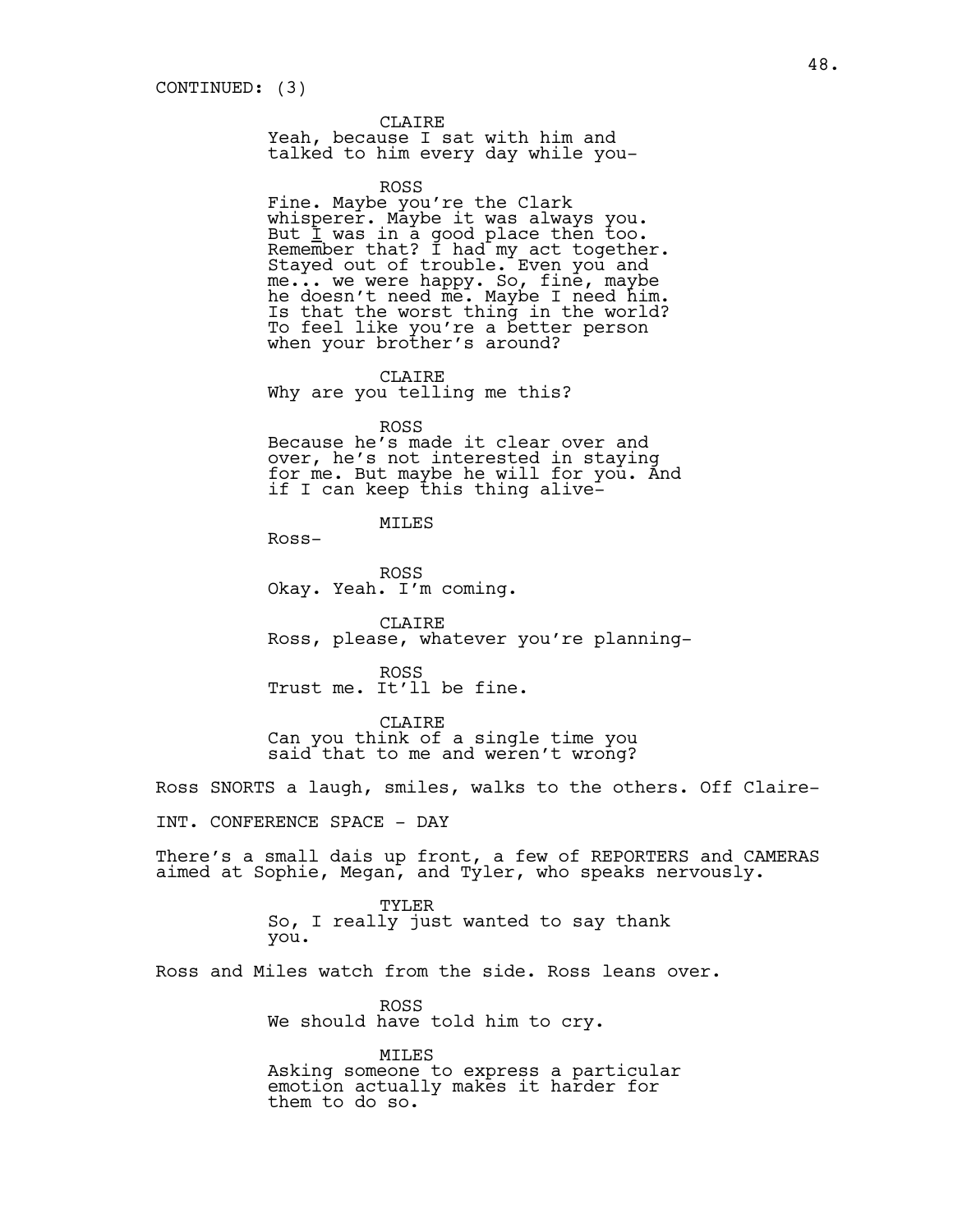ROSS Really? Does that work for anger too?

ON TYLER at the mic.

TYLER

... and now I'm going to get a chance to see what it's like to be well. The doctors said I might even get to do some of the things I always wanted to. Like play soccer.<br>
(beat, then tearing up)<br>
And now my mom won't have to take care of me all the time. And maybe she'll get to do some of the things she always wanted to too.

At that Sophie breaks and moves to hug Tyler. They both CRY.

MILES

Jackpot.

But when he looks over, Ross is tearing up himself.

ON MEGAN stepping to the mic.

MEGAN

We at MetroHealth certainly thank Tyler for those kind words, but our hope is to create a world where an insurance company doing what's right isn't considered an exception. We've been accused of caring more about the bottom line than people, and sadly there have been times where the charges have seemed warranted. But MetroHealth is changing that, and-.

ON ROSS dialing his phone as Megan continues. Miles leans over to him.

> MILES Is it just me, or is this suddenly feeling more like something we could go to jail over?

ROSS I wouldn't say MORE. The odds of it blowing up in our faces have always<br>seemed relatively high to me. seemed relatively high to me.<br>(into phone)<br>Yeah. Ross Edwards, Edwards and Associates. No he doesn't, but I assure you he's going to want to speak with me before the afternoon news hits the air.

END OF ACT IV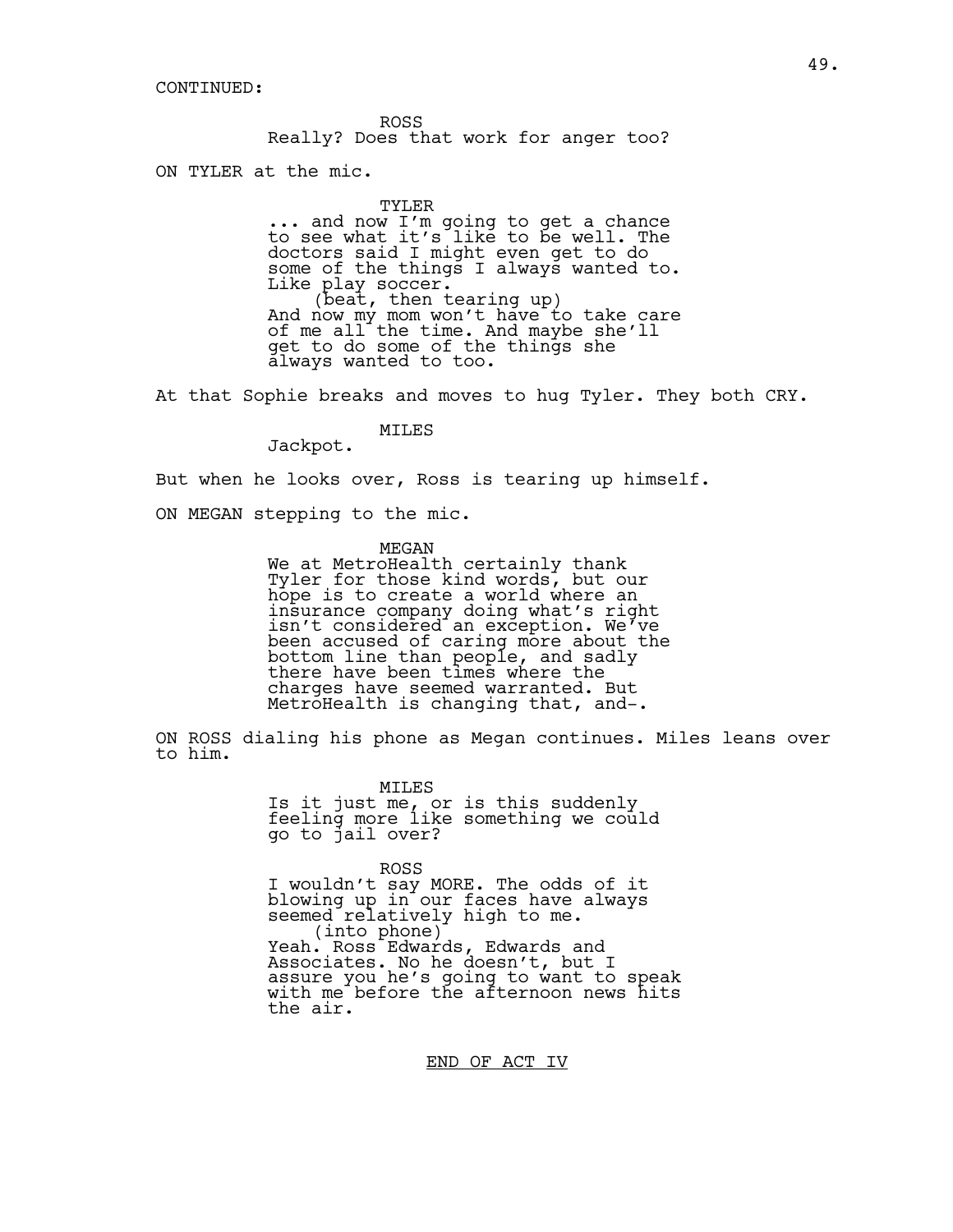ACT V

## INT. CLARK'S APARTMENT

Clark is wildly throwing things into a suitcase when he looks up, sees Claire standing in his room.

> CLARK What are you- how did you get in here?

> CLAIRE The door was open. Like, you literally left the door hanging open.

> > CLARK

There was a study that showed an open door makes a home a less of a target-

CLAIRE You're leaving?

CLARK I don't belong in this kind of environment.

CLAIRE Then why did you do it in the first place?

CLARK

I guess Ross got me excited about the puzzle of it. Putting the research into the real world. Pull the strings. But I'm not built for the real world. I think that's obvious now. Academics-

CLAIRE

You've been fired, censured, on probation, or quit every teaching job you've ever had. Why do you keep saying that's where you belong?

CLARK They tolerate me. Write papers, lecture, issue some apologies, repeat. I get that. I know how to do that.

CLAIRE Tolerating you is not the same as appreciating you, Clark. It's not the same as caring about you.

CLARK Ross doesn't really care about-

CLAIRE He does. Believe me, he's a long way from perfect, but he absolutely cares. He cares so much I think he's about to do something colossally stupid to try to 'fix' everything and keep you here. And here's the thing. I think maybe it's a good idea. (MORE)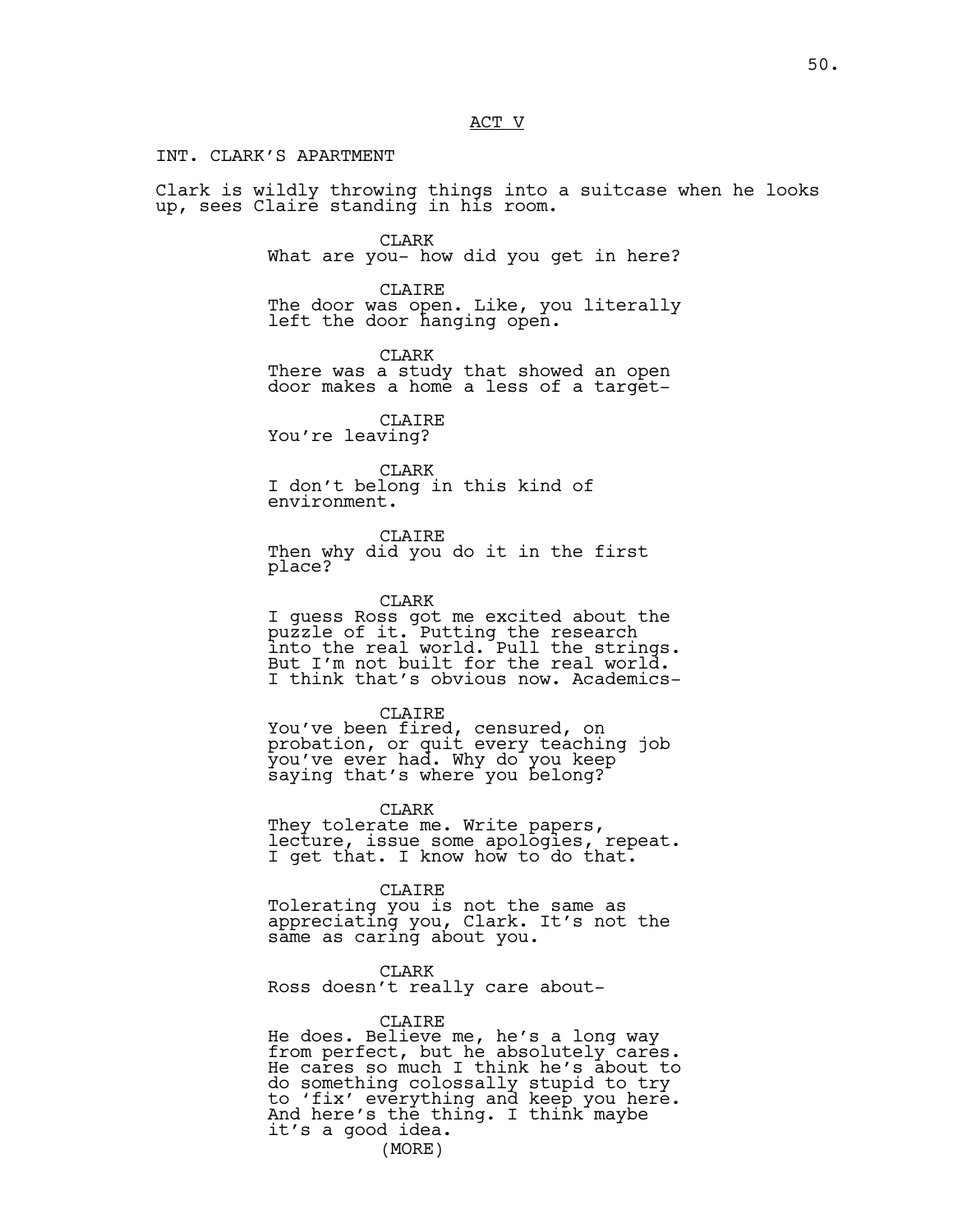# CLAIRE (CONT'D)

Not whatever he's doing, but you staying. I think maybe this is exactly where you belong. A place where people don't just <u>tolerate</u> you, they <u>need</u> you. I know when you called, when you said you needed me... that felt good. I'm not great at a lot of things, but you made me feel like I was great at... whatever it is I do for you, and that was exciting. I guess if I was really any good you wouldn't packing.

#### CLARK

It's not you. I... I don't know what happens, okay? Things go well for a while, and I feel like I'm building something and then it's like suddenly everything catches on fire and I just end up watching it burn.

#### CLAIRE

Then just tell me this- do you want to leave? Or are you afraid to stay? Because if it's the first one, I don't think I can do anything. But if it's the second one... I think maybe I could help you. I could be like, your fire department. And for once, instead of seeing everything disappear, you could see what it's like to save it.

OFF Clark, considering-

## INT. CONFERENCE ROOM

Ross, Miles, and Megan sit across from TOM DANIELS, 60's, and two other ANGRY METROHEALTH OFFICIALS as a monitor shows a clip where Tyler tearfully hugs his mother. Ross hits pause.

> ROSS Something similar's been picked up by the cable news channels and nightly network broadcasts.

Miles brings up charts and graphs on another monitor.

MILES Not only is the clip in the news cycle, we're seeing power law resharing on social networks that-

MEGAN He's saying you're going viral.

MILES Exactly. Viral. Given the cross platform exposure we'd conservatively put the promotional value of the clip at seven million dollars. (changing graphs) (MORE)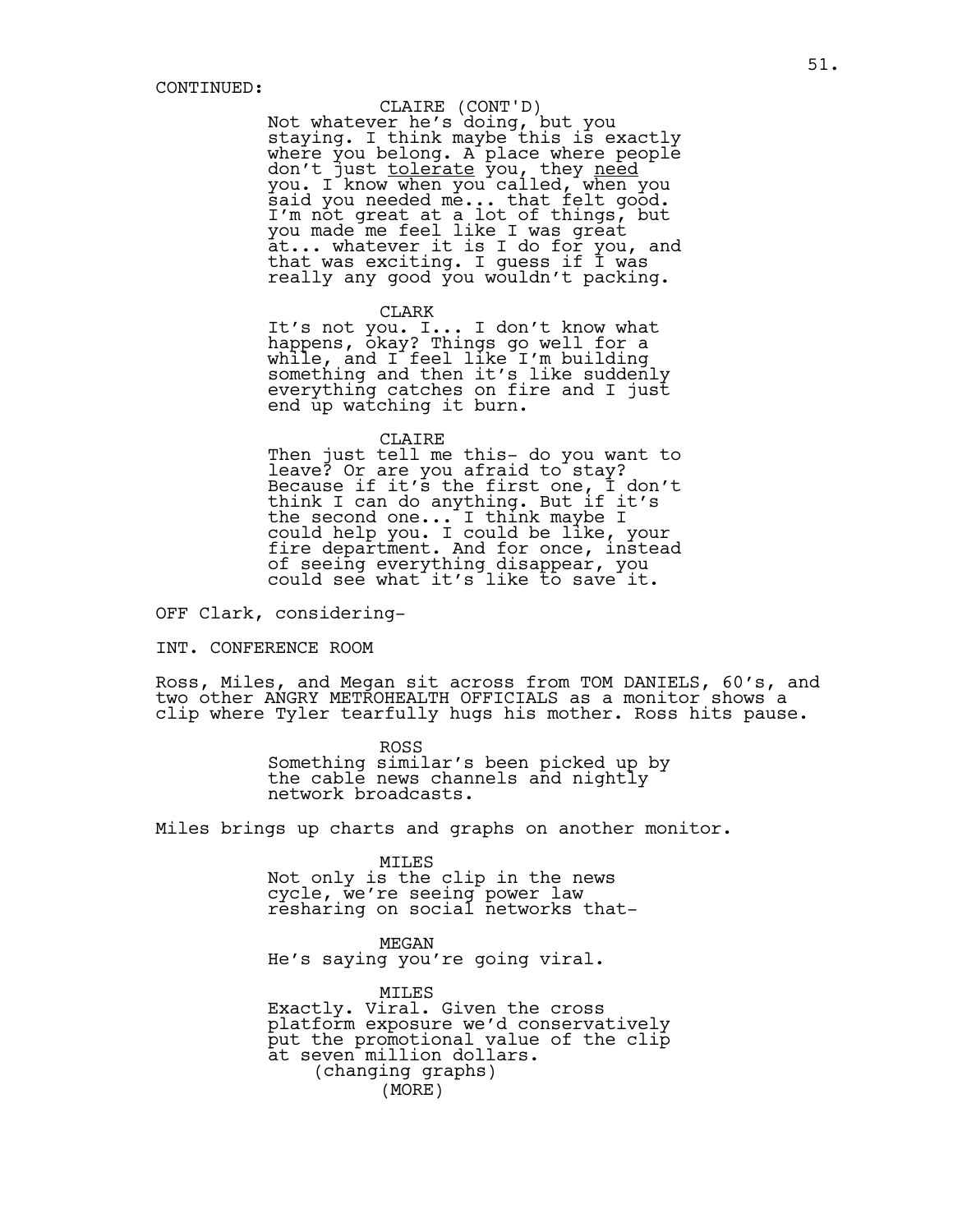# MILES (CONT'D)

Further, initial focus group testing shows that not only does the story skyrocket MetroHealth's positive name recognition, but that the new business revenue potential dwarfs the promotional value and renders the actual cost of the procedure itself completely insignificant.

All eyes go to Tom. A long beat, then he stands.

TOM DANIELS You are, as a group, beyond delusional.

ROSS Mr. Daniels-

TOM DANIELS Was your hope that a few charts would make it seem less overtly criminal?

ROSS Our hope was that you'd look at what was on them and recognize a fantastic opportunity for your company.

TOM DANIELS The only opportunity we're remotely interested in is the opportunity to see you dismantled and prosecuted.

INT/EXT. EDWARDS & ASSOCIATES OFFICE

Claire and Clark are rushing in when they run into Latrell.

LATRELL What's going on?

CLAIRE You really don't know?

LATRELL Know what? I had a lunch in Long Beach but the guy stood me up.

CLAIRE Ross set that?

LATRELL

Yes...

CLARK Probably wanted to keep you clean in case it went wrong.

As they jump into a waiting elevator-

LATRELL What 'it'? What's going on?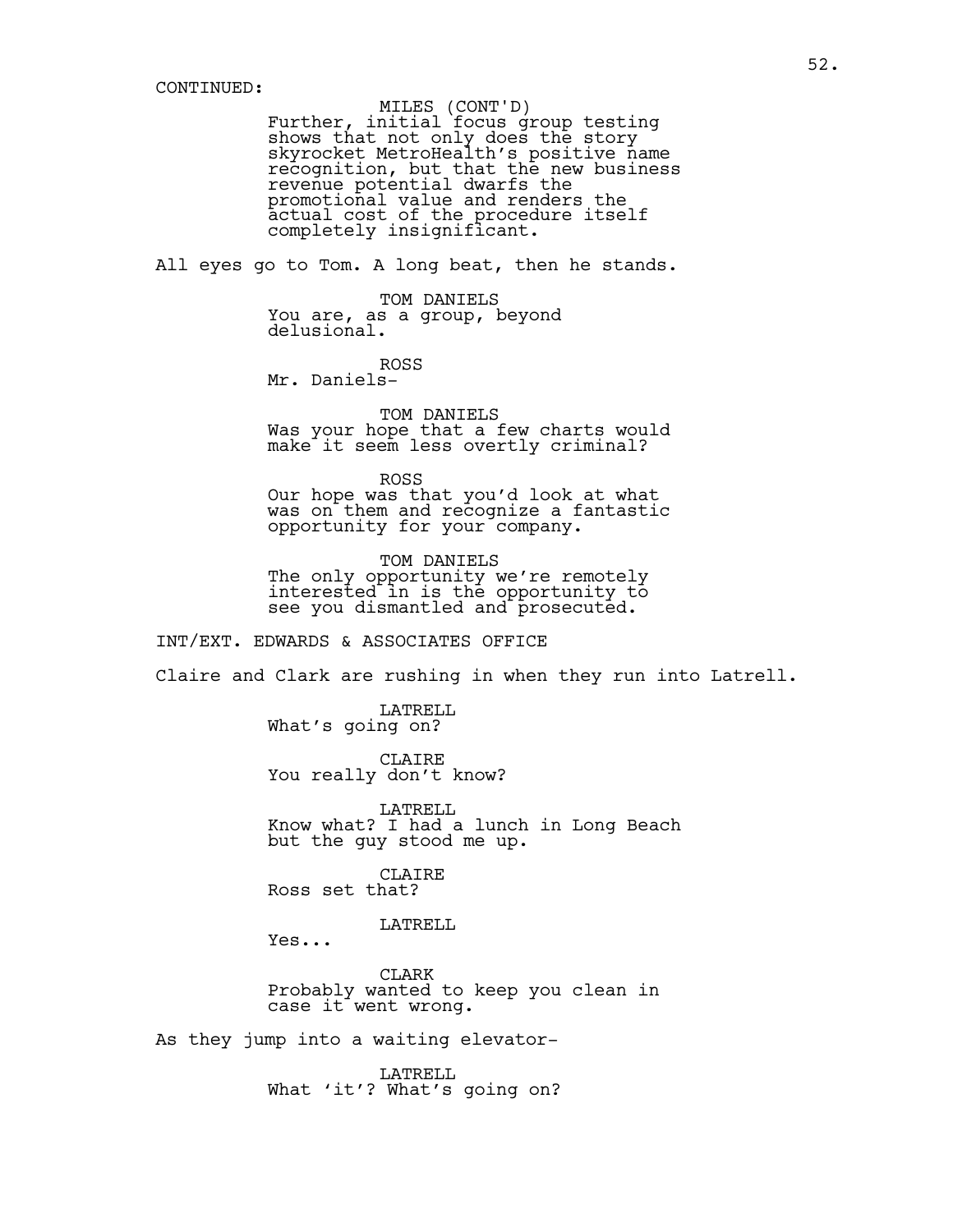CLARK She keeps saying extortion, but I'm pretty sure it's covered by false pretenses statutes.

INT. EDWARDS & ASSOCIATES OFFICE

As Clark, Claire, and Latrell step in, the group is coming out of the conference room.

> ROSS Mr. Daniels, hold on a minute. There's no reason to turn a misunderstanding-

TOM DANIELS Extortion is not a misunderstanding.

ON CLARK overhearing-

CLARK See, I don't think anyone really understands how that's defined.

CLAIRE

Clark-

Clark takes Latrell's briefcase, hands it to Claire.

CLARK Sit there, look impatient. Latrell, when I put my hands in my pockets, step over and say Dr. Barnes is very busy.

LATRELL What? Clark, we-

CLARK Just do it. Please. Now.

As Claire and Latrell look at each other, uncertain, and take seats, Clark takes a breath and walks right to Tom Daniels.

Clark looks at Ross, who's shocked to see him.

CLARK Is this the idiot from MetroHealth?

ROSS

(lost) Clark-

CLARK<br>(to Daniels) (to Daniels) I told him you guys would be too stupid to accept millions in free publicity, but he kept saying win-win. Win-win. That's the difference between us. I'm more win-lose. Win-destroy.

TOM DANIELS I'm sorry, who are you?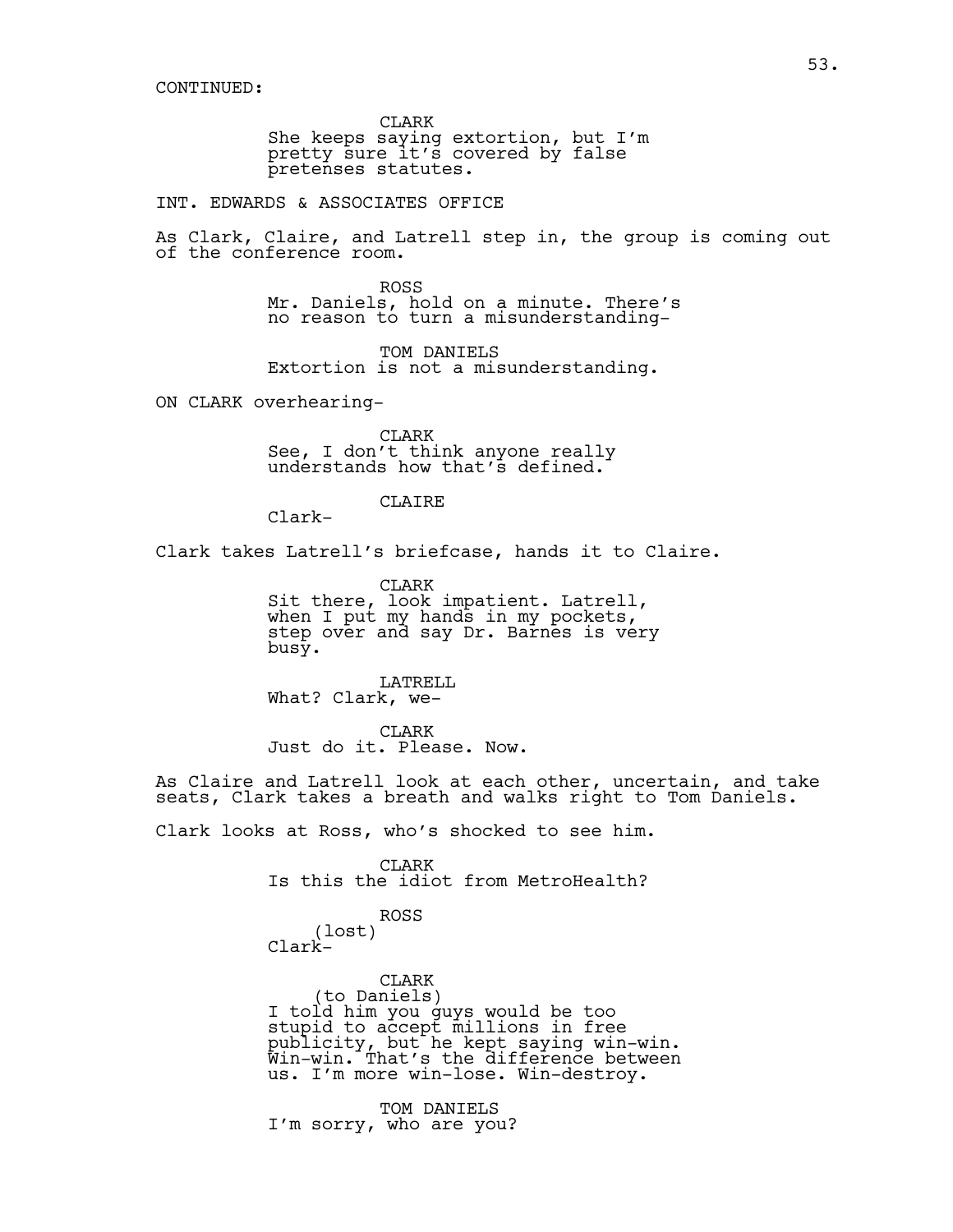CLARK You're not sorry. You haven't begun to be sorry. That part's my job.<br>(indicating Claire)<br>You recognize her?

TOM DANIELS

No.

CLARK Of course. That would imply you had some clue what you were doing. That's Dr. Claire Barnes, special liaison to the senate subcommittee on health insurance regulation and reform? You know, the people with the fate of your whole industry in their hands? See they don't think you guys should get to decide for yourselves what is and what isn't experimental. They want a panel of doctors and bureaucrats to do it for you, and they're dying for a case just like this to hammer you with. And boy are we going to hammer. Little teary Tyler and his curable heart condition are going to be sitting in front of congress and you're going to be twisting in your chair covered in so much flop sweat Mark McGuire is going to call to say you came off poorly. And when you end up with some committee telling you how and when to pay up, you're going to be sobbing at the memory that someone once offered you a gift wrapped, winwin, get out of jail free card, and you were too stupid to take it.

As Clark slips his hands into his pockets Latrell comes over.

LATRELL I'm sorry, but Dr. Barnes really is very busy.

CLARK Of course. Let's go into my office.

Clark turns to leave with Latrell. A beat and then-

## TOM DANIELS

Wait.

Clark halts, looks back. Off Ross, cracking a smile-

INT. EDWARDS & ASSOCIATES OFFICE - LATER

As Ross soberly walks Tom and his associates to the elevator-

TOM DANIELS We'll take the publicity, we'll take the business, but eventually this is going to catch up with you. I'm going to make sure of it.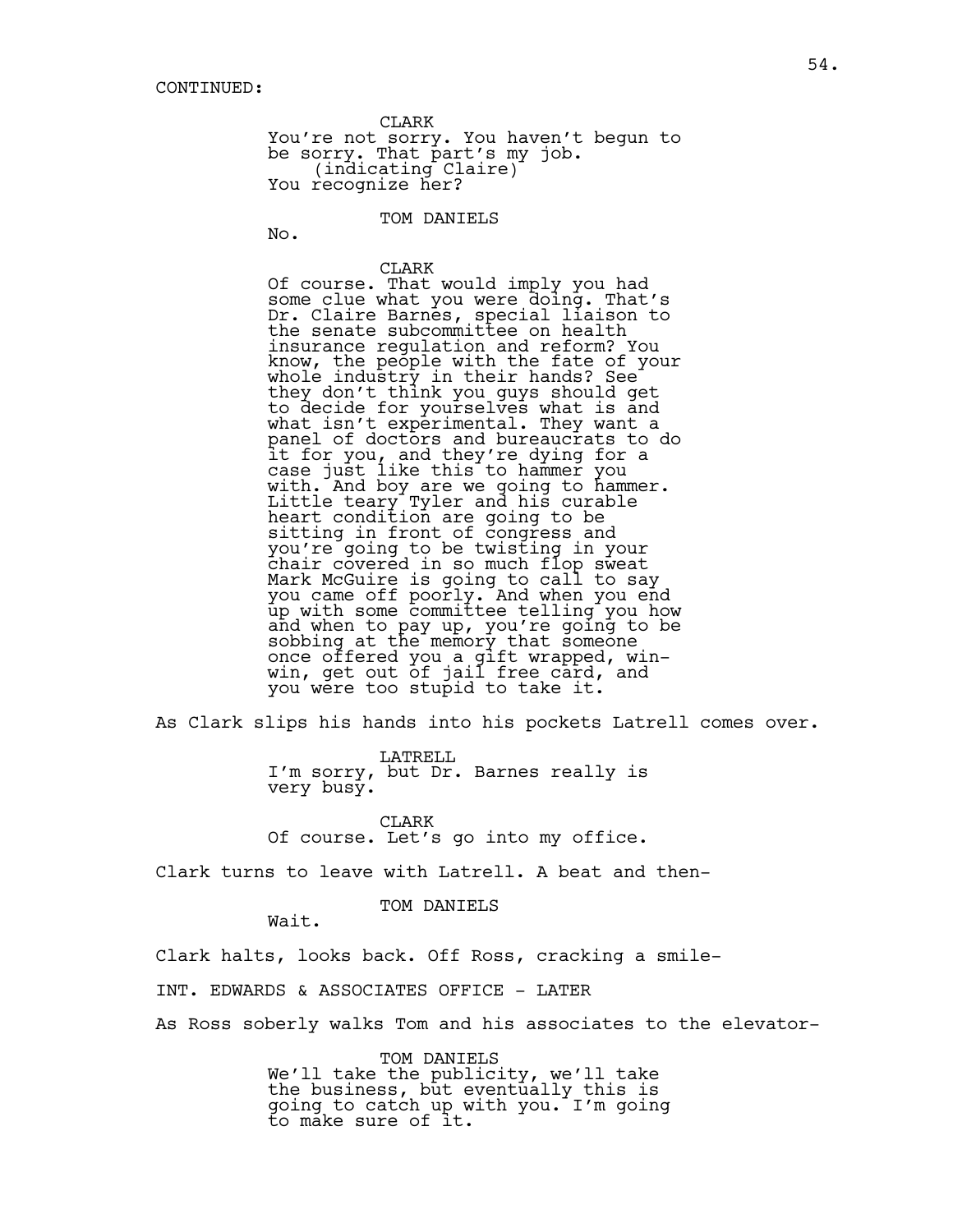## CONTINUED:

Ross pulls a card from his pocket, hands it to Tom.

ROSS Meanwhile, you ever find yourself in a tough spot, you know who to call.

Tom steps on and the elevators close. Ross turns, a huge smile on his face, and hugs Clark.

> ROSS That was brilliant!

MTT.ES I'm curious how you chose your posture. I assume you know about the threat-aggressor studies from-

Suddenly they're staring at stone faced Claire and Latrell.

ROSS What? Were you guys not here? We just won.

CLAIRE No, you just lied and cheated to get what you wanted. Like you've always done. Except this time you dragged all of us into it.

ROSS Hey, I didn't ask you to be here. We-

CLAIRE You'd be talking to the police if Clark hadn't saved you.

ROSS I admit it went a little sideways, but-

CLAIRE If we're going to do this, there have to be rules. You can't just turn your new business into your old one.

ROSS What is this? You don't issue demands! I don't work for you!

LATRELL I'm with her. If it's just going to be another boiler room, I'm out.

Ross starts to respond when-

CLARK Next time we find another way.

Now Ross is listening. He looks at Clark. Then, calmly-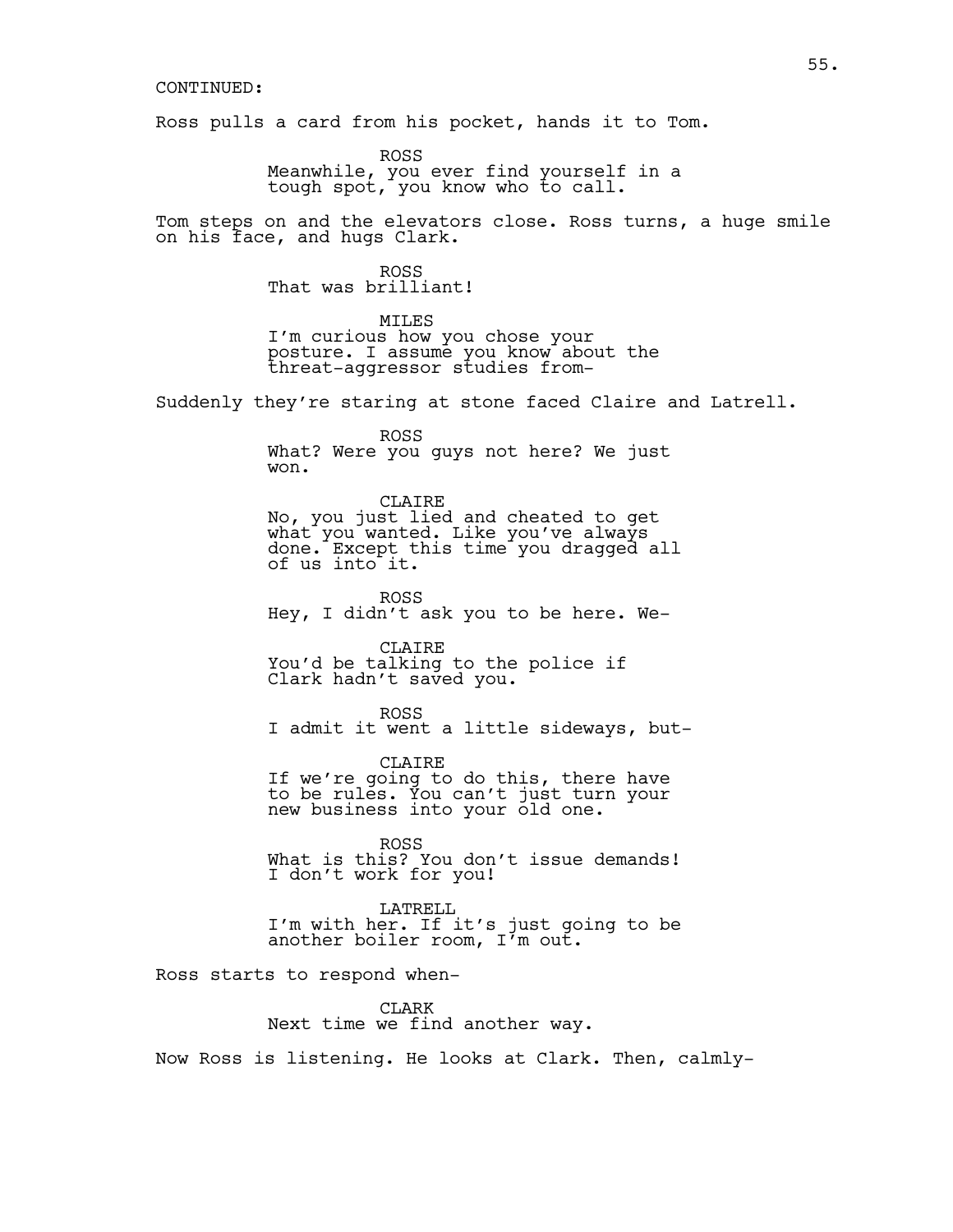ROSS You may have noticed that the person responsible for finding other ways wasn't here. CLARK I know. But I will be. ROSS Really? CLARK Can you color in the lines? ROSS (beat) Sure. Okay. CLARK Then yeah, really. Ross smiles, grabs his bag, starts to head out. CLARK Where are you going? ROSS To see if I can get someone to give us some actual money so you guys can get paid to stand around  $\frac{1}{2}$ elling at me. CLARK You want me to come with you? ROSS That's okay. LATRELL No! As Ross nears the elevator he stops short. ROSS You know, I did manage to get that kid his surgery. Does that matter at all? CLARK The question isn't whether what you did matters to us. It's whether how you did it will ever matter to you? Off that landing on Ross - INT. HIGH RISE - OFFICE Ross sits on a couch, 90 degrees from Ted Sanders, the investor we met in the opening. TED My assistant is usually harder to bribe than this. What'd you part with?

ROSS

Cash.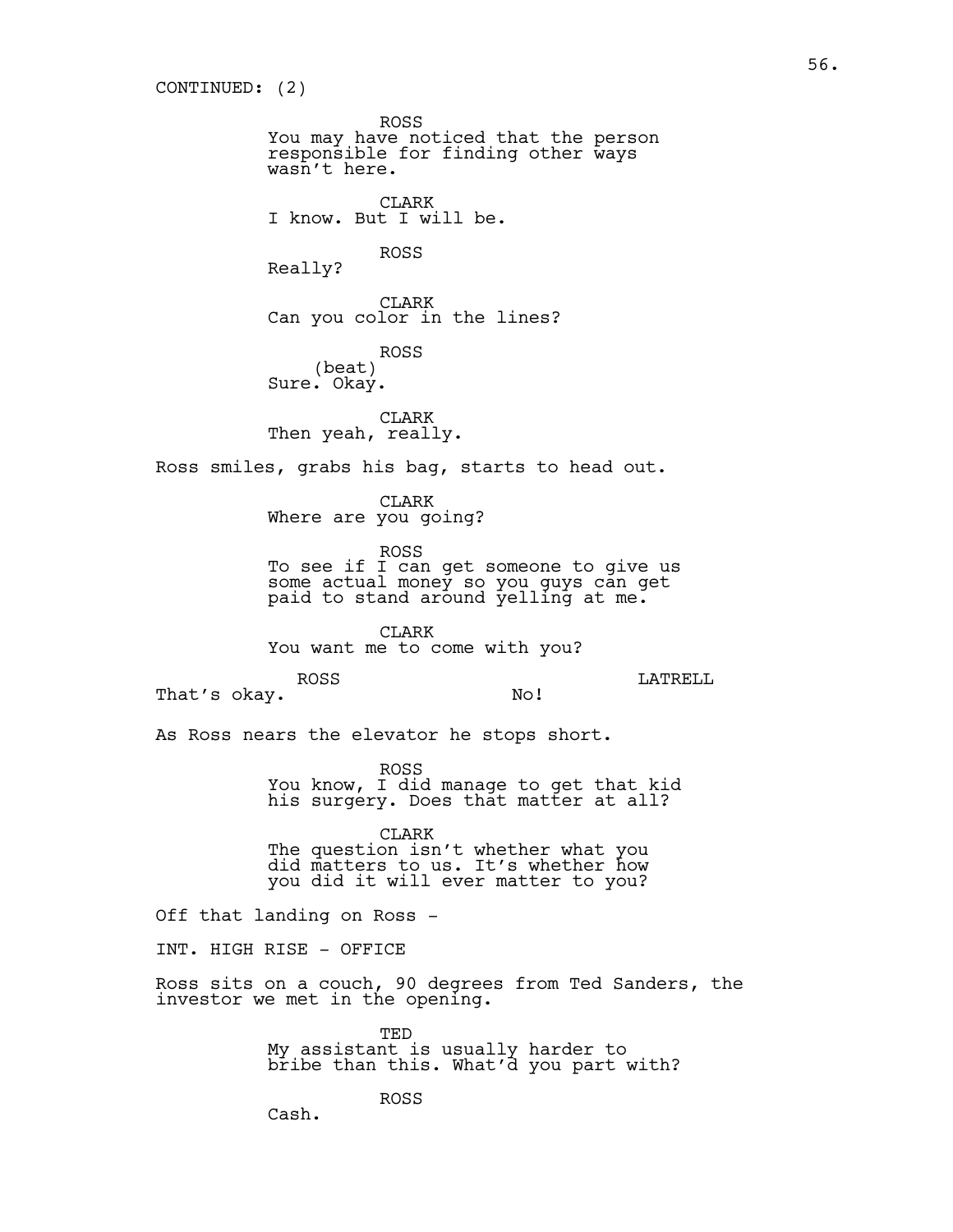## CONTINUED:

TED Not exactly cutting edge. ROSS I still believe in the classics. TED What'd you get? Fifteen minutes? ROSS Ten. Fifteen would have exceeded the maximum daily withdrawal on my ATM. Ross seems focused on a photo on the wall. He nods toward it. ROSS You fly fish? TED You've got ten minutes to pitch and that's what you want to talk about? ROSS Where do you go? TED The Gunnison. Ross makes a SNORT. TED What? ROSS Beautiful. TED You know it? ROSS Dad taught Clark and I to fish there. Just above Almont. TED<br>(surprised) (surprised) My cabin's near Almont. Gorgeous. How often do you make it back? ROSS Not as often as I'd like. Not... Suddenly Ross can't do it. Maybe 'how' does matter to him. ROSS Actually, I've never actually been there. My ten minutes started five minutes ago when she let me in here and I looked at your pictures. There's a sign in that one that says it's the Gunnison. (MORE)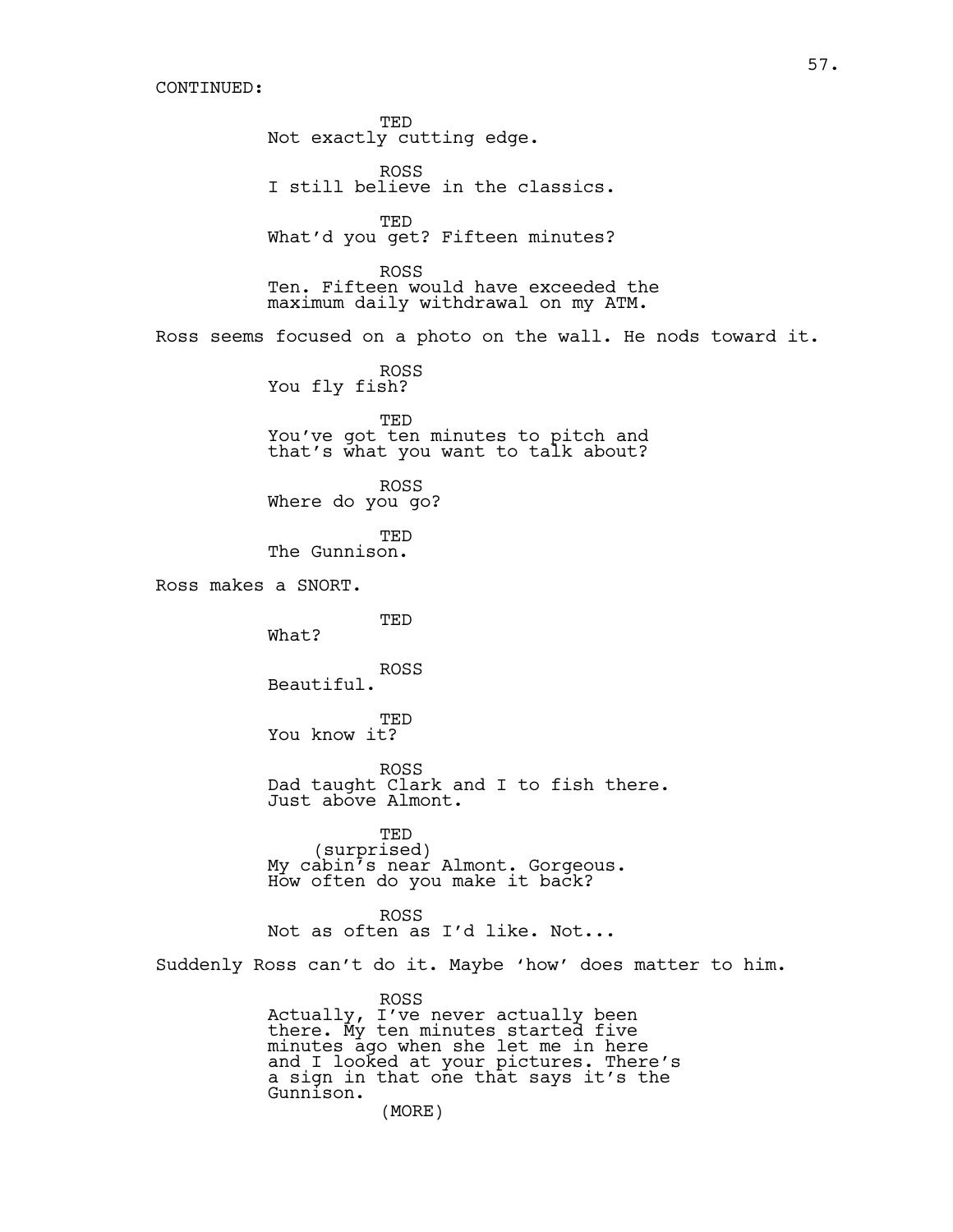# ROSS (CONT'D)

Pulled it up on my phone which is the only place I've ever seen Almont and I'm pretty sure I couldn't catch a fish in a bowl. Can I be honest?

TED The odds do seem against it.

ROSS

I'm a little mixed up at the moment about what's good strategy and what's mirroring and priming and Jedi mind tricks and what's just lying. What I do know is in the last two days we convinced an insurance company to say yes to something they said no to for over two years. And because of that this kid, this boy- what we did is going to change his life. It's a good story. I'll send you the news clips. And if you're looking for a track record, they'll have to do. But I'm telling you- if we can do something impossible once, we can do it again. And once people see that, we won't have to go looking for them, they'll be chasing us. We're not asking you to break the bank, we're asking you to help keep the lights on. And for that, you get to be part of something special. Something new. You said you believed in the science, but not  $us.$ And maybe with me that's fair, but not with Clark. With Clark it's completely backwards. The science is just science. Disconnected papers, experiments, observations. Clark's the genius who sees how to bring it to life. And the people who do things for the first time, the true pioneers, they usually aren't like the rest of us. But that's not a reason you run from them. It's why you bet on them.

OFF Ted, considering -

INT. EDWARDS & ASSOCIATES OFFICE - EVENING

Ross steps in, finds everything dark but Clark's office. He looks in, sees Clark resting beside Claire. He lets them be.

As he turns for his own office he sees BETH, an attractive, 23 year old in the lobby. A smile of recognition crosses her face. As Ross rushes over, the smile is not returned.

BETH

Ross, I-

ROSS What the hell are you doing here? (before she can speak) Outside.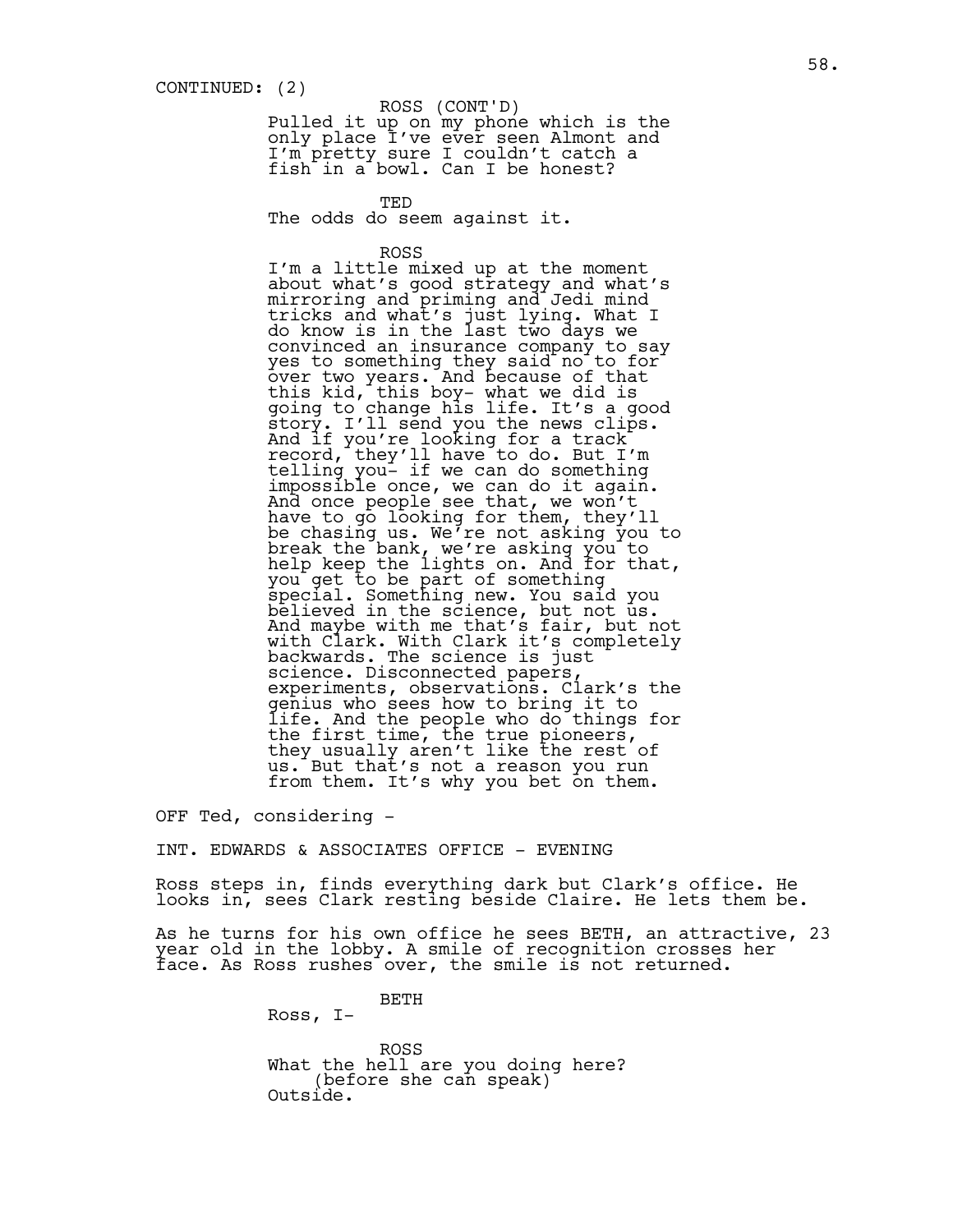## EXT. PARKING GARAGE - EVENING

Ross is reading Beth the riot act.

ROSS You cannot be here, Beth. This was NOT the agreement. I paid you a small fortune to walk away never to be-

BETH (holding out a check)<br>That's all of it. I don't want it.<br>(off Ross's stunned silence) (off Ross's stunned silence) I know it was just supposed to be an act, but something happened. I really... I like him. I tried to go away like we said, but... I want to see if maybe we could make it work.

ROSS It did work. You got him fired! That's all I asked for. That was the agreement! You can't come back now!

BETH I'm sorry. But I can't let him go. And he obviously can't let me go either. Look, I'm not going to tell him about our deal. I swear. It would be as bad for me as it would you.

ROSS Oh really? Are you his brother?

## INT. CLARK'S OFFICE

Clark and Claire are now sitting on the couch flipping through a magazine. They're smiling, enjoying each other.

> CLARK<br>(re: the picture) See the red dress? Red's one of the most basic sexual signals. And see how wide her eyes are? It's a two dimensional come on.

CLAIRE To sell a faucet?

CLARK To sell anything. It's called experiential transference. You confuse-

Clark suddenly stops. Claire follows his eyes to find Beth standing in the doorway, Ross just behind her. Clark slowly stands, unsure. A beat, and then he rushes to her. They kiss.

ON CLAIRE who seems troubled, maybe slightly jealous. When Clark and Beth break, Clark turns to Claire and Ross. He's practically coming out of his skin with excitement.